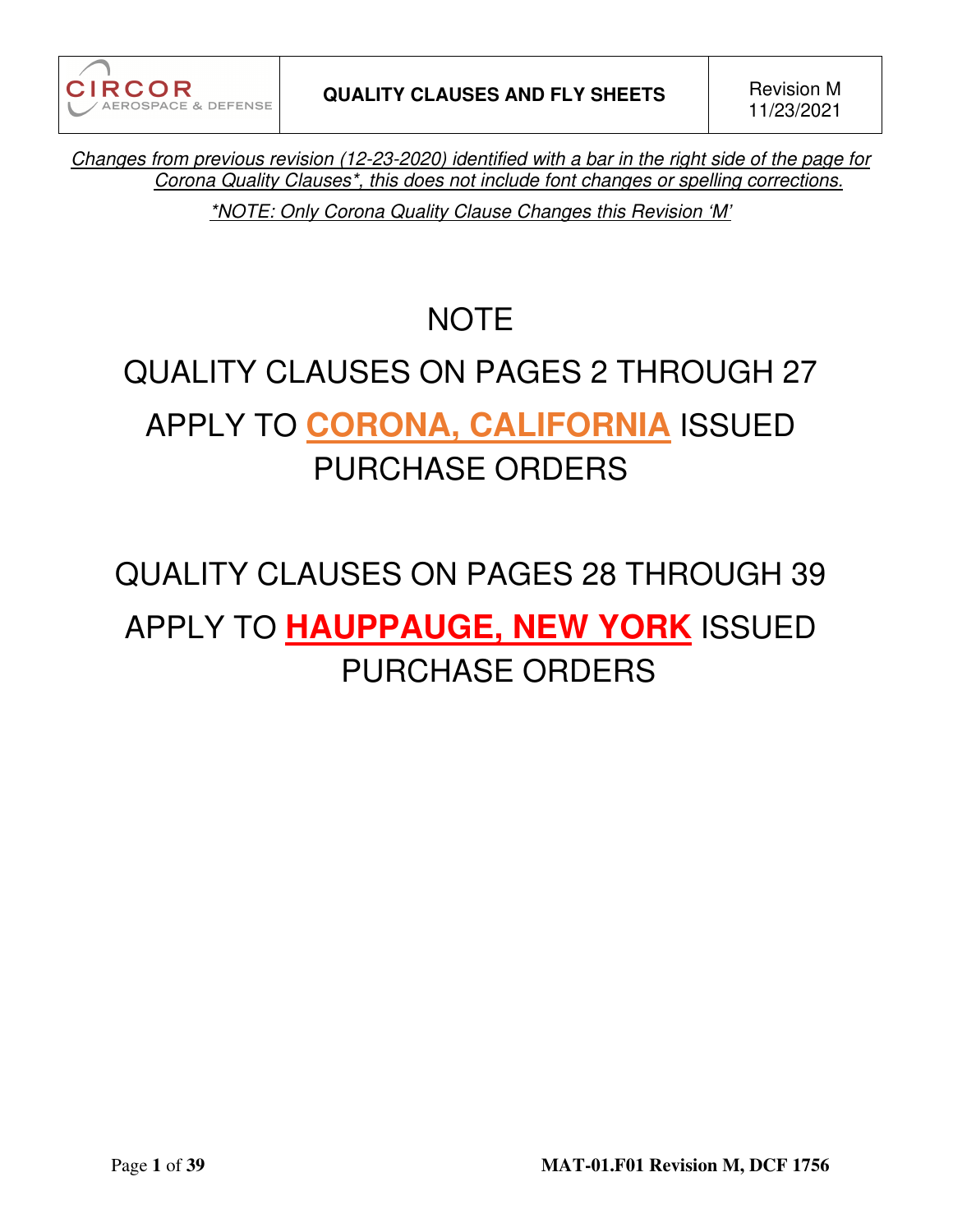## **Q0 Instructions**

### **General:**

- Specific "Q" clauses other than Q0 apply only when listed on the PO, see Note below.
- All certifications provided to CIRCOR Aerospace, Inc. (CAI) are to be complete, legible, reproducible (at least 3 iterations), and in English.
- Failure to comply with the imposed clauses, as applicable, could result in rejection by CAI Receiving Inspection.
- MRB authority is not flowed down for CAI or CAI customer designed parts.
- If you have any questions regarding these clauses contact CAI Supplier Quality Assurance Department.

## **PROHIBITED PRACTICES – UNAUTHORIZED:**

- A) Product repair or salvage
- B) Product change or substitution
- C) Altering data on documents so that the original data is unreadable.

#### **Application of Acceptance Authority Media (AAM)**

Supplier shall comply with the AS/EN/JISQ 9100 requirements and 14CFR Part 21.2 regarding the application of the Acceptance Authority Media (AAM) requirements

Supplier shall, within its organization and its supply chain, ensure that the use of AAM is clearly defined within its Quality Management System (QMS).

Supplier shall, upon CIRCOR request, be able to demonstrate evidence of communication to its employees and to its supply chain; use of AAM must be considered as a personal warranty of compliance and conformity.

Supplier shall maintain compliance to the AAM requirements by assessing its process and supply chain as part of its internal audit activities. The areas of focus of this assessment shall include but not limited to:

- Authority Media Application Errors (i.e. Omission, Typos, Legibility, etc.)
- Authority Media Application Untimely Use (i.e. Documentation is not completed as planned, "Stamp as you go", etc.)
- Authority Media Application Misrepresentation (i.e. uncertified personnel, Falsification of documentation, Work not performed as planned, etc.)
- Authority Media Application Training Deficiencies (i.e. Ethics, Culture awareness, Proper Use of authority media, etc.)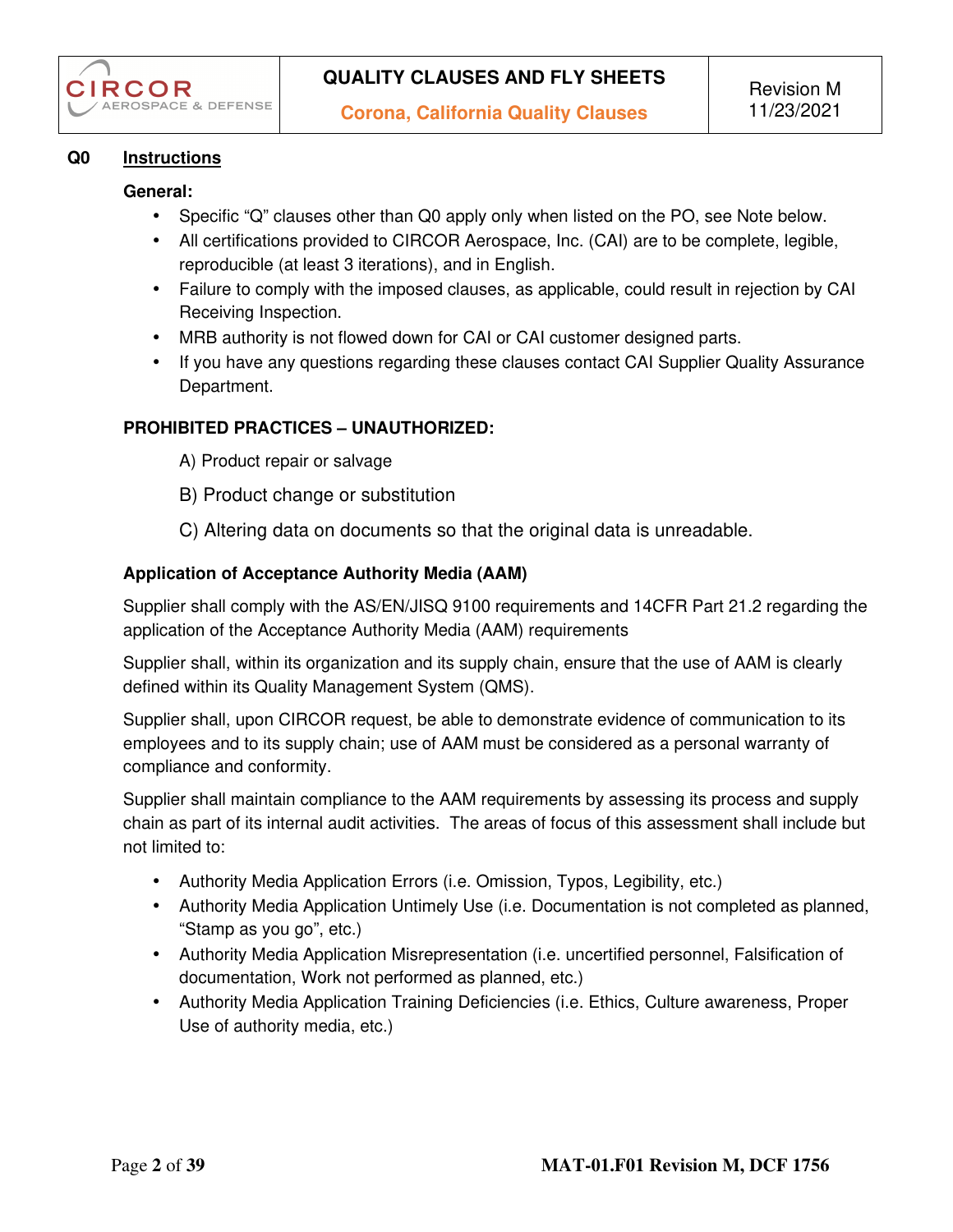# **Specification Supersession and Revision Levels:**

- For specifications that have been superseded, you may use the superseding specification, at your option, unless otherwise specified.
- Use the latest revision of the applicable specifications.

## **Note:**

Some of these standard requirements may not be applicable to your PO (obvious by definition and PO requirements) and should be ignored, for example;

- Q46 applies to certified suppliers only. Certified Suppliers are suppliers with delegated inspection authority and CIRCOR provided stamps and green cards.
- Q03A applies only when ferrous material is required per drawing.
- First Article Inspection Report (FAIR) is required by clause Q6 per AS9102.
	- $\circ$  A copy of FAIR is required with initial submission only and partial FAIR is required when triggers described in AS9102 occurs.
	- o Supplier is expected to inform CAI when these triggers/ changes occur and provide partial FAIRs.
	- o COTS and standard parts (catalogue items) do not require a FAIR.
- Q13 will not apply if your product doesn't have shelf life.
- Q43 applies only if key characteristics are identified on the drawing or PO.

# **Q01 Certification of Conformance:**

A signed statement is required certifying the shipment of all products or services as applicable meet or exceed all requirements of the purchase order or contract, and must include the following;

- Part revision level and ECN number as noted on the purchase order, note this revision and ECN number must match the drawing that you are using to produce product, see examples on next page.
- Material Supplier Name(s) and Heat Lot Number(s) or other unique traceability numbers, e.g. Serial Numbers, Casting lot number, etc.… This does not apply to Commercial off the Shelf (COTS) and standard hardware items, e.g. NAS, MS, Catalogue, etc.…
- Processor Name(s) and Certification Number(s), reference Q02, this does not apply to Commercial off the Shelf (COTS) and standard hardware items, e.g. NAS, MS, Catalogue, etc.…

When delivered items are manufactured from CAI furnished material, include on the certificate of compliance (C of C), a statement that parts were produced with the material furnished by CAI, Work Order Number xxxxxxx, work order number will be identified on the purchase order.

For shipments that include an approved CIRCOR NC Deviation Request, the C of C must include the following statement "NC XXXXX is applicable to this shipment," and a copy of the NC must be included in the shipping package to CIRCOR.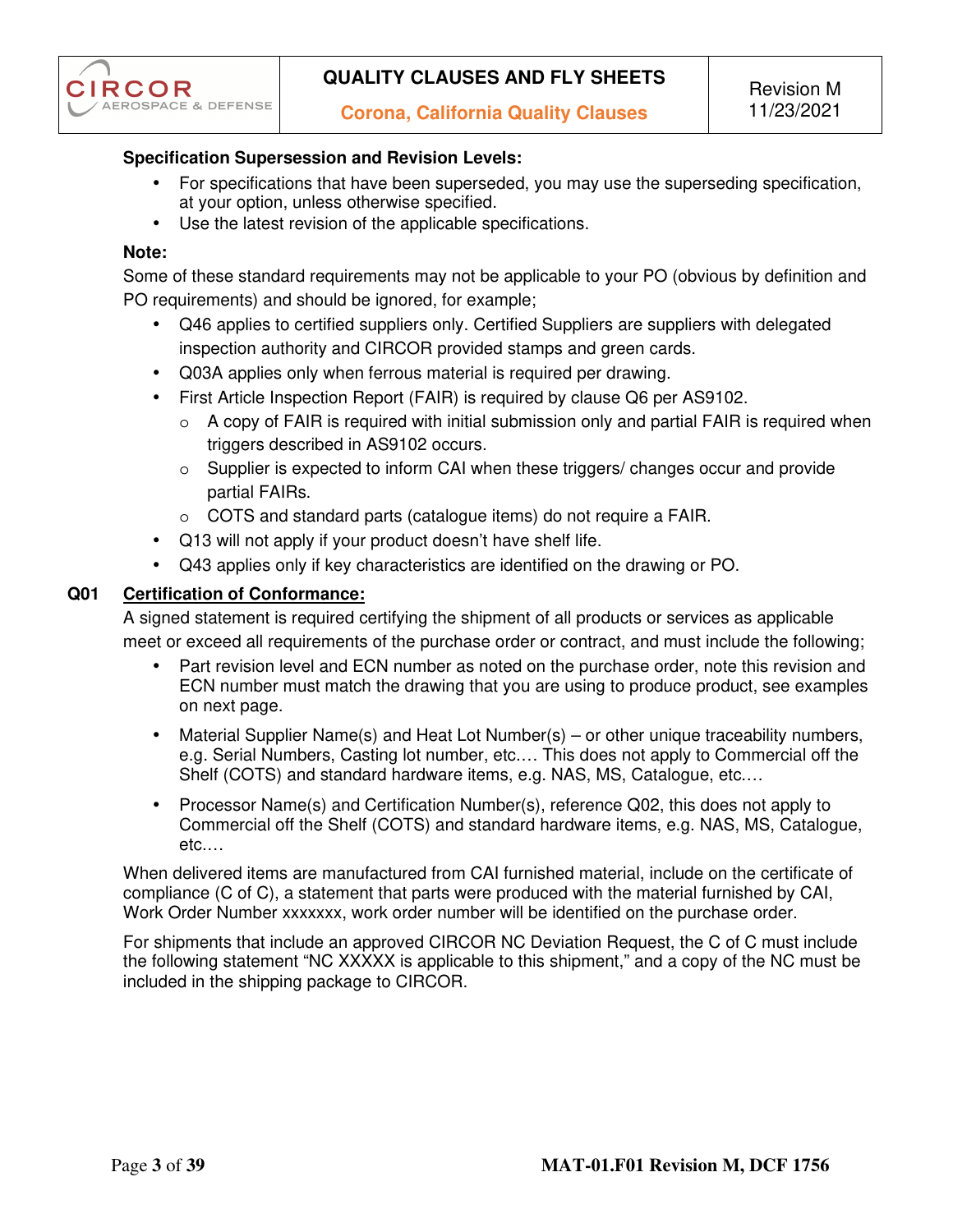



# Revision is "E", ECO is 26659C

#### **Q01B Supplier declaration of conformity**

In addition to the requirements of Q01, a supplier declaration of conformity in accordance with ISO/IEC 17050-1 is required to be completed and supplied with each shipment.

# **Q02 Process Certification:**

A certification is required for all Special Processes (with applicable specifications and latest revisions) which is traceable to the lot. Special processes are those processes where the resulting process cannot be verified by subsequent monitoring or measurement without destructive testing. Certification for these processes and/or test reports is to be submitted with each shipment. Special processes include, but are not limited to, the following processes;

A. Welding

G. Nondestructive test

B. Brazing

- H. Testing Materials
- C. Soldering D. Surface Condition
- I. Heat Treatment J. Precision Cleaning
- 
- E. Coating
- F. Plating
- K. Casting
- L. Forging
- M. Adhesive Bonding
- N. Shot Peening
- O. Chemical Milling
- P. EDM Electrical Discharge Machining
- Q. Electro Chemical Machining

# Page **4** of **39 MAT-01.F01 Revision M, DCF 1756**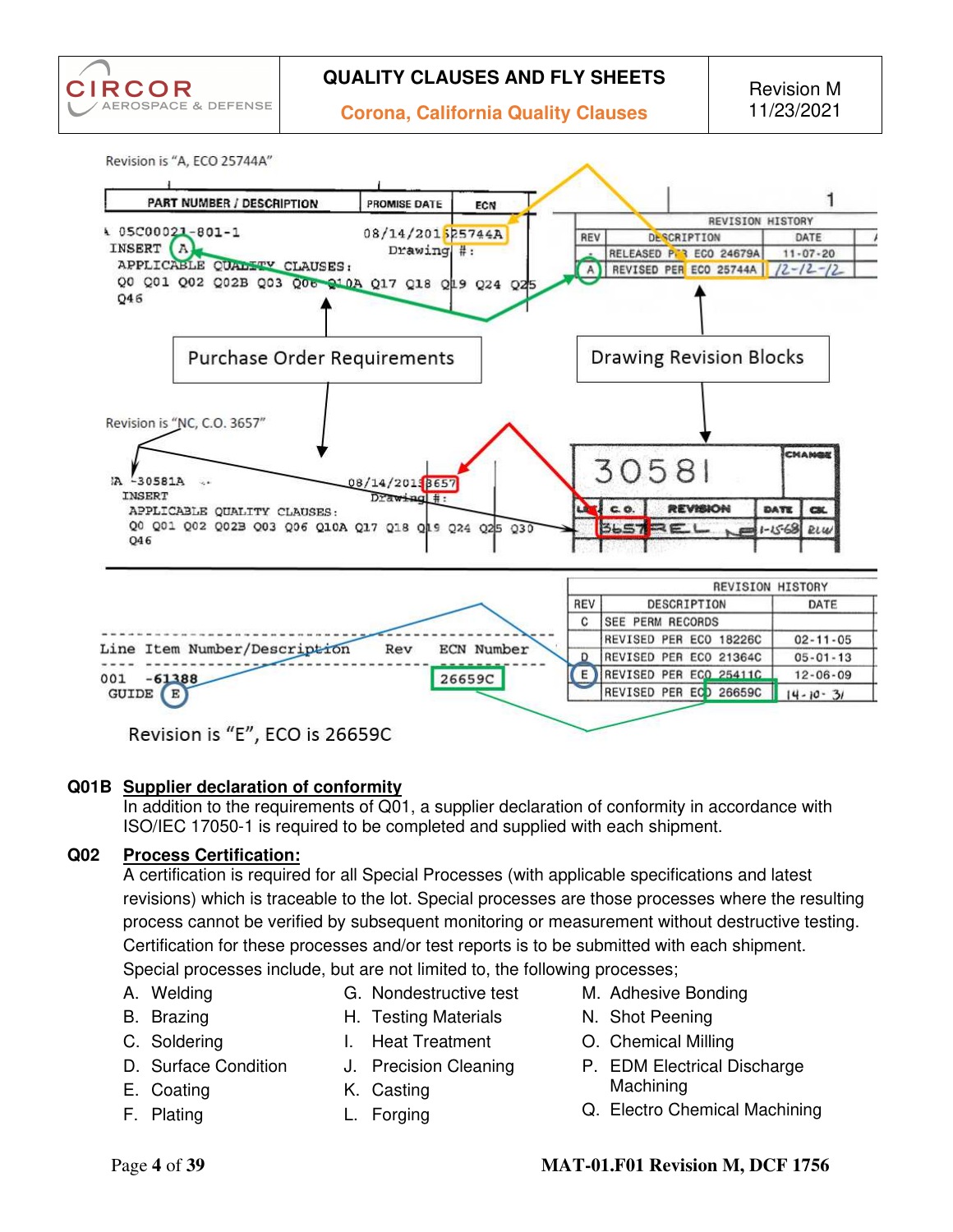## **Q02B Approved Sources – Special Processes, Hardware, & Material**:

#### *Only suppliers approved by CAI's customer shall be used when CAI's customer name is specified / provided on the CAI Purchase Order.*

**CAI:** Only NADCAP Approved Special Process suppliers may be used, when CAI customer is not specified on purchase order. Casting, Forging, Metal Straightening, & Commercial off the shelf (COTS) items do not require NADCAP Approved Special Process Sources.

#### **BF Goodrich:**

Approved sources shall be used, contact your CIRCOR buyer for sources.

#### **Boeing:**

Approved sources per D1-4426. http://active.boeing.com/doingbiz/d14426/index.cfm

#### **Honda Aircraft Company Inc.**

Honda Approved Sources, use the following link.

http://www.CIRCORaerospace.com/company-CIRCOR-customer-info.asp

Commercial off the Shelf, Material, and Hardware items etc.… Must be procured from USA based sources and must be made in the USA

#### **Honeywell:**

Contact your CAI buyer for approved source verification.

#### **Israel Air:**

When IAI's PS documents are called out or referenced on the drawing or purchase order, IAI approved sources must be utilized. Contact your CAI buyer for approved source verification

#### **Lockheed Martin:**

QCS-001 Processor Quality Requirements and Approved Process Sources.

#### **Lockheed Martin "***QCS-001 SOURCE***":**

Appendix QJ (including requirements  $\overline{C}$ ,  $\overline{E}$ ,  $F(12)$  (a-f)" and "LM Quality Clause Q4R" are imposed.

#### **Messier-Dowty-Toronto:**

Approved sources for **material** and **processing** will be identified in DK6000 Contact your CAI buyer for approved source verification.

#### **Messier-Dowty-Gloucester:**

Approved sources for **material** and **processing** will be identified in DK6000 Contact your CAI buyer for approved source verification.

#### **Messier-Bugatti (A350):**

NADCAP approved sources are required

#### **Marotta Controls Inc.:**

#### **For suppliers:**

**Specials processes** shall be to the Marotta's Special Approved Processor's listing (APL) and shall be Nadcap certified to applicable special process as required per the contract or drawing. For suppliers, if a copy is not available, request from the CAI buyer.

Suppliers shall flow down Marotta's Special APL and Nadcap requirements to its sub-tiers.

**Cleaning by an outside supplier:** As applicable, perform cleaning per Marotta Cleaning Procedure B171A.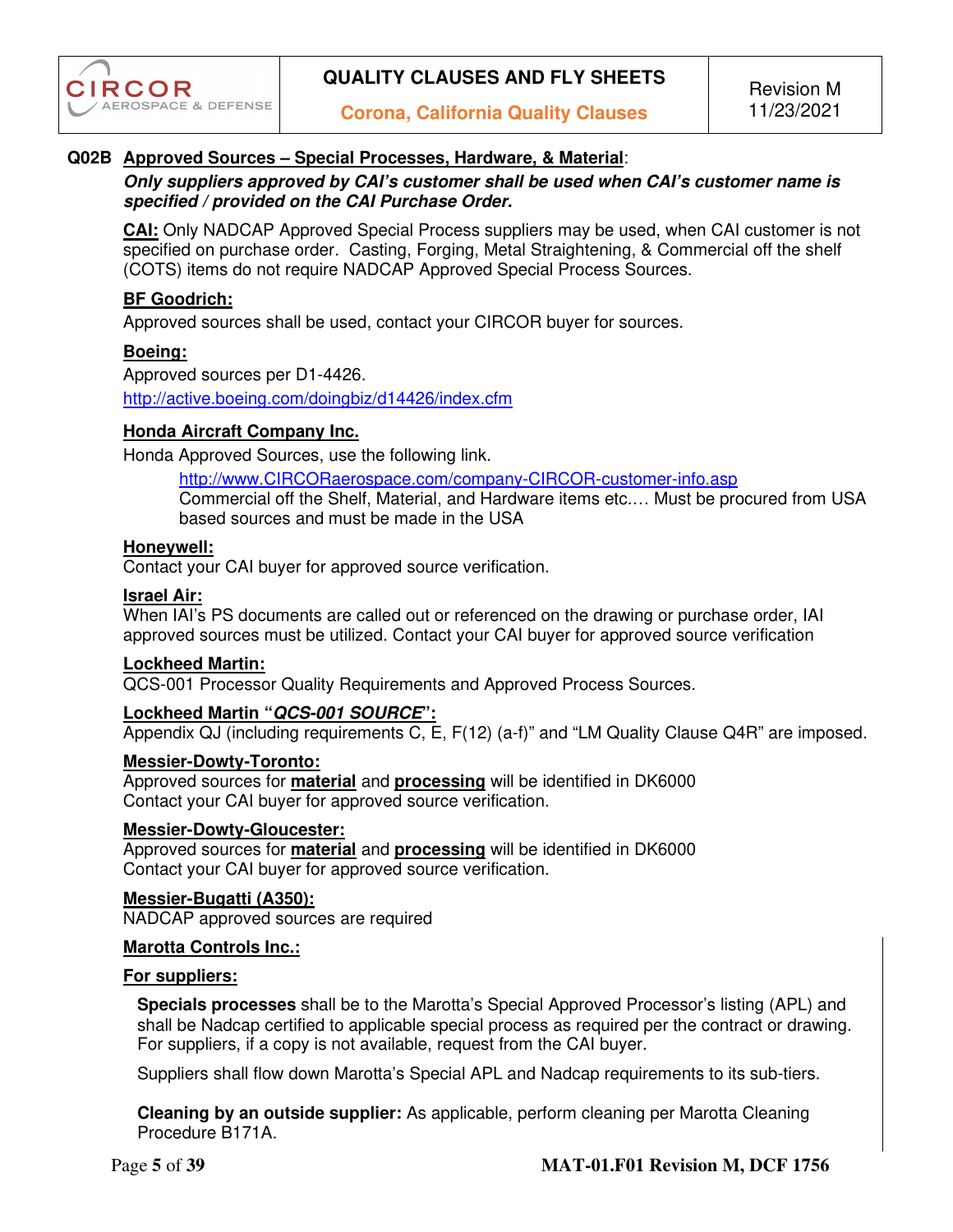

Shall comply with **QF6.1-3** Marotta Controls Quality Control Procurement Requirements applicable clauses.

Shall comply with **QF6.1-5** Marotta U.S. Government Provisions and Clauses for Orders under Government Contract.

#### **For CAI internal:**

Refer T drive\Customers' Quality Requirements Review\Customers & Programs Folder\MAROTTA\Marotta Approved Special Processor QF documents located in ImageSite

#### **Northrop:**

Northrop Grumman Approved sources shall be used, use the following link. https://oasis-aspl.myngc.com/

#### **Williams International (WI):**

**Special Processes and Non-Destructive Testing (NDT)** requires the use of WI certified suppliers, please contact you CAI buyer in order to identify current approved sources for WI.

**Foreign Object Debris (FOD) Elimination Program.** The supplier shall maintain a documented FOD Elimination Program in accordance with National Aerospace Standard (NAS) 412. Procedures shall be submitted to the appropriate CAI buyer upon request.

#### **Q03 Chemical and Physical Test Material Reports:**

Test reports must be provided that support compliance to the *requirements* of the applicable material specification, must be applicable to the specific lot of material being used, and any special requirements specified on CAI purchase order.

For material procured by CIRCOR's supplier, the following statement will be required on the material certifications;

"We have verified this material certification against the applicable material specification and have found it in compliance."

Include printed name, date, and signature/stamp.

*For COTS and Catalogue items, Material certifications are not required, standard certificate of conformance from the distributor is acceptable.* 

*When the Make From is a COTS or Catalogue item, Material certifications are not required, standard certificate of conformance from the distributor is acceptable* 

*NOTE: PED/PB (Pressure Equipment Directive/Pressure Boundary) designated parts must have both Physical and Chemical reports from the Mill, Reference quality Clause Q62* 

#### *This is applicable to metals.*

#### **Q03A Ferrous Materials:**

The material report shall include the actual test results obtained from the lot or heat of material as *required* by the applicable material specification.

For material procured by CIRCOR's supplier, the following statement will be required on the material certifications;

"We have verified this material certification against the applicable material specification and have found it in compliance."

Include printed name, date, and signature/stamp.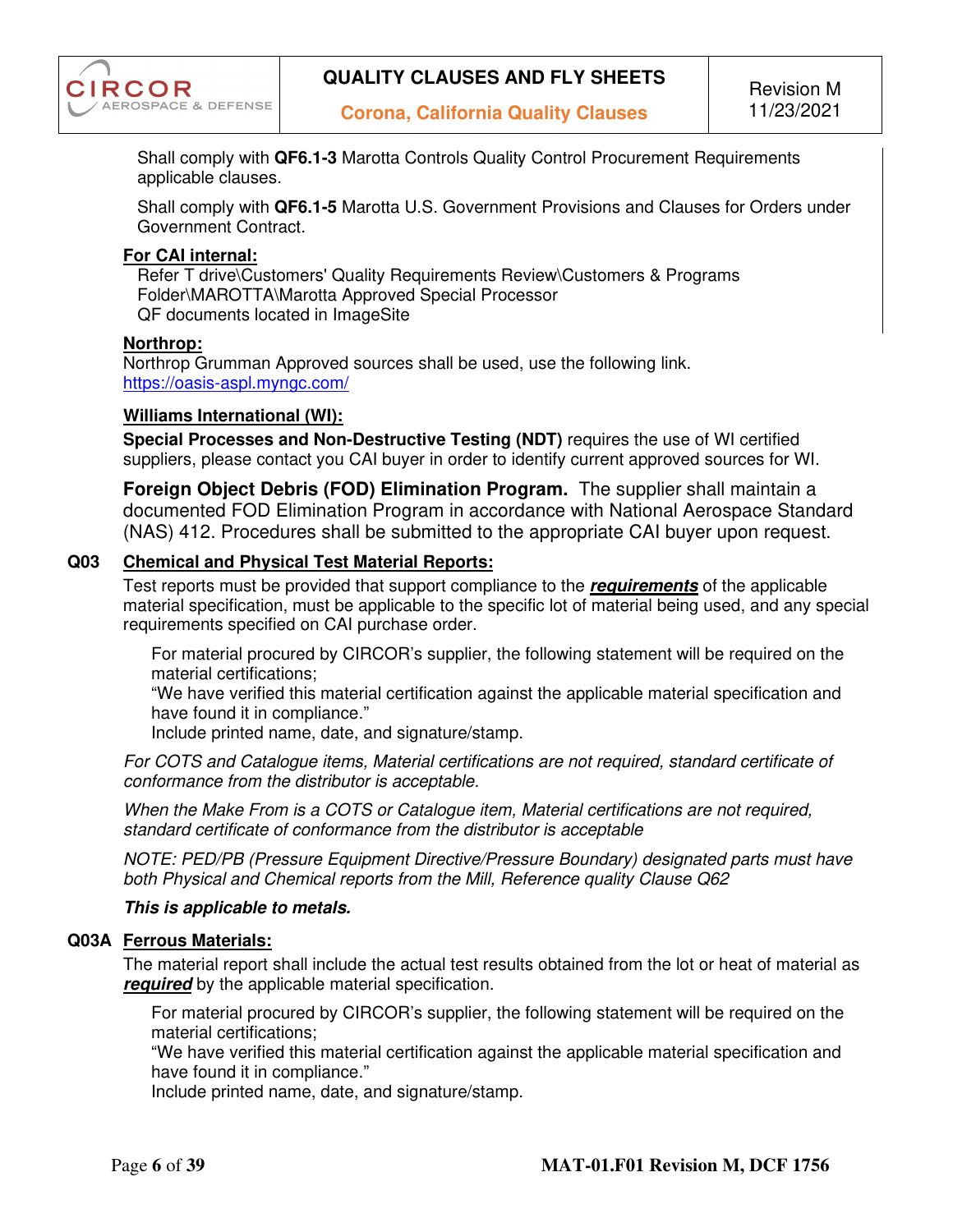

## **Q03B Material Certificates:**

Certificate of Conformance for material is required with each shipment. Chemical & Physical test analysis is not required and is optional.

This applies to non-metallic materials, this does not apply to qualification testing or approval.

#### **Q03C Zodiac (AVOX) Variable Quality Code 905 (Critical to Function Item) requirements:**

The following process and documents are required;

- 1) Given a piece of raw material and its corresponding original chemical and/or mechanical test report(s), obtain third party validation results for these chemical and/or mechanical properties contained on the original test report(s). This third-party validation must be performed for each original testing facility once per year.
- 2) Provide evidence (signature and date) that the results from the original chemical/mechanical test report(s) were compared to the results generated by the third-party testing facility and that no significant difference exists between the two.
- 3) In addition to the supplier's Certificate of Conformance, each shipment must then contain (1) the original chemical/mechanical test report(s), (2) the third-party validation results, and (3) the evidence of that the comparison was performed.

#### **Q04 First Article Inspections:**

Must be performed by supplier per AS9102 (complete with inspection report) on a sample part of the first production run and approved by CAI prior to submittal of production run. Any parts produced prior to approval of this FAIR will be produced at suppliers' own risk.

#### **Q06 First Article Inspection Report (FAIR):**

Required from supplier per current revision of AS9102. This report must accompany shipment. The FAIR requirement, once invoked, shall continue to apply even after initial compliance. Supplemental/ Delta FAI requirements are also required based on AS9102, please note the following;

- FAIR Number, block 4 on all forms is required,
- Form 1, Block 7, drawing revision and ECO number to be entered, see example,

|           | REV | <b>DESCRIPTION</b>    | DATE             |
|-----------|-----|-----------------------|------------------|
| EXAMPLE   |     | SEE PERM RECORDS      |                  |
|           |     | 126790<br>REV PER ECO | $199 - 08 - 31'$ |
| A, 24730C |     | REV PER ECO 24730C    | $11 - 03 - 10$   |
|           |     |                       |                  |

- Form 1, Block 14, Baseline Part Number is required to be entered for partial FAI's,
- Block 7, form 3, only is completed when identified on the drawing,
- Block 10, form 3, only applies when; design tooling or specially designed tooling, including NC programming as a media of inspection, is used for attribute acceptance of the characteristic.
- Bubble drawing required.

#### *NOTE: This FAIR requirement does not apply to Special Process Suppliers.*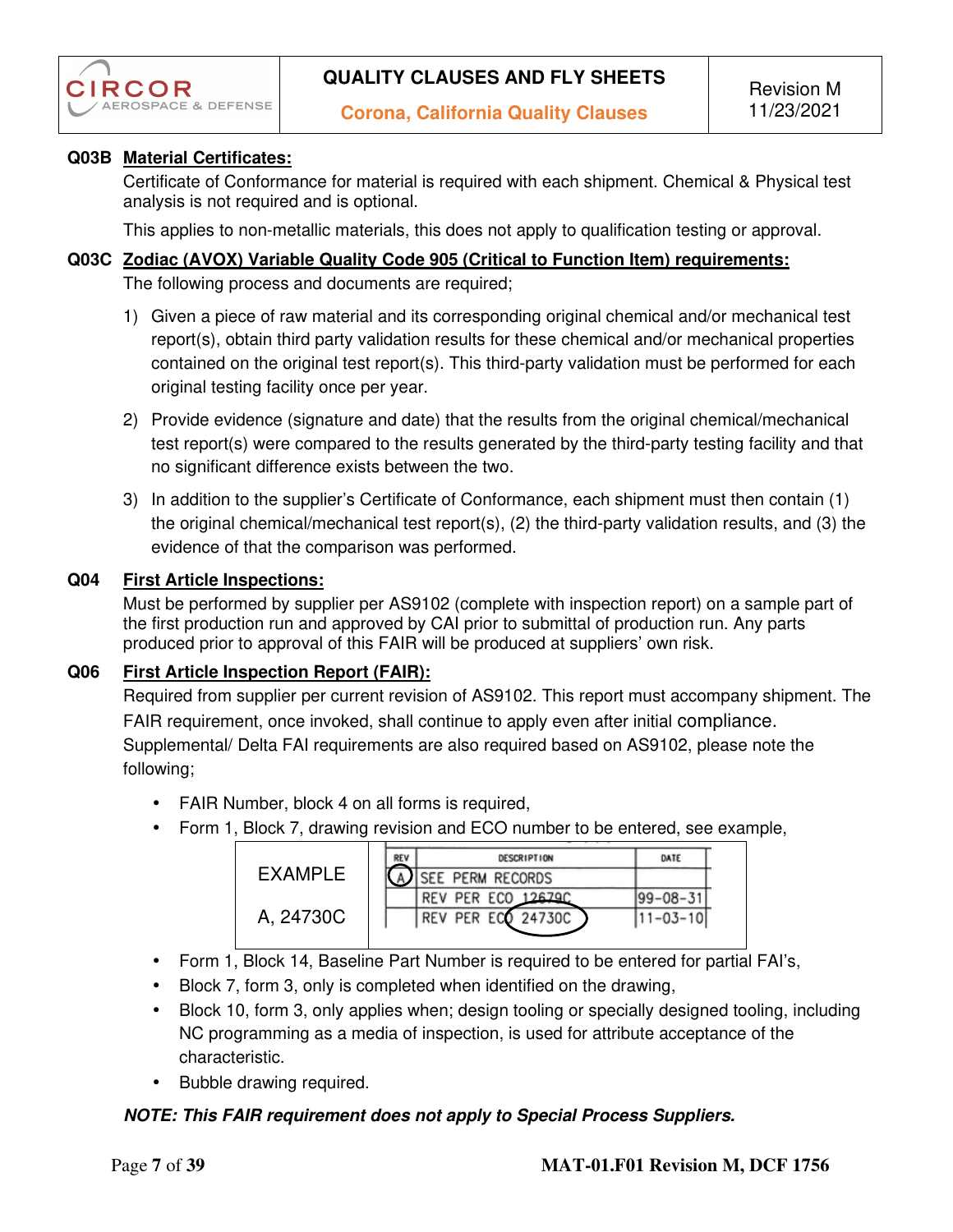

### **Q07 Government Source Inspection:**

GSI is required at supplier facility. Contact the Government Representative that normally services your plant immediately upon receipt of this purchase order, contract and/or statement of work. Notify CAI Purchasing when inspection has been coordinated. Relevant purchasing documents are to be furnished to Government Representative at your facility. This clause in its entirety is a "Requirement for Purchase".

#### **Q08 Customer Source Inspection:**

CSI is required at your facility. Contact CAI's Quality Assurance Department at least 48 hours prior to the product being ready for inspection. CAI will coordinate the required inspection with CAI's Customer or Regulatory Agency.

#### **Q08A CAI Source Inspection:**

Contact CAI at least 48 hours prior to the product being ready for inspection. CAI will coordinate the required source inspection.

#### **Q10 100% Inspection:**

Inspection is required with actual recorded results, for all characteristics on all parts to ensure conformance to drawing, specification and purchase order/contractual requirements.

#### **Q10A Sampling Inspection:**

In lieu of 100% inspection of all parts, the supplier may use sampling, unless otherwise stated on contract, specification, or blueprint (B/P).

**Note:** Acceptance testing of valves is 100% of parts, sampling is not allowed

Sampling shall be in accordance with the table on the next page;

#### *When 100% inspection is imposed by contract, 100% inspection of each part and characteristic is required.*

| ZENU AUUEF I ANUE NUMBEN SAMFLING FLANS 3" EGILIOII |                    |                     |                      |  |  |
|-----------------------------------------------------|--------------------|---------------------|----------------------|--|--|
| c=zero                                              |                    | <b>1.0 AQL</b>      |                      |  |  |
| <b>LOT SIZE</b>                                     | <b>SAMPLE SIZE</b> |                     |                      |  |  |
| 2 TO 8                                              | All                |                     |                      |  |  |
| 9 TO 15                                             | 13                 |                     |                      |  |  |
| 16 TO 25                                            | 13                 |                     |                      |  |  |
| 26 TO 50                                            | 13                 |                     |                      |  |  |
| 51 TO 90                                            | 13                 |                     |                      |  |  |
| 91 TO 150                                           | 13                 |                     |                      |  |  |
| 151 TO 280                                          | 20                 | <b>ACCEPT ON</b>    | <b>REJECT ON ONE</b> |  |  |
| 281 TO 500                                          | 29                 | <b>ZERO DEFECTS</b> | <b>DEFECT</b>        |  |  |
| 501 TO 1,200                                        | 34                 |                     |                      |  |  |
| 1,201 TO 3200                                       | 42                 |                     |                      |  |  |
| 3,201 TO 10,000                                     | 50                 |                     |                      |  |  |
| 10,001 TO 35,000                                    | 60                 |                     |                      |  |  |
| 35,001 TO 150,000                                   | 74                 |                     |                      |  |  |
| 150,001 TO 500,000                                  | 90                 |                     |                      |  |  |
| 500,001 AND OVER                                    | 102                |                     |                      |  |  |

**ZERO ACCEPTANCE NUMBER SAMPLING PLANS 5th Edition**

 Sampling requirements contained in this document shall not be construed as permitting defective parts to be sold to CAI. CAI continues to expect all purchased parts to be 100% conforming to all requirements of the Purchase Order, Engineering Drawing and/or product definition requirements.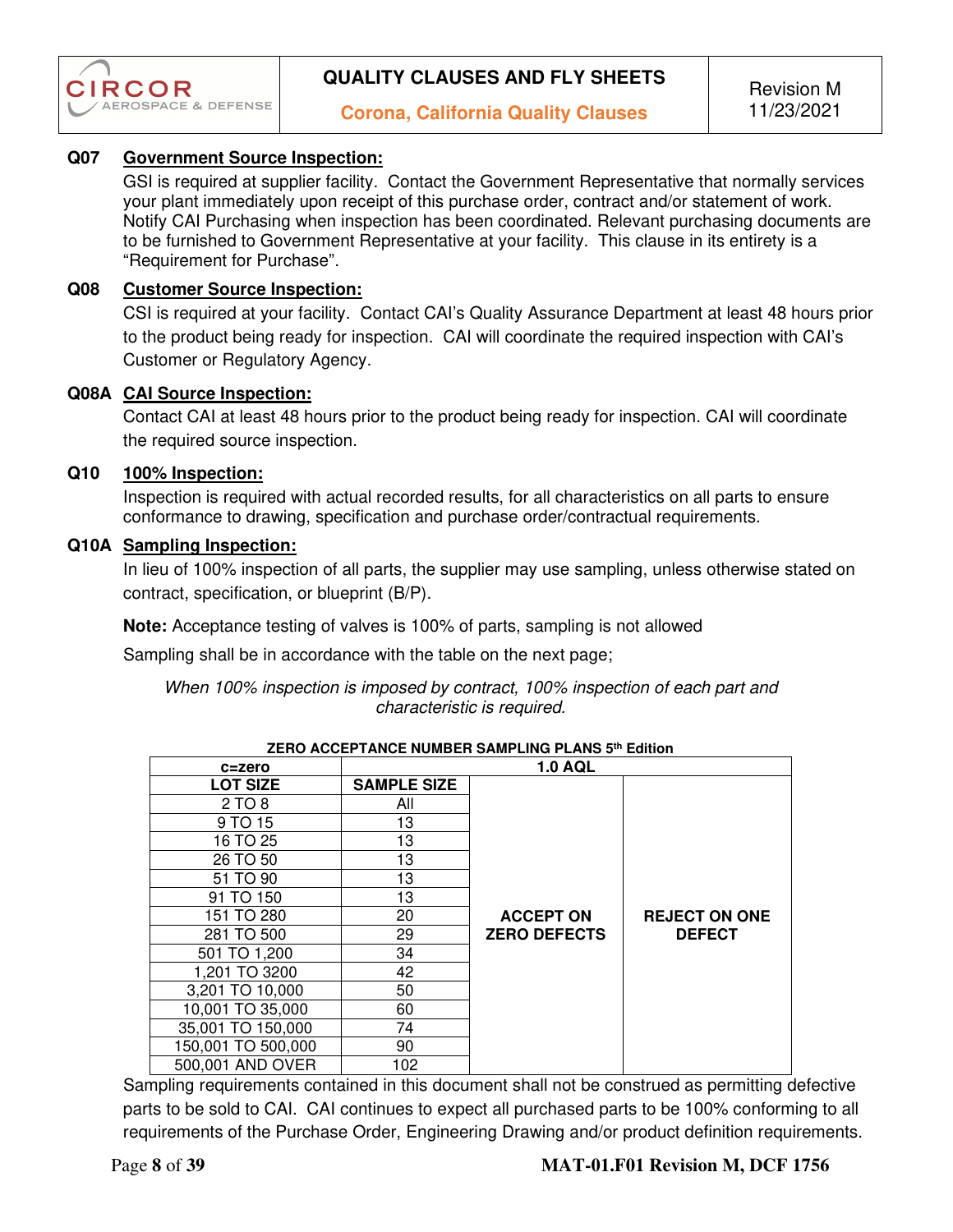

# **Q11 Inspection Report Required:**

Showing documented evidence of inspection and verification of all dimensions in AS9102 format. If sampling plan is used, inspected units must be bag or tag identified. Inspection report must accompany shipment. Sampling inspection does not relieve seller of ultimate responsibility of producing dimensionally acceptable units. Any units known to be defective by seller which are shipped to CAI must be identified either by bag or by tag, and must include documentation indicating CAI approval of the non-conformance.

# **Q11A Supplier Inspection Data:**

The supplier shall provide inspection data that lists actual measurements of all characteristics that cannot be verified without disassembly at CAI due to subsequent processing or assembly at the Supplier or their sub tiers. The range of measurements is acceptable.

# **Q11B Supplier Inspection Data (Controlled Products):**

The supplier shall provide inspection data that shows that characteristics controlled by tooling (i.e. castings, etc…) has been inspected and accepted by the Supplier's Quality Control (QC) representative. Notify CAI buyer when characteristics have changed to the extent that tooling may produce nonconforming product. Minimum data is to include lot size, sample size, features measured inspector's stamp or signature, number of parts accepted and rejected.

# **Q12 NDT Supplier (Magnetic Particle, Liquid Penetrant, Radiographic, etc.):**

NADCAP certification is required. NDT stamp must appear on parts, when size permits, and certification. The inspection process and acceptance criteria shall be to the latest revision of stated documents.

# **Q12A Ultrasonic:**

Inspect per drawing and contract requirements. Pay special attention to QQ-A-367 requirements when applicable.

# **Q13 Age / Temperature Sensitive Material:**

Certifications to include specification number, date of manufacture, batch / lot number and recommended shelf life.

# **Q13A Seals / O-Rings:**

Shall be sealed and labeled in packages conforming to MIL-PRF-121 (waterproof) or MIL-PRF-131 (water vapor proof).

# **Q13B Age / Temperature Sensitive Material:**

O-rings to have at least 75% remaining shelf life upon receipt at CAI. For Buna-N and Nitrile elastomer parts shall have at least 60% remaining life.

# **Q13C Material Age Control:**

The seller shall identify containers, parts or materials with the manufacturing date, cure date, expiration date, and any special storage or handling condition required.

# **Q13D Tape/Adhesive Backed Product**

At least 75% remaining shelf life upon receipt at CAI is required.

# **Q14 Contract / Drawing Directed Source / Qualified Products List:**

This item or service is to be procured from a listed source.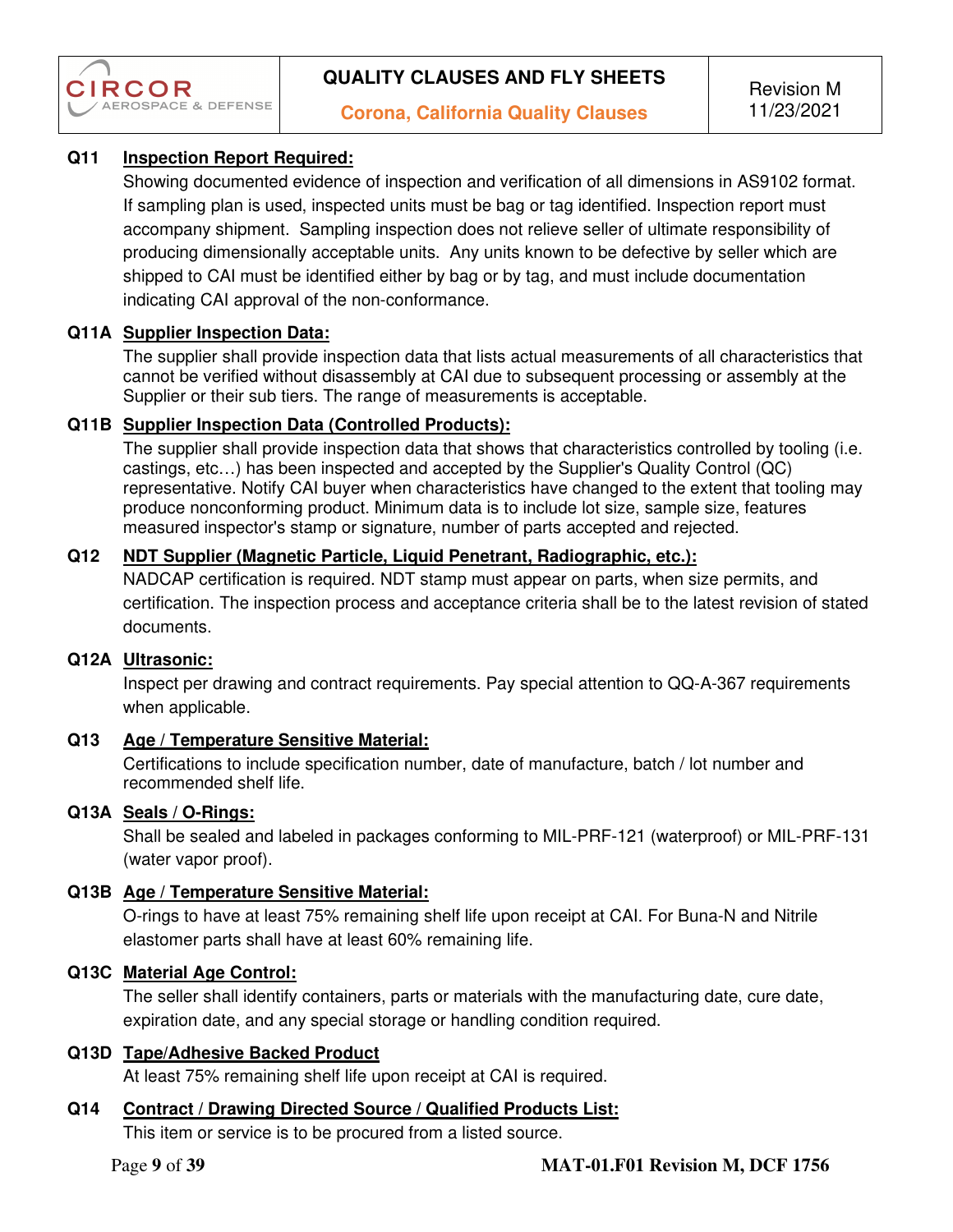

## **Q15 Rockwell Hardness / Electrical Conductivity Test:**

Verification as applicable and certified with results per heat treat or other specifications.

#### **Q16 Serialization:**

All parts have unique serial numbers assigned. Maintain S/N traceability at all stages of manufacturing or processing. Indicate S/N's on all certifications, shipping reports and/or documents.

#### **Q17 CAI or Customer Furnished Property:**

All CAI or customer furnished tooling utilized in this order shall be returned with final shipment of parts / product or sooner if CAI buyer deems necessary.

#### **Q17A Government Tool or Furnished Item:**

FAR clauses 52.245-2 and 52.245-17 are applicable, including the following statement "With acceptance of this PO, you assume the risk of and the responsibility for any loss, destruction or damage to the Government property while it is in your control or possession, with the exception of reasonable wear and tear".

#### **Q18 Subcontracted Operations:**

Approved subcontracted operations shall meet all provisions of the PO and be certified to by the subcontractor. The supplier must flow down to sub-tier suppliers the applicable requirements in the purchasing documents.

 **NOTE:** This clause does not apply to Catalog Items

CAI must be notified in writing of any changes (see Q40) in product and / or process definition and, where required, CAI approval. Purchasing information must describe the product to be purchased including, where appropriate, this Quality Clause (items A-K):

- A) Requirements for approval of product, procedures, processes and equipment.
- B) Requirements for qualification of personnel.
- C) Quality management system requirements.
- D) The name or other positive identification and applicable issues/revision status of specifications,drawings, process requirements, inspection/verification instructions and other relevant technical data.
- E) Requirements for design, test, examination, inspection, verification (including production process verification, use of statistical techniques for product acceptance) and related instructions for acceptance and as applicable critical items such as key characteristics.
- F) Requirements for test specimens (e.g. production method, number, storage conditions) for design approval, inspection, investigation or auditing.
- G) Requirements relative to supplier notification to CAI of nonconforming product and obtain arrangements for CAI approval of sub-tier supplier nonconforming material/product disposition.
- H) Requirements for the sub-tier supplier to notify supplier of changes in product and/or process definition and, where required, obtain supplier approval.
- I) Right of access by the supplier, CAI, our customers, Government or Regulatory/Statutory agencies to all applicable facilities involved in the purchase order at any level of the supply chain and all applicable records to verify the quality of work, records and materials.
- J) Record retention in accordance with Q25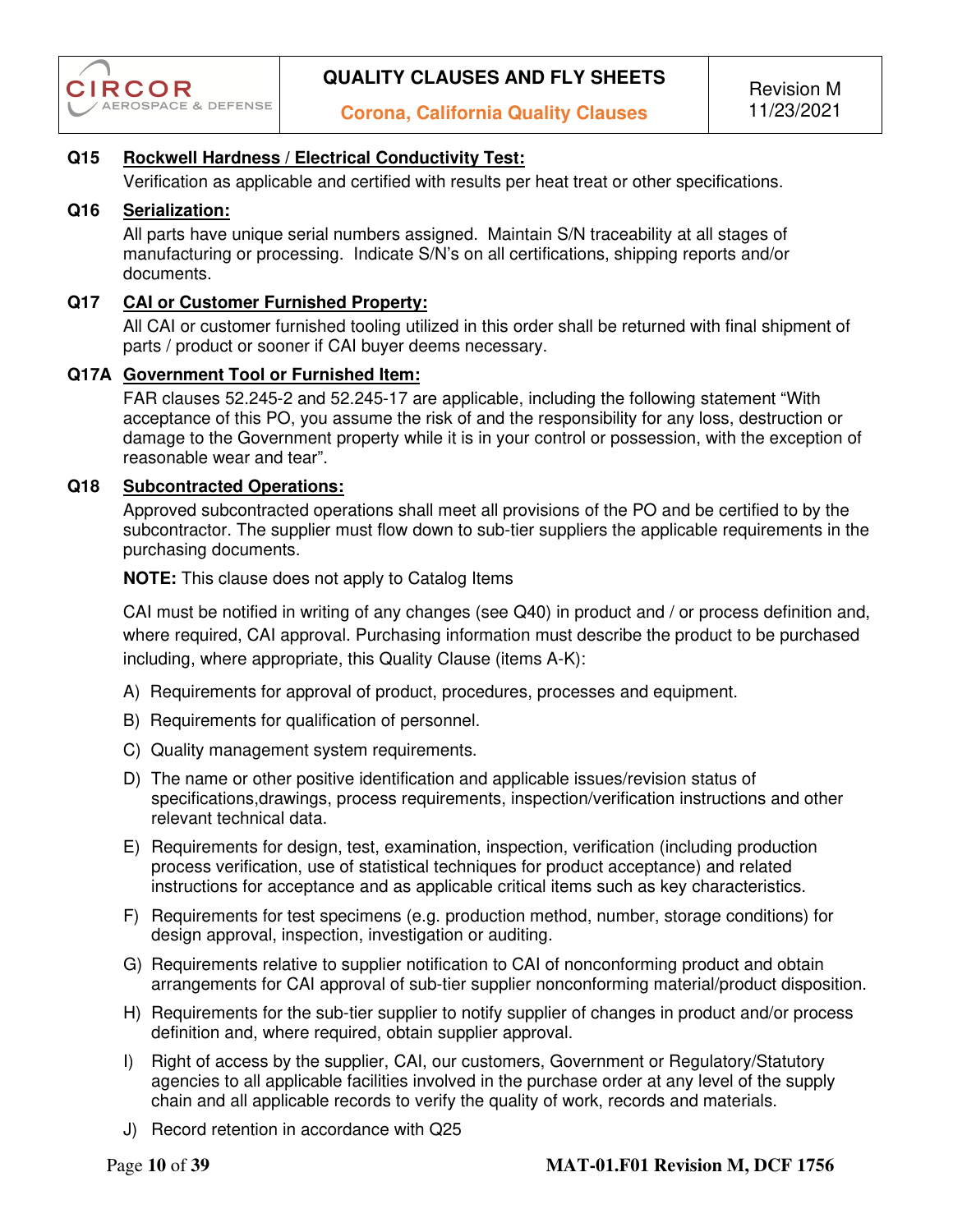

K) The supplier is to flow down to any sub-tier supplier the applicable requirements in the purchasing documents (including critical operations / hardware, key characteristics, ITAR/EAR, when required).

## **Q19 Right of Entry:**

CAI, our customers, Government or Regulatory/Statutory agencies shall have "right of entry" into all relevant facilities involved in the purchase order and all applicable records to verify the quality of work, records and materials. These visits will be arranged in advance.

#### **Q24 Quality / Inspection System Requirements:**

Supplier QMS must comply with ISO9001 or AS9100 (or AS9120 for distributors) no later than end of year 2022, unless higher Quality System requirements are imposed by CAI and/or CAI's customer as identified below. A Quality System compliant with MIL-I-45208 or equivalent will be accepted until the end of year 2022.

CAI Customer Flow down requirements when specified on CIRCOR PO;

#### **BF Goodrich:**

Document 300, "Supplier and Quality Product Requirements" is imposed, including Foreign Materials Requirement (paragraph 5.1.6). per Quality Clause 33.

#### **Boeing:**

D6-82479 requirements are imposed (AS9100C Certified).

#### **http://www.boeingsuppliers.com/supQual.htm**

Boeing specifications and PSD'S applicable to those specifications apply.

The provisions/ requirements set forth in FORM X31764 of Boeing Quality Purchasing Data requirements (BCA) applies, including but not limited to Validation of Raw Material Test reports.

#### **http://www.boeingsuppliers.com/supQual.htm**

#### **Lockheed Martin:**

Appendix QX and "LM Quality Clause Q4R" are imposed.

#### **Messier-Bugatti (MB):**

MBs "Procurement Quality Specification for Equipment, Document No. SQA10014, Issue 1". Key requirements are noted below.

| Para. | Requirement                                                                      |
|-------|----------------------------------------------------------------------------------|
|       | The supplier shall set up a 100% up and down traceability procedure (by batch or |
|       | serial number) in order to find easily and quickly:                              |
|       | - The equipment definition history                                               |
|       | - The delivered equipment manufacturing history (up and down traceability to     |
|       | material, component and part level, operator/operation traceability and          |
| 12.2  | operation/means traceability).                                                   |
|       | - The anomalies and industrial process evolutions history (incident occurring in |
|       | production, subcontractor or manufacturing process change)                       |
|       | - The evolutions of the manufacturing and inspection changes from that presented |
|       | at the development of the initial First Article.                                 |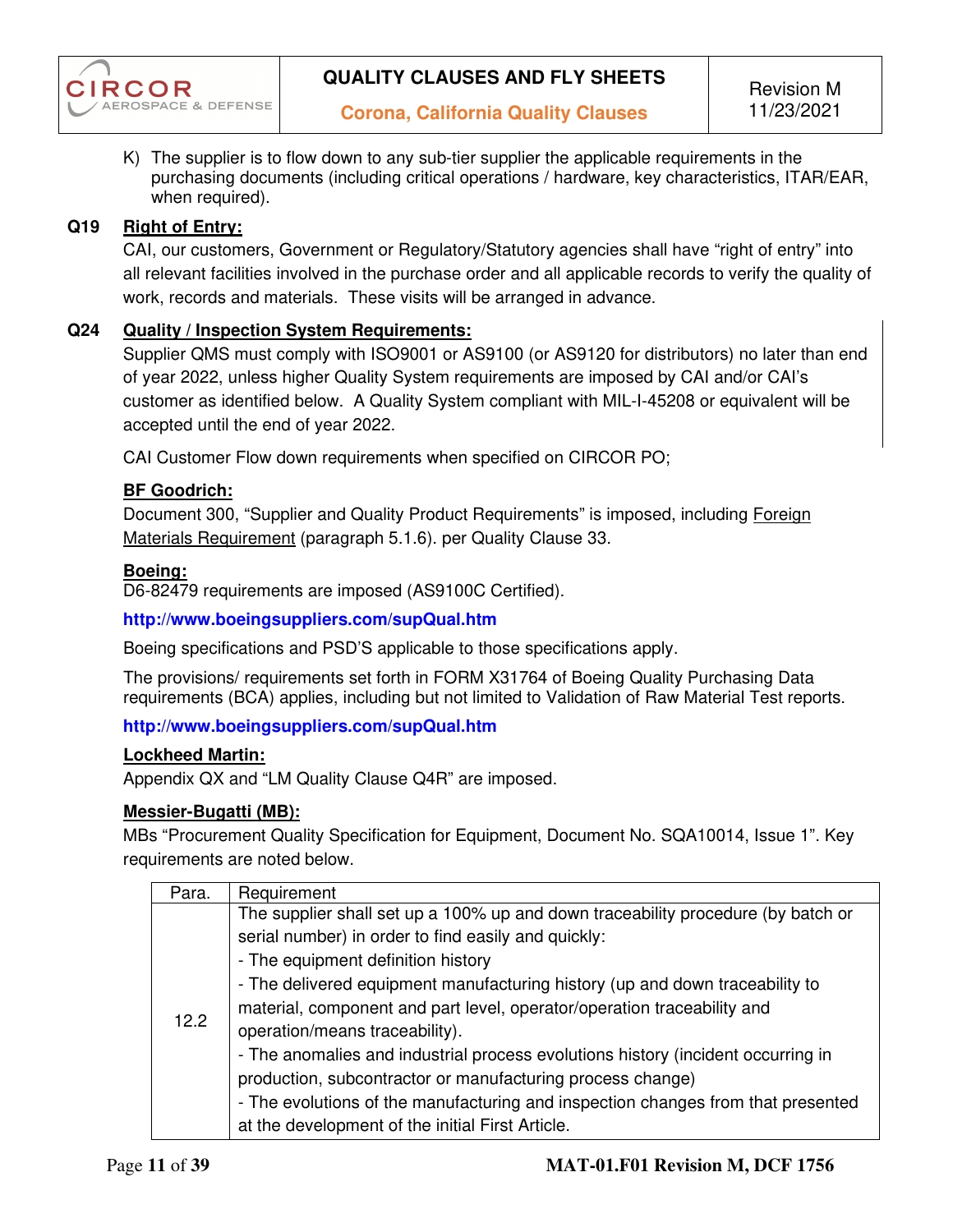

**Corona, California Quality Clauses** 

|        | Major Industrial change notification must be provided.                              |
|--------|-------------------------------------------------------------------------------------|
| 12.5   | - Plant location or layout                                                          |
|        | - Transportation method                                                             |
|        | - Major Enterprise Resources Planning (ERP) change                                  |
|        | - Major process (including main tools) change                                       |
|        | - Major suppliers (including sub-contractors) change                                |
| 12.8.2 | CAI must approve supplier's ATP (Acceptance Test Procedure) relevant to this PO.    |
| 12.9   | O-Rings / Seals must have an expiration date in excess of 18 months.                |
|        | Supplier shall not procure component or parts from brokers (distributors not        |
| 13.4.2 | authorized by the OEM to trade with components or parts). If the supplier procures  |
|        | parts from a dealer/distributor, it shall be EN9120 approved.                       |
| 13.4.3 | Suppliers shall flow down Messier-Bugatti requirements to its sub-tiers.            |
| 14.3   | Supplier shall implement and maintain a process for part non-conformity root cause  |
|        | analysis                                                                            |
| 14.4   | When non-conformity is identified after a part is released by the supplier, the     |
|        | supplier shall immediately submit to CAI a "Notification of Product Quality Escape" |
|        | in accordance with EN 9131.                                                         |

# **Messier-Dowty (M-D):**

M-D's "Process Requirements in Developing Excellence" (PRIDE), SCREQ-001. Key elements are enumerated below:

| Para. | Requirement                                                                              |  |  |
|-------|------------------------------------------------------------------------------------------|--|--|
|       | General: PRIDE is part of the PO or contract terms and conditions and the                |  |  |
| 0.1   | stipulated requirements apply in their entirety. No deviations are acceptable unless     |  |  |
|       | signed jointly by CAI and the subcontractor.                                             |  |  |
|       | Parts and Assembly Classifications: The supplier shall take into account the             |  |  |
| 0.8   | classifications of raw materials, parts and assemblies and their effects on product      |  |  |
|       | designs, industrialization and including identification.                                 |  |  |
|       | Cascading of CAI/Customer Requirements: The subcontractor shall cascadle CAI             |  |  |
| 3.3.2 | or its customer's requirements as reflected in the PO, contract or other CAI             |  |  |
|       | documents, within its organization and to its suppliers and/or subcontractors.           |  |  |
|       | <b>Industrial Validation Process including First Article Inspection (DVI/FAI): The</b>   |  |  |
|       | DVI/FAI process shall be consistent with the requirements of M-D document                |  |  |
| 3.4   | SCREQ-342, Issue 2. Build to print (BTP) suppliers for Class 1 and AFA                   |  |  |
|       | designated parts shall submit to CAI manufacturing and assembly layouts for              |  |  |
|       | approval prior to start of production.                                                   |  |  |
|       | Special Processes: When special processes are required (see Appendix G of the            |  |  |
|       | PRIDE document),                                                                         |  |  |
|       | The processes shall be identified on the manufacturing documents:<br>$\bullet$           |  |  |
| 3.5   | manufacturing layout and traveler sheet.                                                 |  |  |
|       | The operation shall be identified on the manufacturing and inspection file.<br>$\bullet$ |  |  |
|       | The significant parameters shall be under control.                                       |  |  |
|       | Each combined process/product shall be qualified on the first part, the records          |  |  |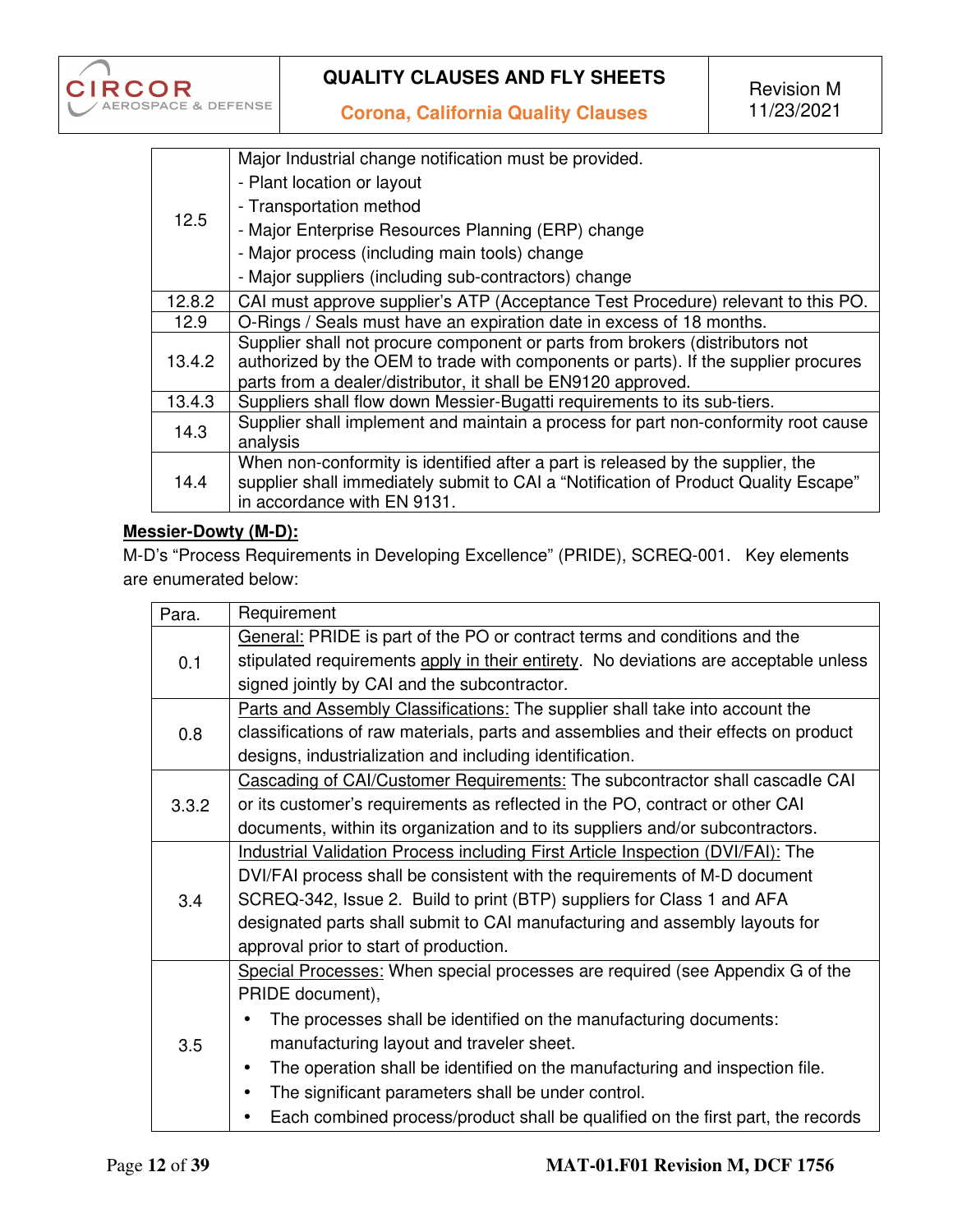

**Corona, California Quality Clauses** 

|         | to this qualification shall be documented                               |  |  |  |
|---------|-------------------------------------------------------------------------|--|--|--|
|         | Any modification shall be under control, qualified and reviewed by CAI. |  |  |  |
|         | Implementation rank shall be defined.                                   |  |  |  |
| 4.6.2.1 | Moved to Q02B, Effective 10-01-2014 Reference: NADCAP Requirements      |  |  |  |

#### **Northrop:**

QA System Requirements (SQAR), including para 2.13, are imposed.

#### **Rolls-Royce Requirements SABRe requirements are imposed.**

Supplier and sub-tiers must comply with all requirements, including RR9000:SABRe, specifications, revisions and Key Characteristics (including Conformance Control Features).

 **https://suppliers.rolls-royce.com/GSPWeb/appmanager/gsp/guest**

• NADCAP approved sources are required to be used for special processing.

#### **Ultra Electronics, Precision Control Systems**

Supply chain Quality requirements document: DC0069

1.3 Key Requirements are noted below:

(a) **AUDITS AND VISITS:** The organization may be required to support regular quality audits (1-3 year intervals) and business reviews (monthly or quarterly).

(b) **RIGHTS OF ACCESS:** Ultra Electronics Precision Control Systems, its customers and relevant regulatory bodies shall have right of access to the organizations premises records and QMS documentation, and to those of their suppliers in order to verify compliance to purchase orders and their related requirements. This requirement shall continue for the life of any system in which a relevant item is issued.

(c) **ULTRA PERMITS/CONCESSIONS:** Product not conforming to the relevant design data shall not be delivered unless the organization holds a copy of an approved concession/permit signed by Ultra Electronics Precision Control Systems Quality Department. References shall be made to the concession/permit on any certification accompanying the goods.

(d) **NOTICE OF ESCAPE:** ULTRA must be informed immediately (not to exceed 24 hours or the next business day) of suspect nonconforming product shipped regardless of destination.

(e) **CHANGES TO MATERIAL OR DESIGN:** The organization agrees not to make any change in materials or design details which would affect the relevant item or any component part thereof with regard to: (A) Part number identification; (B) Physical or functional interchangeability; (C) Repair and overhaul procedures and processes and material changes which affect the product or service without prior written approval of ULTRA, and without revising the part numbers and the originals of all drawings or data.

(f) **CHANGES:** Changes either by the organization or their supply chain must be notified to ULTRA prior to implementation e.g.: Material; source, Manufacturing process; Location of Manufacture, processing or storage. Such changes may require approval prior to implementation. The complete list of relevant changes and those which require ULTRA approval is defined in ULTRA's Notification of change process (OCP-0038).

(g) **SUPPLY CHAIN FLOW-DOWN:** These key requirements, all other appropriate requirements of this document and any other data referenced or implied in ULTRA's purchasing information shall be flowed down at all applicable levels of the supply chain.

#### **Q25 Record Retention**

Record Retention shall be indefinite.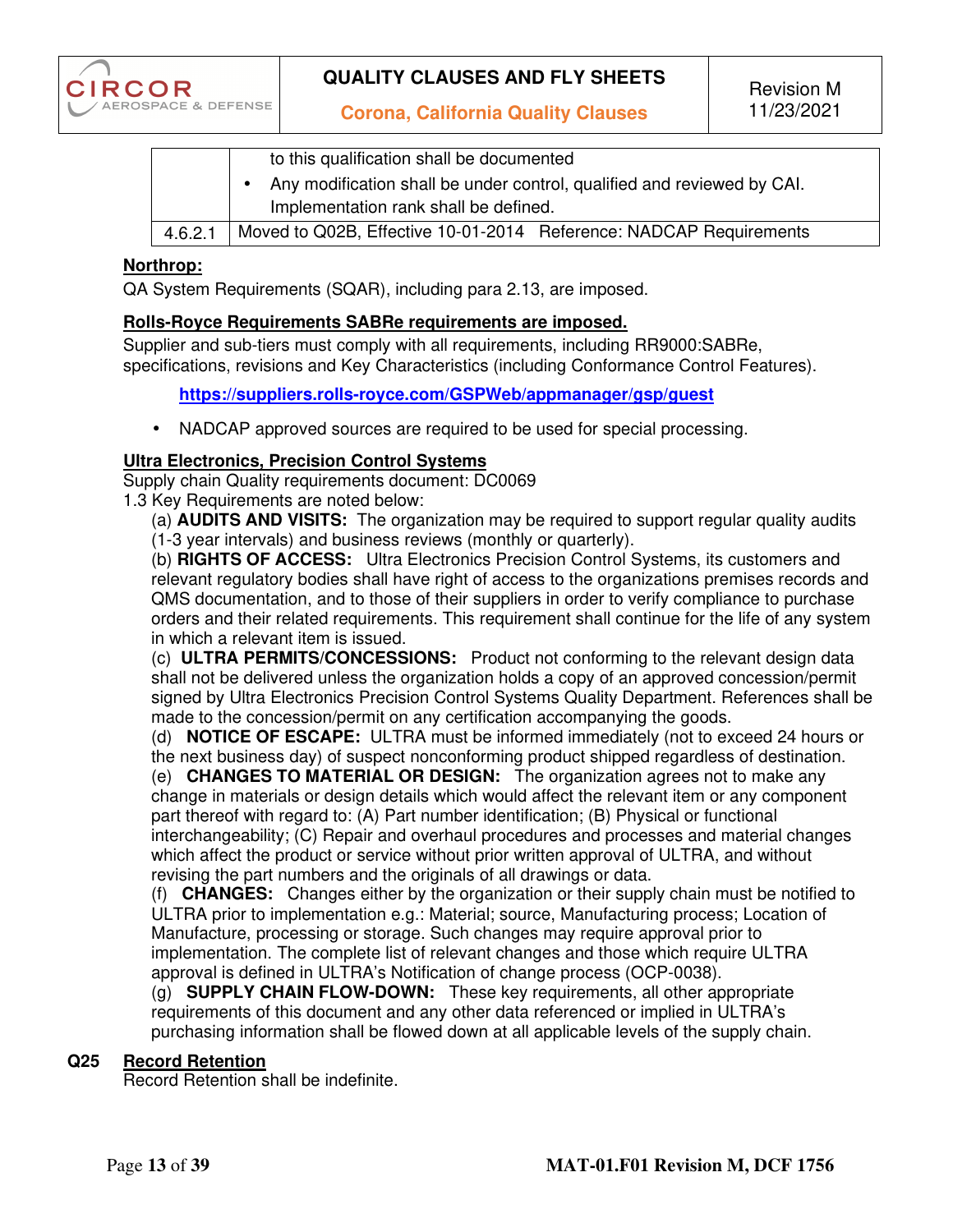

# **Q27 SDS:**

Safety Data Sheet required (raw material-per material lot, non-commercial/non off-the-shelf items or coatings applied to CAI products – either manufactured complete or purchased separately

#### **Q28 Critical / Process Sensitive Operations:**

Critical or Process Sensitive operations or hardware identified on the PO shall be identified as "CRITICAL" on supplier routers / travelers.

#### **Q28A Frozen Planning Required:**

CAI must approve supplier router / traveler prior to work being performed for CAI. No changes in the approved suppler router / traveler allowed without prior CAI review and approval.

#### **Q28B Frozen Planning Required:**

CAI must approve supplier techniques sheets/instructions prior to work being performed for CAI. No changes in the approved suppler techniques sheets/instructions allowed without prior CAI review and approval.

#### **Q28C Frozen Planning Required:**

CAI Customer must approve supplier router / traveler prior to work being performed for CAI. No changes in the approved suppler router / traveler allowed without prior CAI customer review and approval (Separate Approved Planning).

#### **Q28D Rockwell Hardness**:

Actual hardness for each item (by unique serial number) required.

#### **Q28E Sub-Tier Supplier Documentation:**

The supplier documentation will include the sub-tier documents as part of the submittal for CAI review.

#### **Q28F Processes to Manufacture this Part are to be Frozen:**

The supplier is to notify CAI's buyer in writing whenever a die, mold or pattern is repaired, replaced or modified or the process changes such that the chemical/physical or dimensional characteristics could be affected. The Supplier is to provide a First Article Inspection Report (FAIR) on the affected characteristics.

#### **Q29 ESD Sensitive Items:**

All voltage sensitive devices, including subassemblies and assemblies containing such devices, shall be protected from static electricity and transient voltages per requirements stated in the drawing and specifications under which the item was procured. Items will be identified by lot or batch number (may be a date) traceable to the original manufacturing process and manufacturer.

### **Q30 Packaging for Shipment:**

Package to protect parts from movement and transit damage. Exterior protection required for sealing surfaces, finishes, threads. Interior protection required for threads and finishes.

## **Q30A Individually Packaged**.

Parts shall be single packed. If packaged in polyethylene bags, the bags shall be at least 4 millimeters thick and sealed closed.

#### **Q30B MIL-STD-794:**

Military packaging requirements are imposed.

#### **Q30C MIL-STD-2073:**

Military packaging requirements are imposed.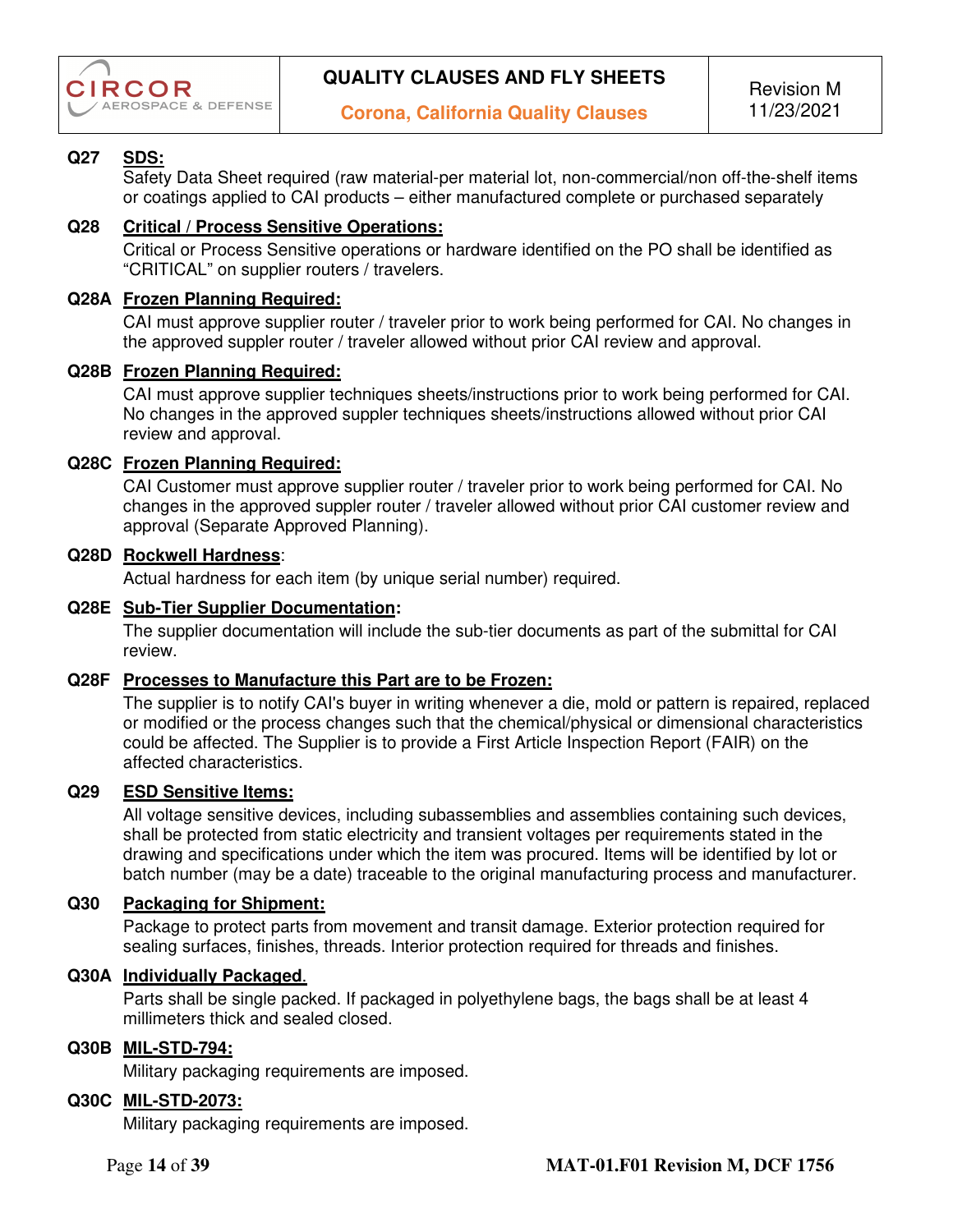

### **Q30D Best Commercial:**

Best commercial packaging requirements are imposed.

#### **Q32 REACH and RoHS Compliance**

Material(s) and processes on this order are required to be REACH and RoHS compliant\*. The European Chemicals Agency makes it clear that the 'Article' must contain the substance to be regulated.

For additional information please see the following website:

**https://echa.europa.eu/support/qas-support/browse/-/qa/70Qx/view/scope/reach/restrictions** 

\*For material(s) or processes on this order that are NOT REACH and RoHS compliant, please indicate this on your C of C, and if known, the reason for not meeting this.

If the material supplier or process supplier provides a letter indicating compliance or noncompliance, please include with shipment.

Registration, Evaluation, Authorization and Restriction of Chemicals Compliance of products required.

## **Q36 Calibration**

- 1) Item, serial number, manufacturer (to conclusively and unambiguously identify the item) as well as any standard number you have assigned.
- 2) Calibration shall be undertaken against full manufacturers' specifications. Where equipment is found to be out of specification, full performance test results, in the as-received condition, must be obtained before any adjustment or repair is taken. On completion of the calibration work a certificate of calibration is required, signed by your authorized representative, containing a statement confirming that the calibration can be demonstrated to the traceable to National or Full performance test results, taking the form of measured values, are to be supplied. Any omissions from the full calibration are to be notified to us and shall be agreed in writing before a certificate, clearly annotated "Limited Calibration" is issued. A declaration of measurement uncertainty values shall be included with all test results.
- 3) If it is an electrical device or a device that can easily have the calibration tampered with, a statement such as "Tamper Resistant Seals Required"

# **Q38 Control of Critical Characteristics:**

Where a Critical characteristic is defined on the drawing, the supplier will assure that a variation management process is in place per AS9103 that assures a minimum Cpk of 1.33. This clause is applicable to Motor Technologies drawings ONLY.

# **Q39 No Mercury Contamination Statement:**

Material furnished under this PO shall not contain metallic mercury or mercury compounds and shall be free from mercury contamination, i.e. during the manufacturing process, tests or inspections, the material furnished shall not have come in direct contact with mercury or any of its compounds without the specific written approval of CAI.

Product provided by your supplier(s) for material furnished under this PO shall also be free from mercury contamination

Certificate of Conformance for shipment to CIRCOR must include no mercury contamination statement.

Note: Mercury is corrosive to gold, silver, nickel, stainless steels, aluminum, and copper alloys.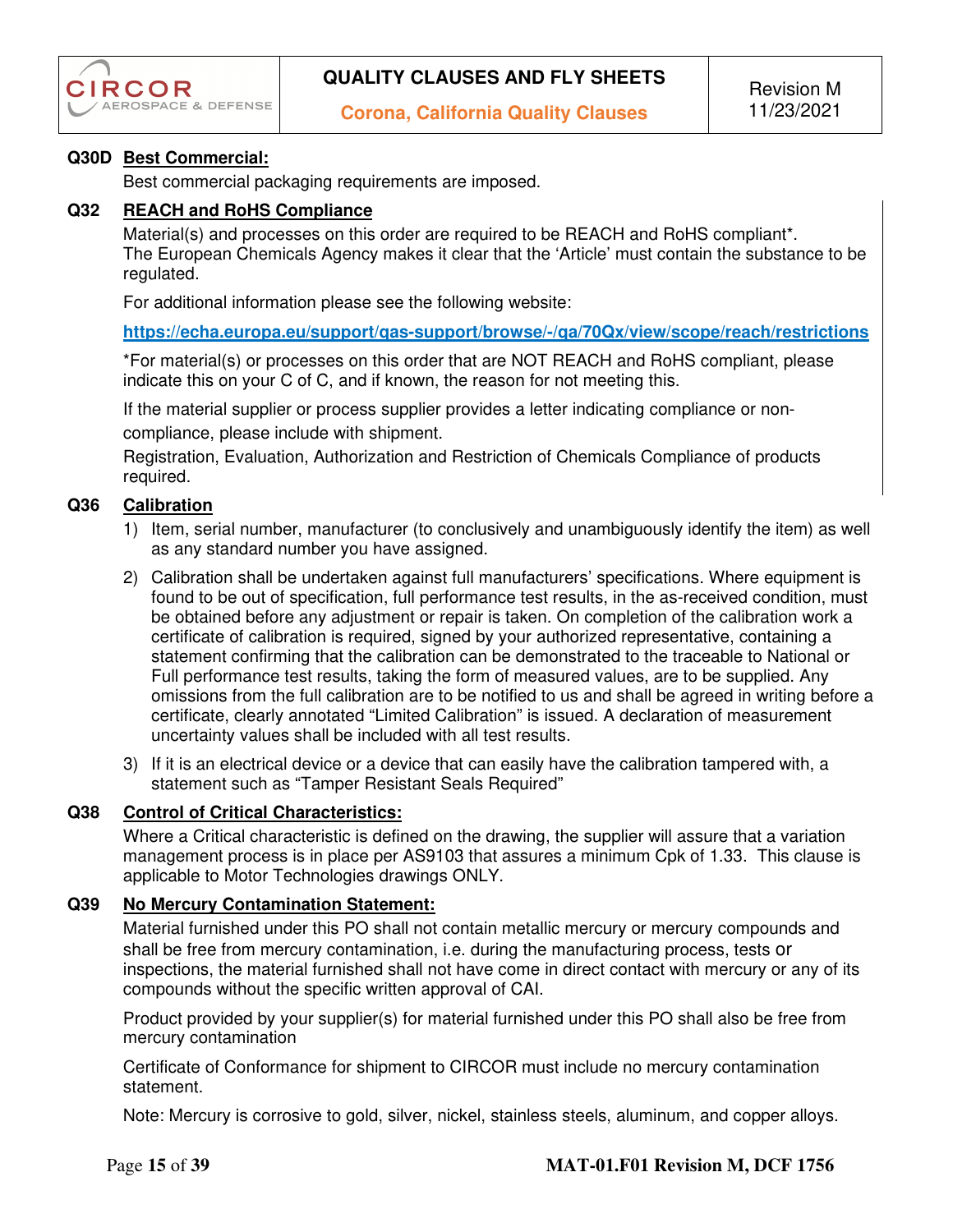

## **Q40 Supplier Required Notification:**

Supplier is required to notify CAI's purchasing agent of changes to their organization that affects any one of the following criteria that was considered by CAI for supplier addition to the CAI ASL:

- Quality Management System (e.g. attainment or loss of certification, ISO9001; AS9100 etc)
- AS9100 / ISO9001 Certification
- Change in ownership
- Relocation of operations
- Change in product, material and processing.
- Change in senior management (e.g. President, CEO, COO, Quality Leadership)
- Obsolescence/End of life for Catalogue parts.

#### **Q41 Traceability of Raw Material:**

Upon request, supplier shall present positive evidence that supplied products are traceable to their original raw material lot(s) / ingots(s).

#### **Q42 Measurement System Analysis:**

Inspection devices used to accept product or process to requirements prior to shipment shall have a maximum Gage R&R of 25% and a minimum 4:1 level of measurement discrimination.

#### **Q43 Control of Key Characteristics:**

Where key characteristics are defined on provided drawings, specifications, or Purchase Order, the supplier will assure that a variation management process is in place per AS9103 that assures a minimum Cpk of 1.33.

#### **Q44 Non-Conforming Goods or Services:**

*When the Supplier has determined that nonconforming products(s) have been delivered to CIRCOR, the Supplier shall notify the CIRCOR Buyer within twenty-four (24) hours of the initial discovery. The Supplier shall use receipt acknowledged e-mail or other positive notification method. The notification shall include the following information:* 

- *a. Supplier Name.*
- *b. CIRCOR Purchase Order/Release number.*
- *c. Part number and description.*
- *d. Affected quantity and serial numbers (if applicable).*
- *e. Dates delivered (if known).*
- *f. Description of the nonconforming condition.*
- *g. Recommendation of the fitness for use, recall or other initial containment/corrective measures.*

*The supplier shall provide formal notification (Disclosure Letter) within five (5) days of the initial notification. The Disclosure Letter shall include the following information:* 

- *a. Complete description of the nonconforming condition(s).*
- *b. The affected quantity of products (including serial numbers when applicable) and dates delivered to CIRCOR.*
- *c. Potential effect of the nonconformance on the performance, reliability, safety and/or usability of the product(s).*
- *d. Recommendations for CIRCOR action including a recommendation for the disposition of products that CIRCOR may have already been delivered to its customers.*
- *e. Immediate action taken by Supplier to contain the nonconforming products.*
- *f. Root cause analysis of the nonconforming condition.*

#### Page **16** of **39 MAT-01.F01 Revision M, DCF 1756**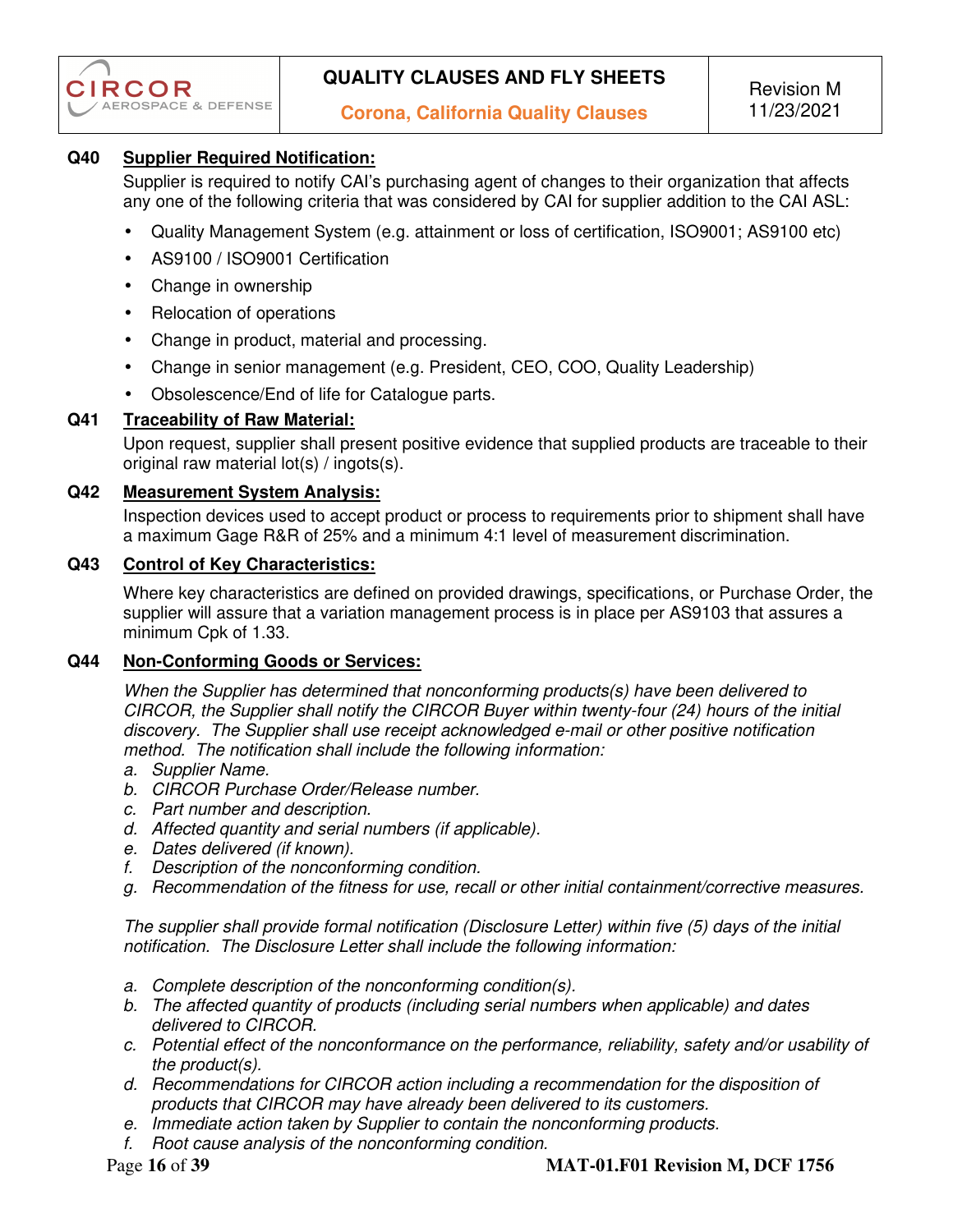- *g. Root cause corrective action plan and schedule.*
- *h. The plan and schedule for verifying the effectiveness of the corrective action.*

*In those cases where data (a) through (h) above is under investigation by the Supplier and incomplete, the Supplier may request, from the CIRCOR Buyer, authority to submit an interim disclosure letter. The interim letter shall include as much information as available and identify the due date for completion of the investigation and the date final disclosure letter that includes all (a) through (h) data will be submitted to CIRCOR. CIRCOR reserves the right to participate in the nonconforming product investigation at the facilities of the Supplier or its sub-tier sources.* 

Supplier shall not ship any goods or services that are non-conforming to specified requirements UNLESS approved to do so by CAI Quality in writing and based upon an approved concession. Reference Q68.

**No "Use As Is" or "Repair" dispositions are allowed without written authorization from CIRCOR Aerospace & Defense. Contact the CAI Buyer for instructions.** 

#### **Q45 Foreign Object Debris/ Damage (FOD):**

**CIRCOR** 

**AEROSPACE & DEFENSE** 

The material supplied on this purchase order shall be manufactured in an environment that is free of foreign objects. Material supplied shall be free of foreign objects and foreign object damage. The Supplier shall utilize effective FOD prevention practices in accordance with NAS-412\* and D6- 85622\*\* as applicable to the product being supplied. The program shall be proportional to the sensitivity of the design of the design of the product(s) to FOD, as well as, to the FOD generating potential of the manufacturing methods. Whenever and/or wherever FOD entrapment or foreign objects can migrate, seller's FOD prevention efforts shall, as appropriate, consider the following elements Design & Manufacturing Process Review, Performance Measurement, Training, Material Handling and Parts Protection, Housekeeping, Tool Accountability, Hardware Accountability, Lost Items, Physical Entry Control into FOD Critical Areas, and FOD Focal Point(s).

NAS 412, Foreign Object Debris/Foreign Object Damage (FOD Prevention.

 \*AS9146, Foreign Object Damage (FOD) Prevention Program – Requirements for Aviation, Space, and Defense Organizations.

D6-85622, Foreign Object Debris/Foreign Object Damage (FOD) Prevention Requirements for Boeing Suppliers.

 \*\*Applicable when Boeing is identified on our Purchase Order Flow Down or product is manufactured per a Boeing Drawing.

### **Q46 Delegated Inspection Authority/ Certified Supplier:**

Note: Q46 applies to Certified Suppliers only. Certified Suppliers are suppliers that have been granted delegated inspection authority for specific part numbers and have been assigned Certified Supplier Inspection Stamp(s).

Suppliers with a "Certified" status on CAI ASL have delegated inspection authority on the parts listed in the scope of delegation.

- 1. The Delegate shall be responsible for performing the following inspections:
	- A. Final inspection to the applicable CAI drawings and Purchase Order (PO) requirements.
	- B. Document final inspection activity on CAI supplied blueprint by affixing checkmark next to each feature and notes. Forward blueprint to CAI with parts at time of shipment. The blueprint shall include lot size, sample size, delegate's stamp, number of parts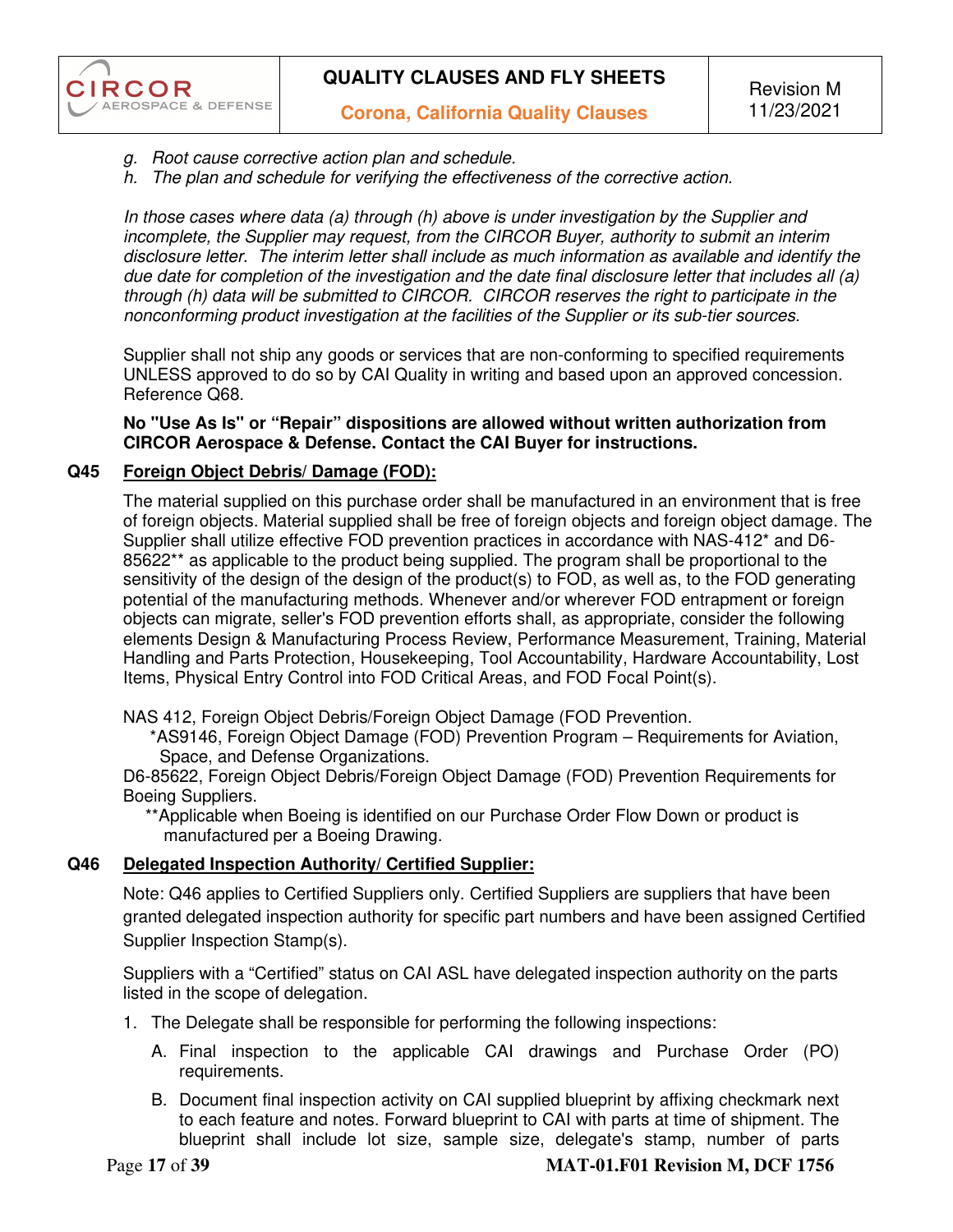

accepted and rejected. In lieu of the blueprint the inspection activity can be documented on supplier's format as long as it meets requirements stated above.

Note: This does not apply to standard and (COTS) Commercial Off the shelf catalogue parts.

- C. Delegate shall affix the "certified stamp" and date on the supplier's proof of inspection and / or C of C.
- D. Any other inspections necessary for acceptance of product.
- 2. Green Certified Supplier cards, provided by CAI, will be completed except the DOC # is to be left blank for CAI use.

Note: Green Certified Supplier Cards are not to be used for "NON-CERTIFIED PART NUMBERS."

- 3. Supplier shall notify CAI's Procurement of any significant changes in the organization such as:
	- A. Management changes
	- B. Delegate leaving the supplier
	- C. Supplier change of address
	- D. Planning (certified products)
	- E. Misplaced or lost Certified Supplier Stamp
	- F. Any misplaced / lost Certified Supplier Stamp will result in a **\$250.00** replacement charge.
- 4. Supplier shall provide a list of their suppliers, if any, that have been delegated with inspection authority by the CAI supplier, in accordance with AS9015 requirements. Using delegated suppliers does not relieve seller of ultimate responsibility of providing acceptable product.

#### **Q47 Fastener Quality Act:**

The following fasteners apply:

• A nut, screw, bolt, or stud having internal or external threads, or a load-indicating washer, produced to a standard or specification published by a Consensus Standard Organization (CSO) such as ASME, SAE, ASTM or a Government Agency (GA) such as a Military Standard/ Specification, which:

- 1. Has a nominal diameter of 1/4 A or 5mm or more,
- 2. Contains any quantity of metal,
- 3. Is held out as meeting a standard or specification that requires through hardening; or
- 4. A screw, nut, bolt, or stud having internal or external threads which bears a grade identification marking required by a standard or specification; or
- 5. A screw, nut, bolt, stud, or washer produced according to standards and specifications other than those published by CSO or GA but which (directly or indirectly) reference such standards and specifications for the purpose of delineating performance or materials characteristics.

• Manufacturers of fasteners sold to CAI shall include with each shipment the following: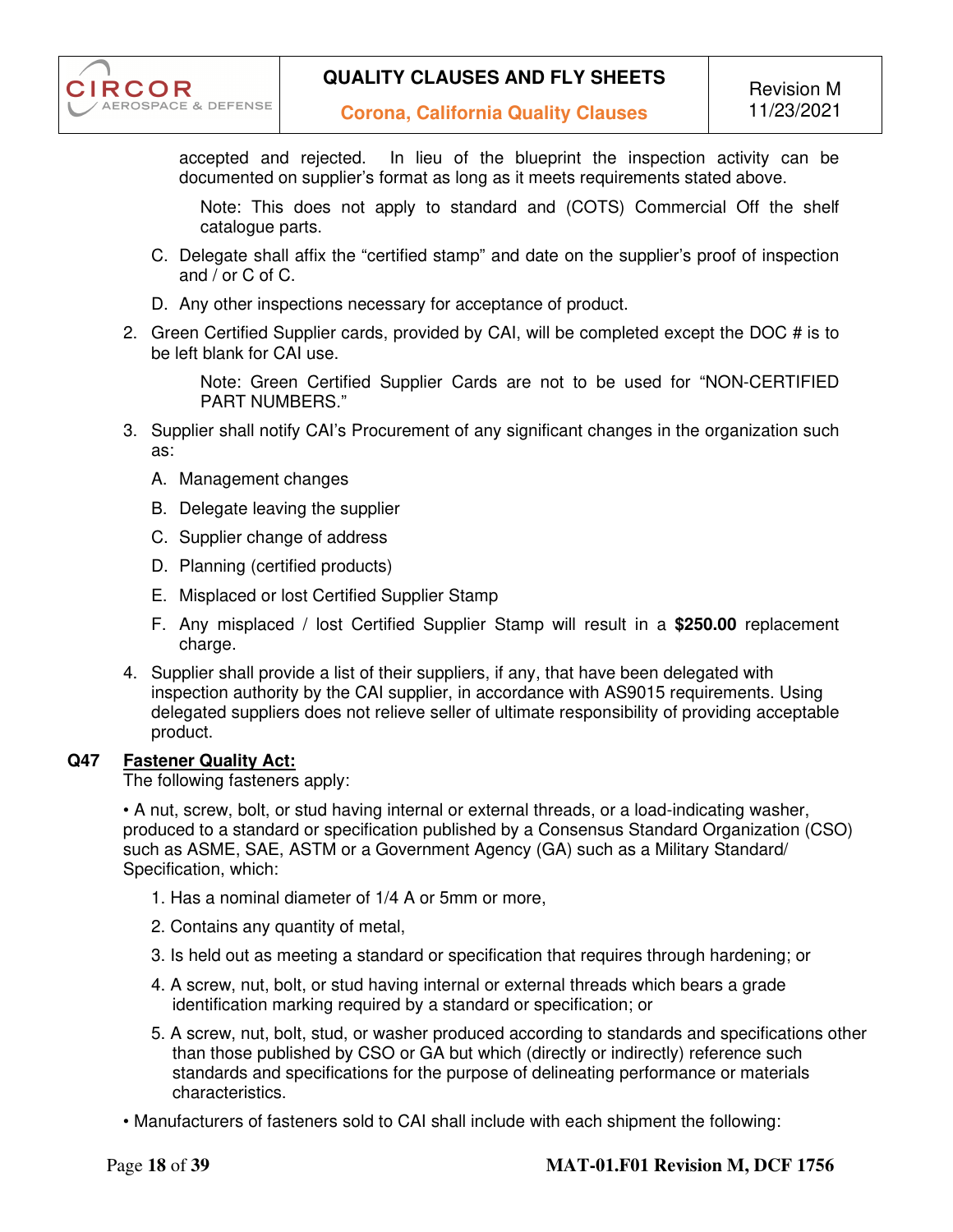

- 1. Test reports from an U.S. Government accredited laboratory National Institute of Standards and Technology (NIST) that substantiates qualification and/or acceptance.
- 2. Certification of Compliance (C of C) signed by an officer of the company, declaring that the items conform to all requirements specified in applicable standard and/or specification documents, manufacturer's identity and lot number and that an original copy of the accredited laboratory report, if applicable, is on file for inspection and review by CAI.
- 3. Items that are individually or intermediate packaged within a container shall be marked on the exterior of each package with the manufacturer's identity, lot number and CAI PO number.
- 4. All records shall be maintained for a period of seven (7) years from the date of tests.
- Distributors of fasteners shall include with each shipment the following:
	- 1. The approved manufacturer's certification statement as noted in (1) and (2) above.
	- 2. C of C signed by an officer of the company declaring:
		- a. That the items were manufactured by a manufacturer listed as approved for the item.
		- b. Conformity to all requirements based on the distributors' evaluation and review of the items and accompanying manufacturer's and laboratory's test reports.
		- c. The manufacturers' identity and lot number.
		- d. That no rework or alterations have been performed.
	- 3. Items that are intermediate packaged within a container shall be marked on the exterior of each package with the manufacturer's identity, lot number, the distributor's identity, and the CIRCOR Aerospace & Defense purchase order number.
	- 4. Records shall be maintained for a period of seven (7) years from the date of tests.
- **Q48** Intentionally left blank for future use.
- **Q49** Intentionally left blank for future use.
- **Q50** Process Bulletin 110:00 Supplier Quality System Requirements See Clauses: Q0 Q01 Q02 Q02B Q03 Q03A Q03B Q06 Q10A Q12 Q13 Q13B Q17 Q18 Q19 Q24 Q25 Q30 Q39 Q40 Q41 Q42 Q43 Q44 Q45 Q46
- **Q51** QA FLY SHEET NO. 1 Castings, Forgings, Molded Parts, Die Cut Parts See Clauses: Q01 Q02 Q03 Q02B Q06 Q11B Q24 Q28F Q39 Q44
- **Q52** QA FLY SHEET NO. 2 Machined Parts, Springs See Clauses: Q01 Q02 Q02B Q11B Q24 Q39 Q44
- **Q53** QA FLY SHEET NO. 3 Processing See Clauses: Q02 Q24 Q39 Q44
- **Q54** QA FLY SHEET NO. 4 Supplier Catalog Items, Fasteners See Clauses: Q01 Q39 Q44 Q47
- **Q55** QA FLY SHEET NO. 5 O-Rings, Seals, Quad Rings, Etc… See Clauses: Q01 Q13C Q24 Q39 Q44
- **Q56** Intentionally left blank for future use.
- **Q57** QA FLY SHEET NO. 7 Assemblies See Clauses: Q01 Q02 Q02B Q06 Q11A Q24 Q39 Q44 Q47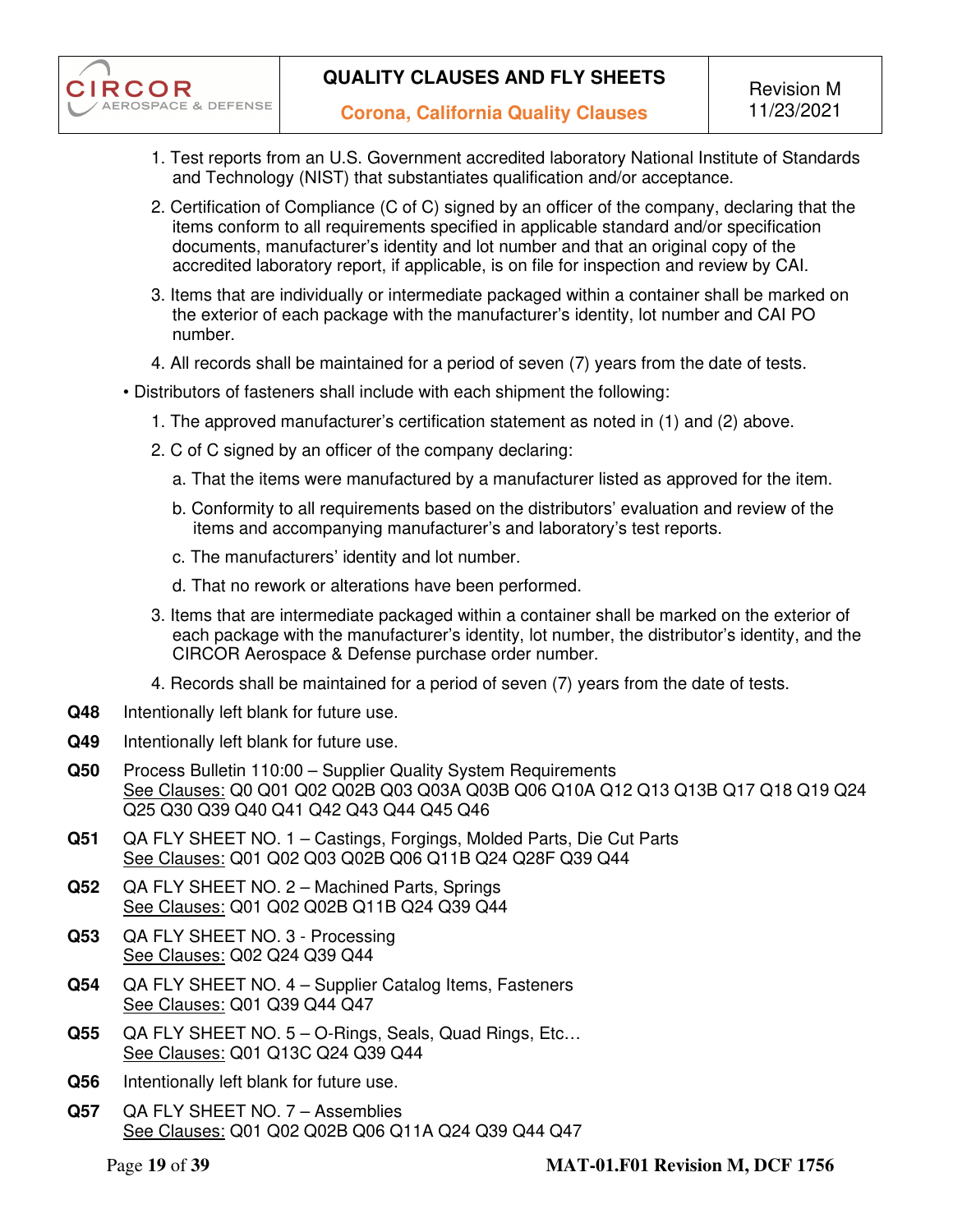

- **Q58** QA FLY SHEET NO. 8 Atkomatic Products See Clauses: Q01 Q02 Q02B Q24 Q39 Q44
- **Q59** QA FLY SHEET NO. 9 Go Regulator ~ Supplied by HOKE See Clauses: Q0 Q01 Q02 Q02B Q03 Q03A Q03B Q06 Q10A Q12 Q13 Q13B Q17 Q18 Q19 Q24 Q25 Q30 Q39 Q40 Q41 Q42 Q43 Q44 Q45 Q46
- **Q60** QA FLY SHEET NO. 10 Go Regulator Supplied by Go Regulator See Clauses: Q0 Q01 Q02 Q02B Q03 Q03A Q03B Q06 Q10A Q12 Q13 Q13B Q17 Q18 Q19 Q24 Q25 Q30 Q39 Q40 Q41 Q42 Q43 Q44 Q45 Q46
- **Q61** Intentionally left blank for future use.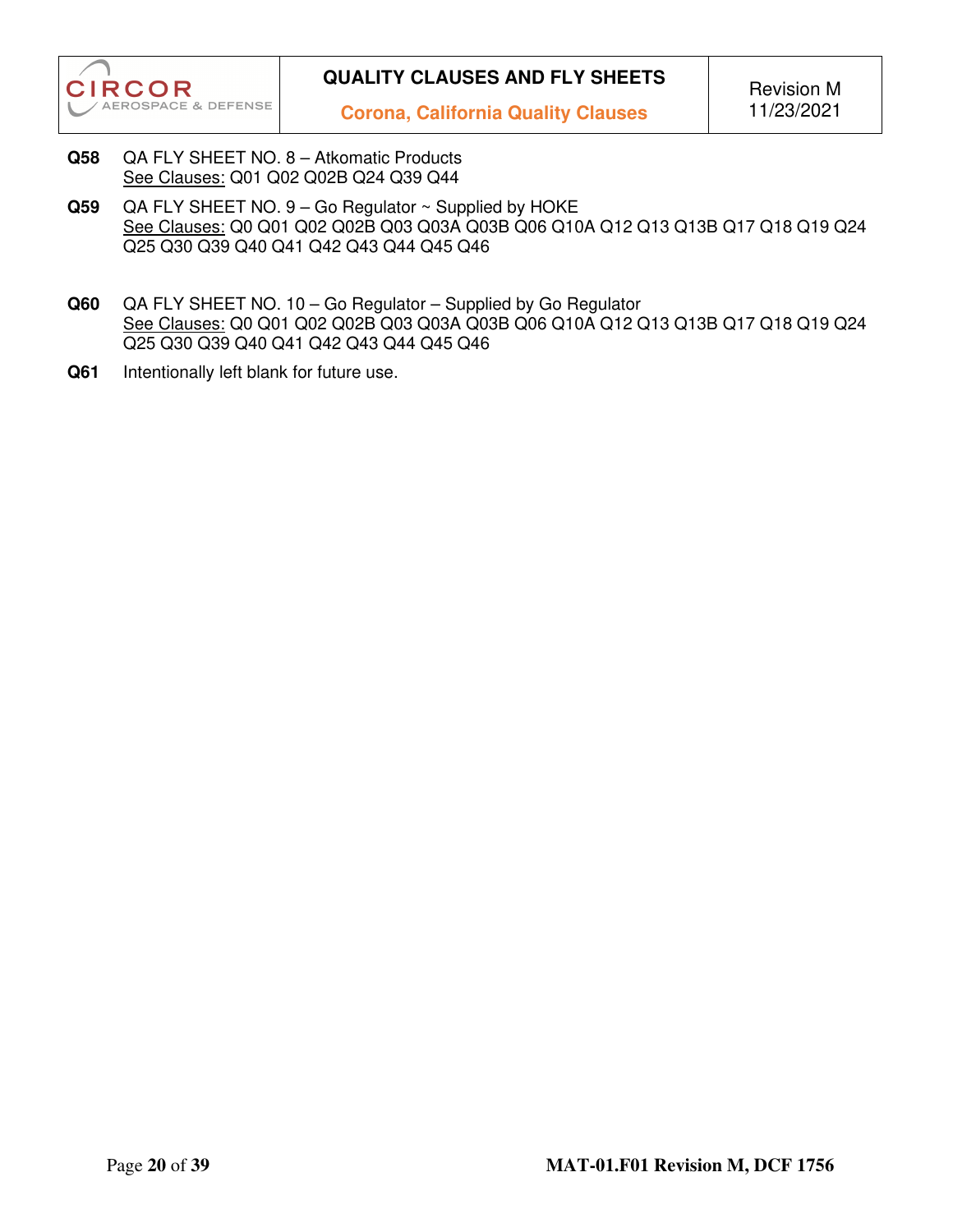# **Q62 PRESSURE EQUIPMENT DIRECTIVE (PED) REQUIREMENTS**

Formerly QA FLY SHEET 12

*This part is a pressure boundary part or is raw material that is used for a pressure boundary part. The following requirements apply.* 

- 1. Material shall meet the requirements specified on Drawing 2011 and Drawing 2143:
	- a. Specifications identified,
	- b. Material Identified, type, alloy, temper, and
	- c. Ultimate Tensile Strengths or Other specified properties, per 2143.
- 2. Mill Certifications Metals:
	- a. Chemical and Physical properties are required to be ACTUAL test results, a min/max value range is not acceptable.
	- b. Heat number or Lot number is required.
- 3. Manufacturer Certifications Plastic Parts:
	- a. Mechanical properties are required at a minimum.
	- b. Certificate must be from the manufacturer, i.e. DuPont, etc…
	- c. Lot number is required.
- 4. Mill Certificate must state that the test results comply with the material specification requirements.
- 5. Mill Certificate must be signed by the manufacturer's authorized representative independent of the manufacturing department. This is usually a Quality representative.
- 6. The material suppliers (mill) must be ISO 9000 or equivalent third party quality system compliant and be certified by a registrar that is established within a member country of the EU. In the US this is usually Registrar Accreditation Board National Accreditation (RAB). If it is other than RAB, contact your buyer.
- 7. If another supplier changes the material properties (heat treat, aging, etc.) then that supplier must provide a certificate and must also have the above quality system.
- 8. If the mill certificate meets all the requirements listed above **except** the mill is not ISO9000 or PED approved, then the **ISO 9000 certified material distributor can send the material out** for chemical/physical analysis to a lab accredited by a member of INTERNATIONAL LABORATORY ACCREDITATION COOPERATION http://www.ilac.org. In the US this is normally A2LA American Association for Laboratory Accreditation.

*Welding/Brazing may NOT be performed outside of CAI for these parts.*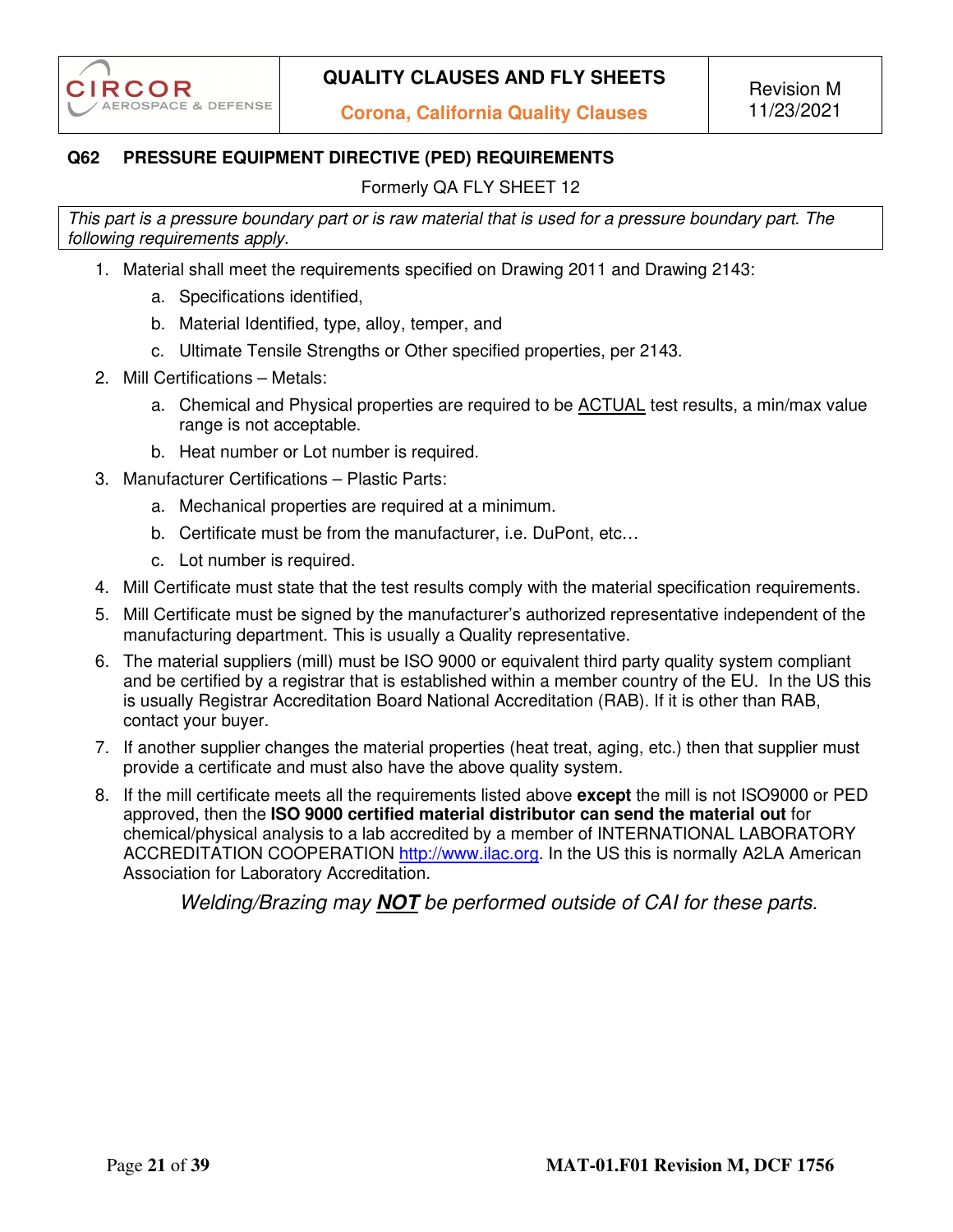#### **Q64 SPECIALTY METALS**

Formerly QA FLY SHEET 14

DFARS 252.225-7008 Restriction on Acquisition of Specialty Metals

DFARS 252.225-7009 Restriction on Acquisition of Certain Articles Containing Specialty Metals DFARS 252.225-7010 Commercial Derivative Military Articles Specialty Metals Compliance Certificate

https://www.acquisition.gov/dfars/part-225-foreign-acquisition#DFARS-225.7003

For customer contracts flowing down DFARS 252.225-7008, or 252.225-7009, or 252.225-7010 as prescribed in 225.7003-5. CAI identifies such material with the following methods;

A) "-DFALT1" may be appended the part number, Quick Reference to flag Specialty Metal Requirement

B) Flow down of Quality Clause Q64 on CIRCOR Purchase Order – Primary process.

C) CIRCOR Purchase Order text may also include detailed flow down.

Specialty metals called out shall only be melted or produced in the United States, its outlying areas or a qualifying country.

| Australia             | France      | Norway                                                  |
|-----------------------|-------------|---------------------------------------------------------|
| Austria <sup>*</sup>  | Germany     | Poland                                                  |
| Belgium               | Greece      | Portugal                                                |
| Canada                | Israel      | Slovenia                                                |
| <b>Czech Republic</b> | Italy       | Spain                                                   |
| <b>Denmark</b>        | Japan       | Sweden                                                  |
| Egypt                 | Latvia      | Switzerland                                             |
| Estonia               | Luxembourg  | Turkey                                                  |
| Finland               | Netherlands | United Kingdom of Great Britain and<br>Northern Ireland |

#### **Qualifying Countries -** DFARS 225.872-1 and DFARS Case 2009-D022

\*DFARS 225.872-4

# *NOTICE: WTO GPA Designated Countries Are Not Eligible for Exception to the Specialty Metals Restrictions.*

- (a) *Definitions*. As used in this DFARS clause—
	- "Alloy" means a metal consisting of a mixture of a basic metallic element and one or more metallic, or nonmetallic, alloying elements.
		- i) For alloys named by a single metallic element (e.g., titanium alloy), it means that the alloy contains 50 percent or more of the named metal (by mass).
		- $ii)$  If two metals are specified in the name (e.g., nickel-iron alloy), those metals are the two predominant elements in the alloy, and together they constitute 50 percent or more of the alloy (by mass).

"Produce" means:

- i) Atomization;
- ii) Sputtering; or
- iii) Final consolidation of non-melt derived metal powders.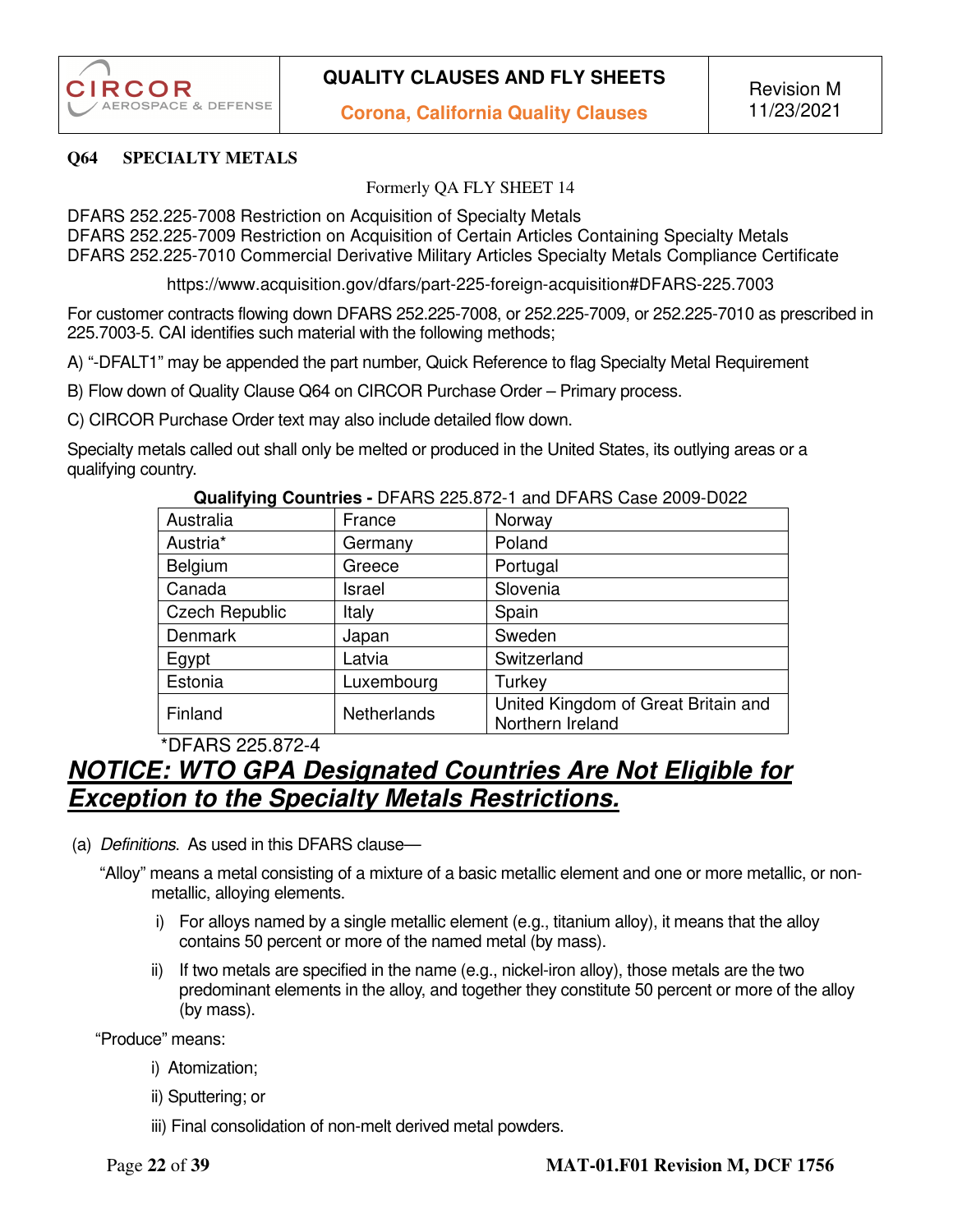

"Specialty metal" means –

- i) Steel
	- A) With a maximum alloy content exceeding one or more of the following limits:

manganese, 1.65 percent; silicon, 0.60 percent; or copper, 0.60 percent; or

B) Containing more than 0.25 percent of any of the following elements:

aluminum, chromium, cobalt, molybdenum, nickel, niobium (columbium), titanium, tungsten, or vanadium;

- ii) Metal alloys consisting of
	- A) Nickel or iron-nickel alloys that contain a total of alloying metals other than nickel and iron in excess of 10 percent; or
	- B) Cobalt alloys that contain a total of alloying metals other than cobalt and iron in excess of 10 percent;
- iii) Titanium and titanium alloys; or
- iv) Zirconium and zirconium alloys.
- "Steel" means an iron alloy that includes between .02 and 2 percent carbon and may include other elements.
- (b) Any specialty metal delivered under this contract shall be melted or produced in the United States or its outlying areas.

When a metal is encountered that is not included in either table below, CAI requests that the material designation be submitted via email to CAI Buyer.

A determination will be made as to how the metal should be classified and it will be added to the appropriate table of this list.

The omission of any material from either table does not indicate that the material is or is not a specialty metal or do the two tables include every metal used by CAI.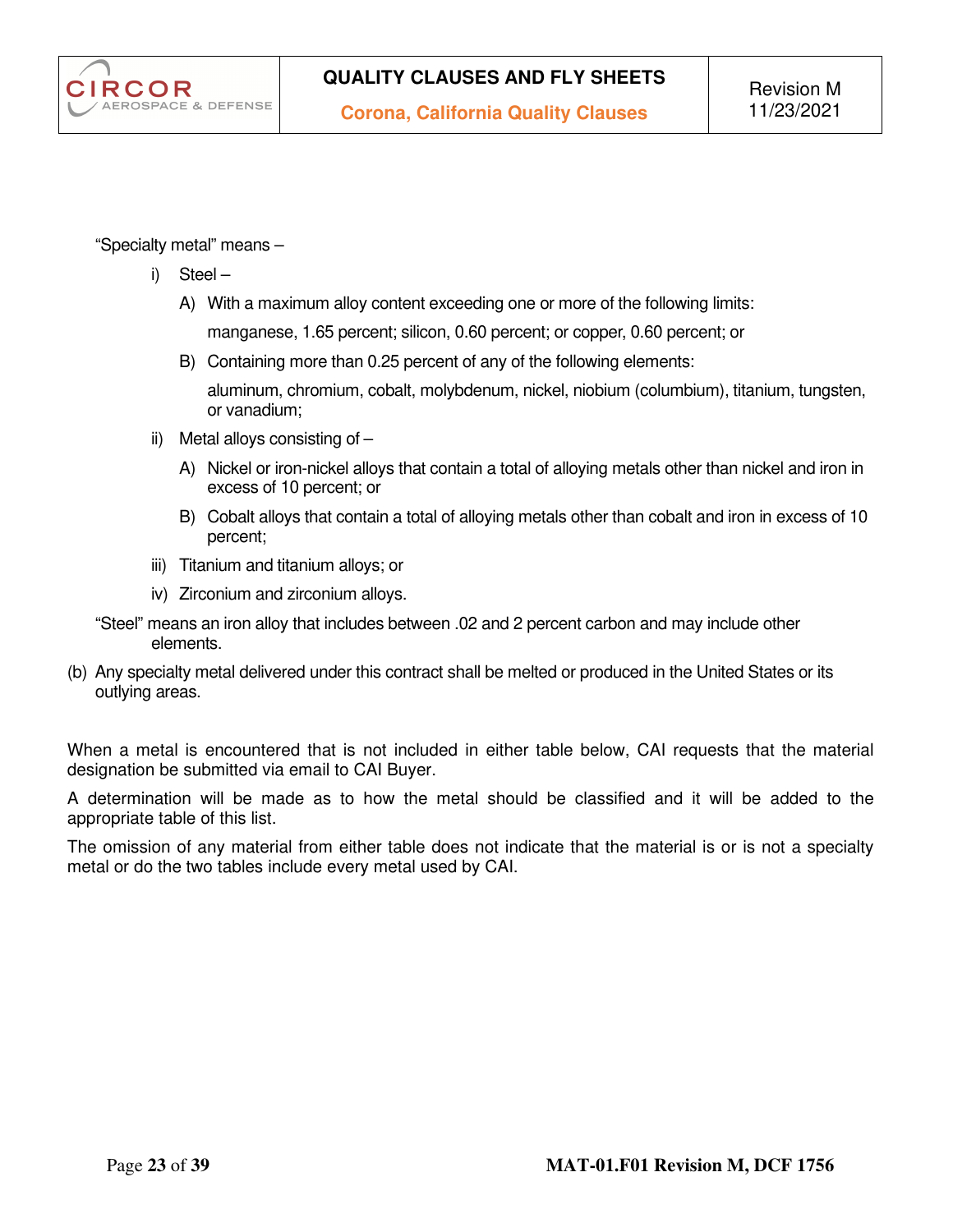

# **Corona, California Quality Clauses**

Revision M 11/23/2021

| <b>TABLE I</b>                                                          |                                                 |                                          |                                                    |                                       |
|-------------------------------------------------------------------------|-------------------------------------------------|------------------------------------------|----------------------------------------------------|---------------------------------------|
| These Material Designations have been identified as "SPECIALITY METALS" |                                                 |                                          |                                                    |                                       |
|                                                                         |                                                 | <b>STEEL</b>                             |                                                    |                                       |
| 300M                                                                    | 4037                                            | 4130                                     | 4140                                               | 4340, E4340, or<br>4340M              |
| 4340 per AMS6415                                                        | 4630 or 4620H                                   | 52100                                    | 6150                                               | 8620 or 8620H                         |
| 8630                                                                    | 8740                                            | 9254<br>per ASTM A877                    | 9310                                               | A2                                    |
| <b>Alloy Steel</b><br>Per FF-S-86                                       | AMS 6280                                        | ASTM A351<br>All Grades                  | <b>ASTM 600</b><br>All Types                       | ASTM A681<br>All Types                |
| <b>Carpenter Silicon</b><br>Core B-FM                                   | D <sub>2</sub>                                  | D6AC                                     | FS-0205                                            | FX-1008                               |
| ASTM F835                                                               | H <sub>11</sub>                                 | Chrome/Silicon<br>Wire per ASTM<br>A401  | Chrome<br>Vanadium Spring<br>Wire<br>per ASTM A232 | $M-50$<br>per AMS 6490                |
| Machineable Carbine<br>Grade CM                                         | Nitralloy or Nitralloy<br>135                   | QQ-W-412<br>COMP <sub>1</sub>            | QQ-W-412<br>COMP <sub>2</sub>                      | Silicon Core<br>Iron per ASTM<br>A867 |
| Steel per AN-S-9 or MIL-S-6050                                          |                                                 | Steel per FF-S-200                       | Vascomax All Grades                                |                                       |
|                                                                         |                                                 | <b>STAINLESS STEEL</b>                   |                                                    |                                       |
| A286                                                                    | AM 355                                          | 301 or 301 .250H<br>or 301-HH            | 302 or<br>302 COND B                               | 303                                   |
| 304 or 304L                                                             | 316 or 316L                                     | 321                                      | 347                                                | 384                                   |
| 410                                                                     | 416                                             | 420                                      | 430f or 430f (Se)                                  | 431                                   |
| 440 or 440C                                                             | 13-8 or 13-8 Mo,<br>or PH 13-8 Mo               | $15 - 5$                                 | 15-7 or 15-7 Mo<br>or PH 15-7 Mo                   | $17 - 4$                              |
| $17 - 7$                                                                | $18-8$                                          | <b>AMS 5504</b>                          | AMS 5610                                           | <b>AMS 5621</b>                       |
| <b>AMS 5688</b>                                                         | <b>AMS 5731</b>                                 | <b>AMS 7245</b>                          | ASTM A351<br>All Grades                            | ASTM B473                             |
| ASTM B729                                                               | <b>Corrosion Resistant</b><br>Steel per FF-S-86 | <b>CRES per ASTM</b><br>276 or ASTM A276 | <b>CRES</b><br>per FED-STD-66                      | <b>CRES</b><br>per QQ-S-763           |
| Custom 455                                                              | <b>Greek Ascoloy</b>                            | N08020                                   | S34700                                             | Steel wire<br>per QQ-W-423            |
| Steel per AMS 7211                                                      | $XM-7$                                          |                                          |                                                    |                                       |
|                                                                         |                                                 | <b>NICKEL BASE ALLOYS</b>                |                                                    |                                       |
| Hastelloy X                                                             | Inconel 600                                     | Inconel 625                              | Inconel 718                                        | Inconel X                             |
| Inconel X-750                                                           | Monel K-500                                     | Nickel Copper per QQ-N-281               |                                                    |                                       |
| <b>COBALT BASE ALLOYS</b>                                               |                                                 |                                          |                                                    |                                       |
| Cobalt Alloy per ES2-171                                                |                                                 | Elgiloy                                  | Haynes 25                                          | Haynes 188                            |
| $L-605$<br>MP159                                                        |                                                 | Stellite 6B                              |                                                    |                                       |
| <b>TITANIUM</b>                                                         |                                                 |                                          |                                                    |                                       |
| Ti 6A1-4V or Ti 6A1-4V STA<br>All Titanium Compositions                 |                                                 |                                          |                                                    |                                       |
| <b>IRON-NICKEL BASE ALLOYS</b>                                          |                                                 |                                          |                                                    |                                       |
| Nitronic 60                                                             |                                                 |                                          |                                                    |                                       |
| <b>MAGNETIC ALLOYS</b>                                                  |                                                 |                                          |                                                    |                                       |
| Alnico 5.5/0.64                                                         | Alnico-V                                        | Alnico-I                                 | Alnico-II                                          | Alnico-III                            |
| Alnico-IV                                                               | Alnico-8                                        | Alnico-XII                               |                                                    |                                       |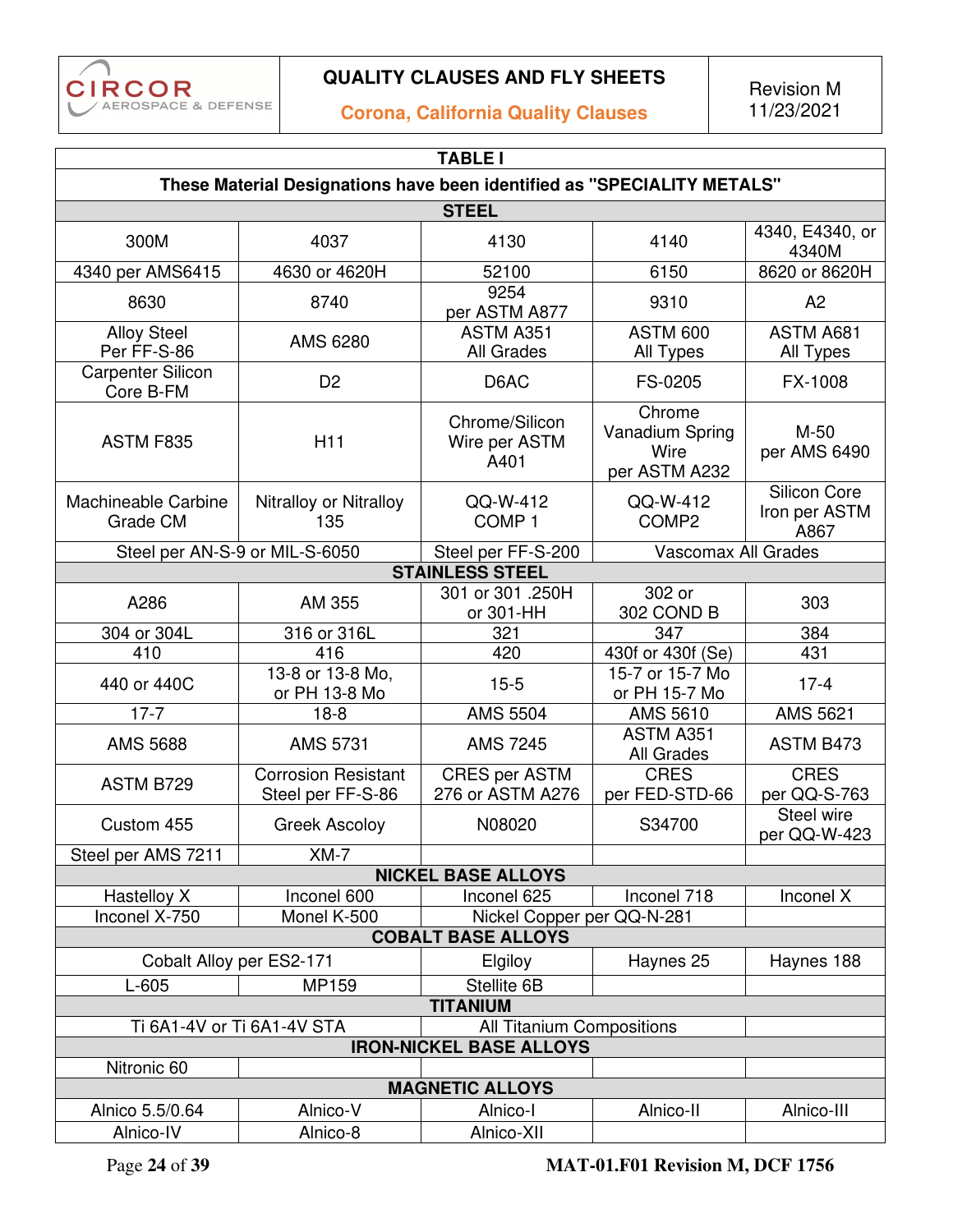

**Corona, California Quality Clauses** 

|                                               | <b>TABLE II</b>                                                                      |                                           |                                                              |                                           |  |
|-----------------------------------------------|--------------------------------------------------------------------------------------|-------------------------------------------|--------------------------------------------------------------|-------------------------------------------|--|
|                                               | These Material Designations have been identified as NOT BEING "SPECIALTY METALS" per |                                           |                                                              |                                           |  |
|                                               |                                                                                      | <b>DFARS</b>                              |                                                              |                                           |  |
|                                               |                                                                                      | <b>STEEL</b>                              |                                                              |                                           |  |
| 1010                                          | 1015                                                                                 | 1018                                      | 1020                                                         | 1025                                      |  |
| 1026                                          | 1075                                                                                 | 1090                                      | 1095                                                         | B1113                                     |  |
| C <sub>1117</sub>                             | C1137                                                                                | 1141                                      | 1144                                                         | 1213 or C1213                             |  |
| 1215 OR C1215                                 | 4750                                                                                 | <b>Carbon Steel</b><br>per FED-STD-<br>66 | <b>Carbon Steel</b><br>per FF-S-103                          | <b>Carbon Steel</b><br>per FF-S-107       |  |
| Carbon Steel per<br>MIL-S-7952                | G10180<br>per ASTM A108                                                              | G12150<br>per ASTM A108                   | Low Carbon Steel<br>per QQ-S-698                             | Low Carbon<br>Steel IAW AISI<br>1067-1075 |  |
| MIL-S-7952                                    | <b>Music Wire</b>                                                                    | Music Wire per<br>QQ-W-470                | <b>Steel Weldless</b><br>Safety Chain per<br><b>RR-C-271</b> | Wire<br>per MIL-W-<br>16878               |  |
|                                               |                                                                                      | <b>NICKEL / IRON BASE</b>                 |                                                              |                                           |  |
| HYMU80                                        |                                                                                      |                                           |                                                              |                                           |  |
|                                               |                                                                                      | <b>BRASS / BRONZE</b>                     |                                                              |                                           |  |
| A1-Ni-Br, or A1-Ni-Br<br>COND A, or A1-Ni-BRZ | <b>AMS 4510</b>                                                                      | <b>AMS 4720</b>                           | <b>ASTM B16</b>                                              | <b>ASTM B36</b>                           |  |
| <b>ASTM B98</b>                               | <b>ASTM B99</b>                                                                      | ASTM B134                                 | ASTM B206                                                    | Berylco 14                                |  |
| <b>Beryllium Copper</b>                       | <b>BRASS</b><br>per QQ-B-611                                                         | <b>Cupro Nickel</b>                       | <b>CDA 715</b>                                               | CDA67300                                  |  |
| <b>C17200 or Be-Cu</b>                        | C17510                                                                               | C26000                                    | C63000                                                       | C64200                                    |  |
| C65100                                        | C65500                                                                               | C66100                                    | C67300                                                       | C92900                                    |  |
| 642                                           | 6730                                                                                 | 6731                                      | 674 Brass                                                    | 675 Bronze                                |  |
|                                               |                                                                                      | <b>ALUMINUM</b>                           |                                                              |                                           |  |
| 850                                           | 1100                                                                                 | 1145                                      | 2011                                                         | 2024                                      |  |
| 2219                                          | 3003                                                                                 | 356, A356 or<br>A356.0                    | 355, C355 or C355.0                                          | 357, A357 or<br>A357.0                    |  |
| 380, A380 or A380.0                           | 6061                                                                                 | 7050                                      | 7075                                                         | <b>TENS 50</b>                            |  |
| <b>NICKEL</b>                                 |                                                                                      |                                           |                                                              |                                           |  |
| N <sub>21</sub>                               |                                                                                      |                                           |                                                              |                                           |  |
| <b>MAGNETIC ALLOYS</b>                        |                                                                                      |                                           |                                                              |                                           |  |
| Hiperco 50A                                   | MIL-N-14411<br>COMP <sub>3</sub>                                                     | MIL-N-14411<br>COMP <sub>5</sub>          | Neodymium Iron<br>Boron Type 30/18                           | Permendur 2V                              |  |
| Permendur 49                                  |                                                                                      |                                           |                                                              |                                           |  |
| <b>OTHER METALS</b>                           |                                                                                      |                                           |                                                              |                                           |  |
| Chace 6650                                    | Meehanite                                                                            | Tantalum 10W                              | Tungsten                                                     | TZM Type 364                              |  |
| <b>NON-METALS</b>                             |                                                                                      |                                           |                                                              |                                           |  |
| <b>Nitrile</b>                                | <b>Vespel All Types</b>                                                              |                                           |                                                              |                                           |  |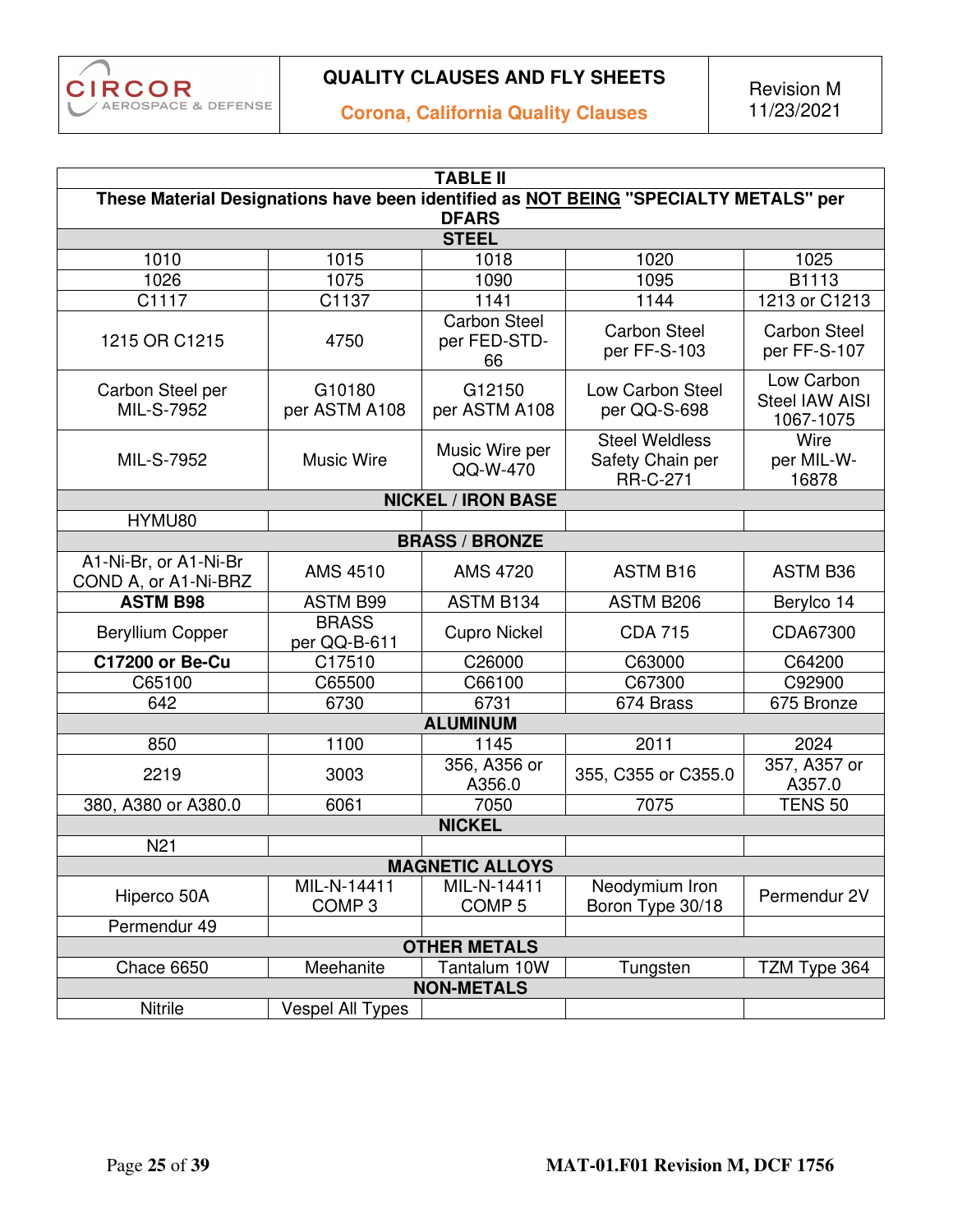

### **Q65 Country of Origin Certificate**

Country of Origin Certificate required for each part number on the purchase order, and with each shipment.

#### **Q66 Asbestos Free**

Supplier shall certify product is Asbestos Free.

#### *Effectivity: All Purchase Orders issued after January 4, 2021*

#### **Q67 Process Failure Modes and Effects Analysis (PFMEA)**

PFMEA is required, please refer to MPB 1:00 and 1.00.F01 as a guide, please request copy from CIRCOR.

#### **Q68 SUPPLIER CHARGE BACK**

CIRCOR reserves the right to charge back suppliers for costs associated with any/all nonconforming parts/material and or service, along with any affected parts, caused by supplier's nonconforming material, parts and or service.

Such charges will include:

- 1) \$300.00 (USD) CIRCOR retains the right to charge Supplier administrative charges for each non-conforming product and or services provided and delivered by a CIRCOR Supplier.
- 2) \$100.00 (USD) CIRCOR retains the right to charge Supplier administrative charges for the following: Document Corrections required, Omitted/Missing documents, and any other administrative activity due to supplier documentation.
- 3) Rework Charge Back: Supplier shall be charged back for each part requiring rework by CIRCOR Personnel. Amount shall be determined by actual rework cost. Rework for parts received but not yet paid for by CIRCOR, shall require Supplier approval prior to the start of any rework.
- 4) Product, material, and or services deemed non-conforming / non-reworkable by CIRCOR, shall be returned to the supplier (RTV) at no charge to CIRCOR.

#### *Effectivity: All Purchase Orders issued after January 4, 2021*

#### **Q69 Anodized Parts**

For parts anodized per MIL-A-8625, the contact/rack marks shall be touched up.

#### *Effectivity: All Purchase Orders issued after January 4, 2021*

#### **Q70 Through Q98** Intentionally left blank for future use.

#### **Q99. Write-In Requirement:**

Any additional requirements not specified shall be explained in detail in the body of purchase order or in an accompanying document.

#### **Obsolete Quality Clauses, These cannot be used.**

- **Q01A** Obsolete, Effective 6-19-2017
- **Q02A** Obsolete, Effective 10-01-2014
- **Q02C** Obsolete, Effective 10-01-2014
- **Q05** Removed 7-18-2016
- **Q09** Obsolete, effective 8-5-2014
- **Q20** Obsolete, Effective 10-01-2014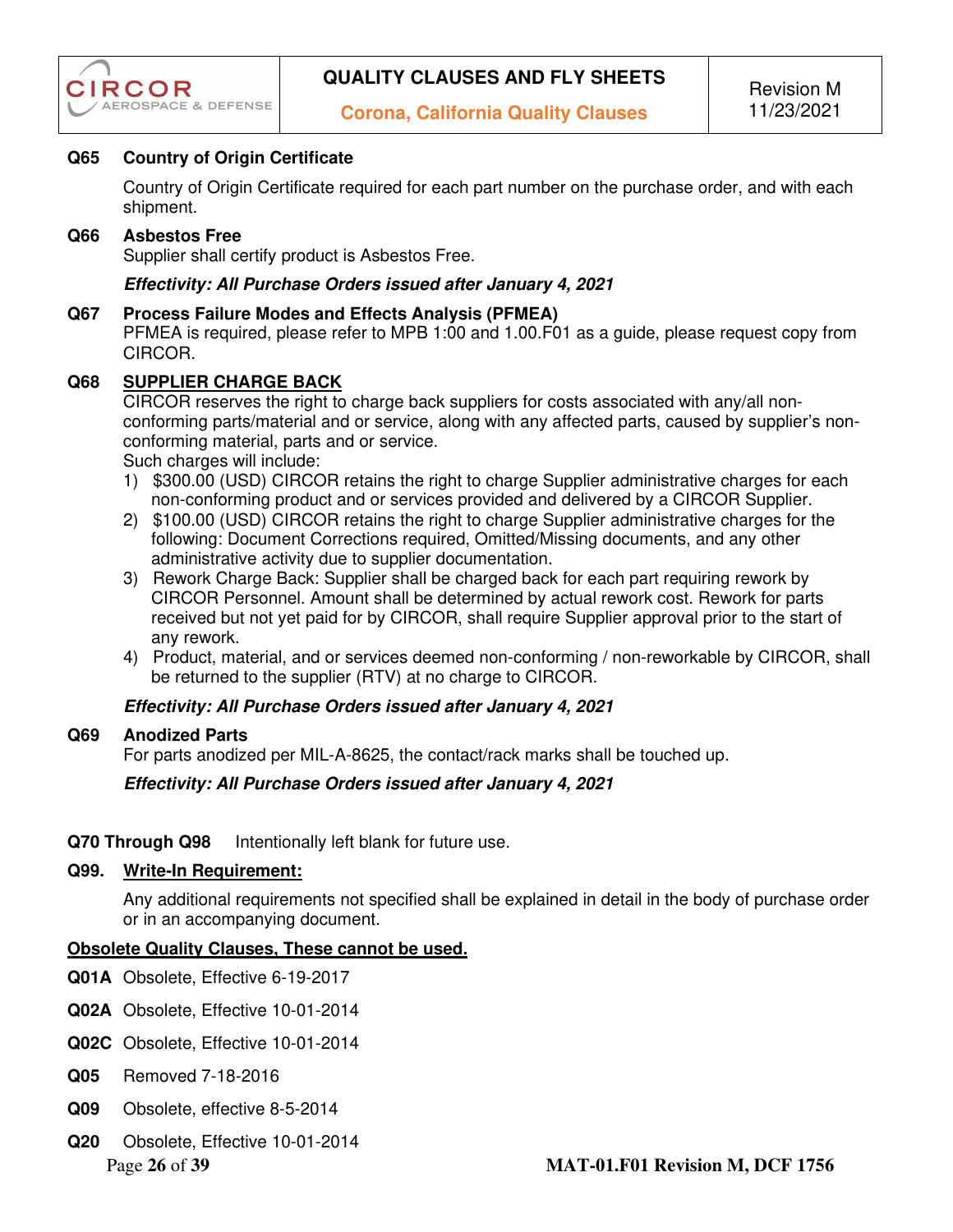**CIRCOR AEROSPACE & DEFENSE** 

**Corona, California Quality Clauses** 

- **Q20A** Obsolete, Effective 10-01-2014
- **Q20B** Obsolete, Effective 10-01-2014 **Q21** Obsolete, Effective 10-01-2014
- **Q21A** Obsolete, Effective 10-01-2014
- **Q22** Obsolete, Effective 10-01-2014
- **Q22A** Obsolete, Effective 10-01-2014
- **Q22B** Obsolete, Effective 10-01-2014
- **Q23** Obsolete, Effective 10-01-2014
- **Q26** Obsolete, effective 06/02/2014
- **Q31** Obsolete, Effective 10-01-2014
- **Q33** Obsolete, Effective 10-01-2014
- **Q33A** Obsolete, Effective 10-01-2014
- **Q34** Obsolete, Effective 10-01-2014
- **Q35** Obsolete, Effective 10-01-2014
- **Q37** Obsolete, Effective 10-01-2014
- **Q37A** Obsolete, Effective 10-01-2014
- **Q37B** Obsolete, Effective 10-01-2014
- **Q37C** Obsolete, Effective 10-01-2014
- **Q37D** Obsolete, Effective 10-01-2014
- **Q63** Obsolete 9-26-14

# **END of CORONA, CALIFORNIA QUALITY CLAUSES**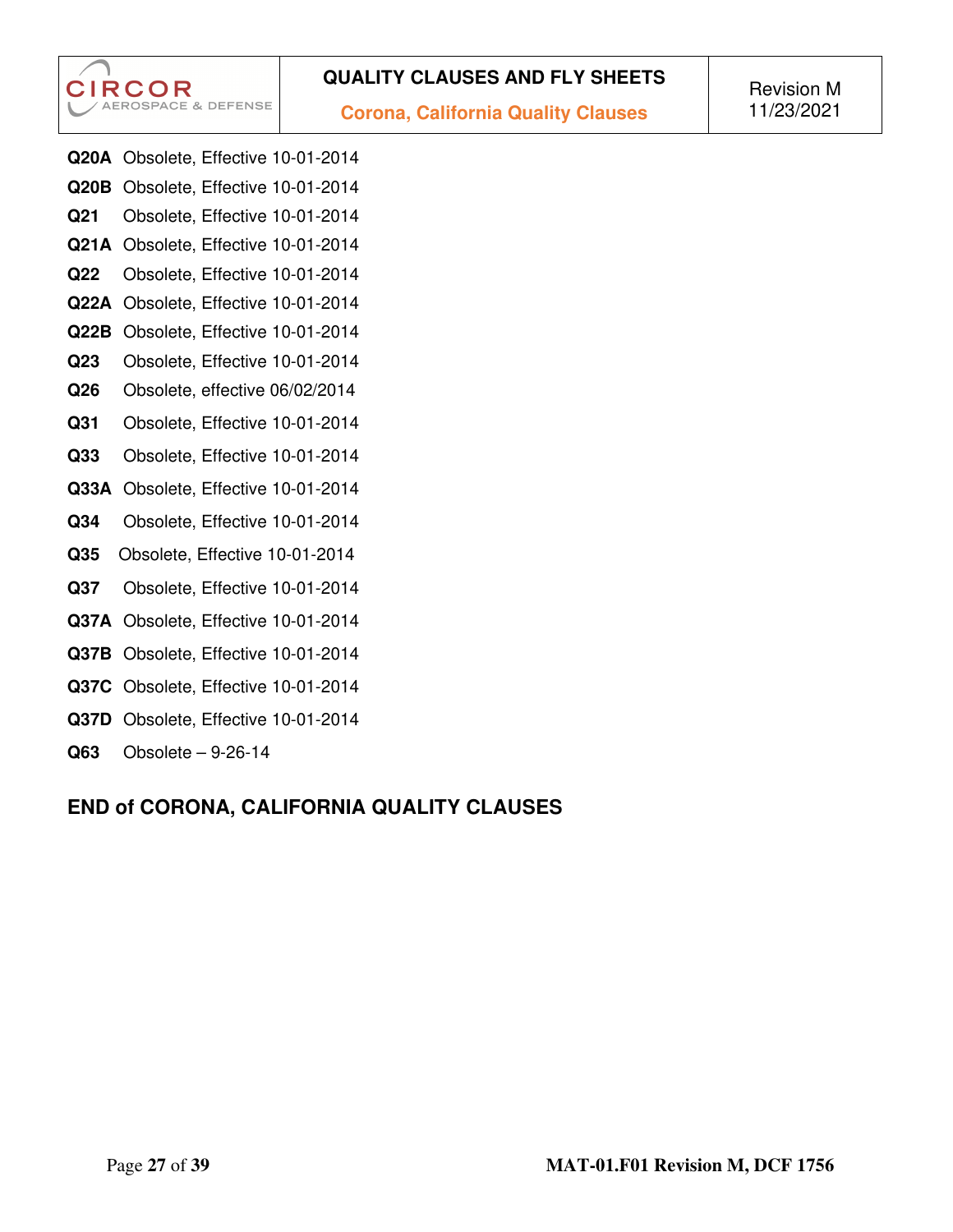

# **Hauppauge, New York SUPPLIER QUALITY CLAUSES 2018 Rev 1**

SCOPE: The Quality Clause Requirements specified herein shall be, when included in the CIRCOR Aerospace Inc. contract/purchase orders, binding quality contract requirements. In accepting the purchase order/contract, the suppliers shall comply with all legal, regulatory and or administrative requirements. The supplier shall be responsible for ensuring its immediate implementation to the issued PO/Contract. The Supplier shall acknowledge receipt of said notice by sending CIRCOR a receipt notice either in writing or via electronic mail. Before bidding on, manufacturing, or delivering products to CIRCOR, it is essential that the Supplier fully understands the quality clause requirements of this document and any associated technical documents. To ensure proper understanding of this document, the Supplier shall address all questions and queries in written form, to the Supplier Quality Management and Material Control Manager.

CIRCOR's Material Manager and or designated Sales Agents, are the only authorized personnel able to issue or revise Contracts. It shall be the Supplier's responsibility to understand and comply with all clauses, terms and conditions specified within a Contract/Purchase Order and with all other applicable requirements, prior to accepting the order. Failure to do so may result in product rejection and may affect the Supplier's status. The supplier shall, for each order accepted, sign and date, the cover page of the SQR-2017 , and forward back to the Material Control Department verifying acceptance and understanding of the PO/Contract Quality clauses By issuing this document, CIRCOR makes or gives no representation, warranties or guarantees whatsoever. In particular, CIRCOR in no way represents, warrants or guarantees that the Supplier, by complying with all the requirements herein contained, complies with all the requirements with which he needs to comply.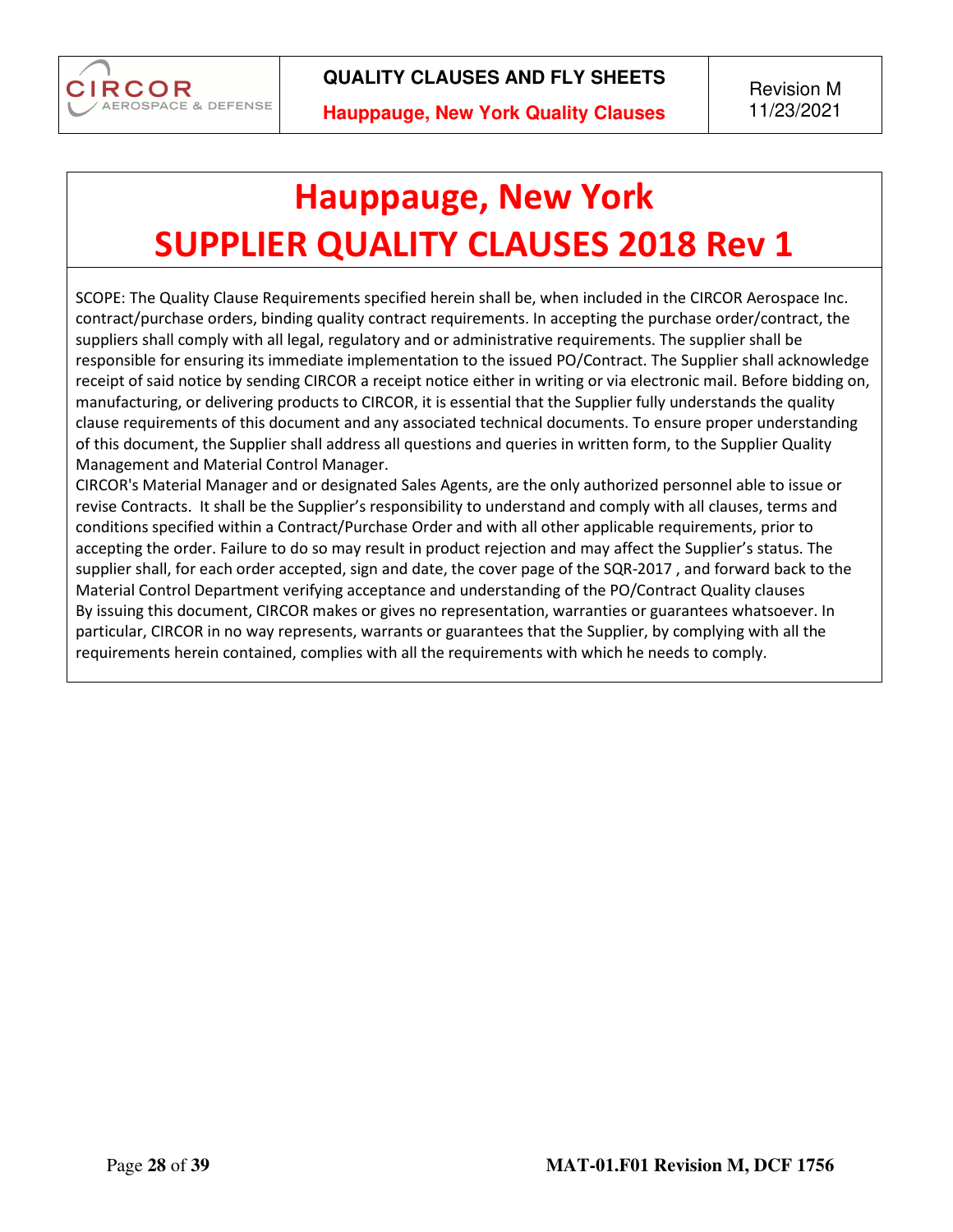

|                  | <b>QUALITY MANAGEMENT SYSTEM</b> - The Supplier shall maintain a Quality Management System in                   |
|------------------|-----------------------------------------------------------------------------------------------------------------|
| Q <sub>1</sub>   | accordance with the requirements of ISO 9001, or equivalent.                                                    |
|                  | AEROSPACE QUALITY STANDARD - The supplier shall maintain a Quality System Third Party Certified by a            |
| Q <sub>1</sub> a | qualified certifying body, in accordance with the latest AS9100 specification.                                  |
|                  | AEROSPACE QUALITY STANDARD - The supplier shall maintain a Quality System in accordance with                    |
| Q1b              | AS9100 or equivalent. Suppliers that maintain a self-certified Quality System shall provide a copy of their     |
|                  | QM (quality manual). These QM shall be provided along with CIRCOR yearly desk audits (PB110) for                |
|                  | review. Forms may be obtained from CIRCOR Purchasing Department.                                                |
|                  | <b>OBJECTIVE EVIDENCE OF QUALITY</b> - By delivery of items of this purchase order, Supplier certifies that all |
|                  | requirements of the specifications applicable to this order are complied with. Supplier shall make              |
|                  | available to CIRCOR all inspection results and test data necessary to support evidence of such                  |
|                  | compliance. All certifications and/or data must include:                                                        |
| Q <sub>2</sub>   | * CIRCOR and/or supplier part number and revision                                                               |
|                  | * CIRCOR purchase order number                                                                                  |
|                  | * Quantity, Serial numbers and date lot codes                                                                   |
|                  | * Applicable specifications and standards                                                                       |
|                  | * Customer clauses based on contract requirements                                                               |
|                  | ATTRIBUTE DATA - The supplier shall provide attribute data (Go/No-Go) for each lot delivered showing            |
| Q <sub>3</sub>   | conformance of all inspections and/or tests specified by the applicable drawings, specifications, or            |
|                  | supplier's acceptance test procedure as approved by CIRCOR. This data shall be included with each               |
|                  | shipment of product.                                                                                            |
|                  | VARIABLE DATA - The supplier shall provide variable data (measured values) for each item delivered              |
| Q4               | showing conformance of all inspections and/or tests specified by the applicable drawings, specifications,       |
|                  | or supplier's acceptance test procedure as approved by CIRCOR.                                                  |
|                  | Certification of Conformance: Certification of Conformance shall be included with every shipment. Each          |
|                  | Certification shall contain the following information: Purchase Order Number, line Item Number,                 |
| Q <sub>5</sub>   | Drawing and or Specifications associated with the part, revision to drawing and or specification, and           |
|                  | printed title and name with signature of the authorized individual signing the certification. The supplier's    |
|                  | certification of conformance shall also include, as applicable, a reference to all certification (raw           |
|                  | material, outside process) used to produce the part.                                                            |
| Q <sub>5</sub>   | CHANGED 2-1-18 WF: Was (Q5)Attribute Data, but Q5 was already taken by CofC.                                    |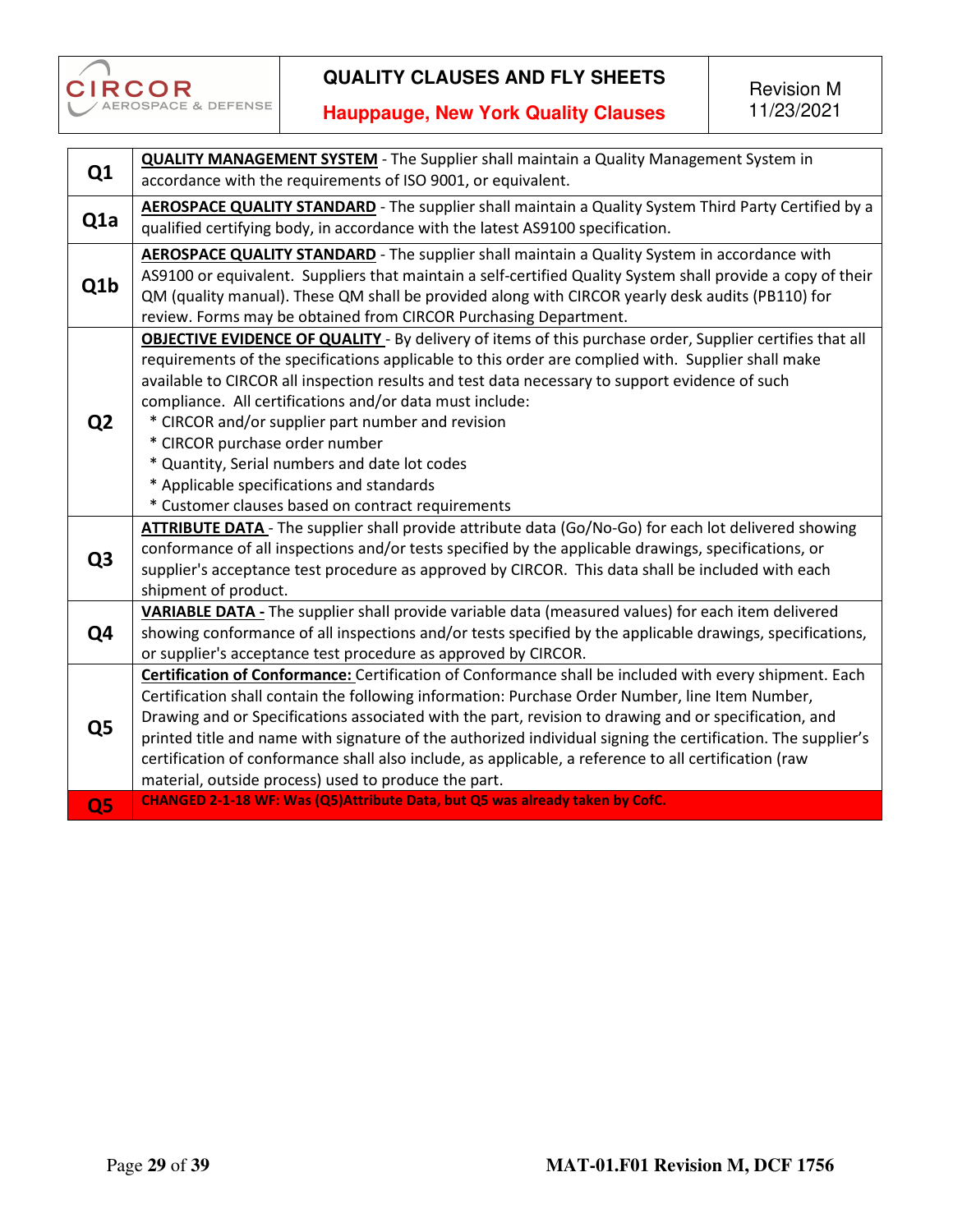

|                | <b>COUNTERFIET PARTS PREVENTION:</b> Supplier shall establish and maintain a Counterfeit Parts Prevention                                                                                                   |
|----------------|-------------------------------------------------------------------------------------------------------------------------------------------------------------------------------------------------------------|
|                | and Control Plan that meets the intent of AS5553 Counterfeit Electronic Parts, Avoidance, Detection,                                                                                                        |
|                | Mitigation, and Disposition.                                                                                                                                                                                |
|                | A. Prohibition                                                                                                                                                                                              |
|                | The supplier shall ensure that only new and authentic materials are used in product to be delivered to                                                                                                      |
|                | CIRCOR. The supplier agrees and shall ensure that Counterfeit Parts are not contained in products                                                                                                           |
|                | delivered through the implementation of policies that include prevention methods to protect against the                                                                                                     |
|                | use of Counterfeit Parts.                                                                                                                                                                                   |
|                | <b>B. Prevention</b>                                                                                                                                                                                        |
|                | The supplier shall only purchase products, to be delivered or incorporated in an assembly to CIRCOR,                                                                                                        |
|                | directly from the Original Component Manufacturer (OCM) /Original Equipment Manufacturer (OEM), or                                                                                                          |
|                | through an                                                                                                                                                                                                  |
|                | OCM/OEM authorized distributor. The supplier shall maintain Original Component/Equipment                                                                                                                    |
|                | Manufacturer (OEM) certificates for all Electronic, Electrical and Electromagnetic components and<br>devices including those items in assemblies or subassemblies delivered as part of this purchase order. |
|                | OCM/OEM Certificates of Conformance shall be available upon request.                                                                                                                                        |
|                | <b>C. Notification</b>                                                                                                                                                                                      |
| Q <sub>6</sub> | In the event supplier becomes aware or suspects that it has furnished Counterfeit Parts under this                                                                                                          |
|                | Purchase Order, the supplier shall promptly disclose such item(s) to the Buyer and replace such item(s)                                                                                                     |
|                | with item(s) acceptable to Buyer at no increase in price, cost or fee.                                                                                                                                      |
|                | <b>D. Remedies</b>                                                                                                                                                                                          |
|                | In the event that Products delivered under this Purchase Order are, or include, Counterfeit Parts,                                                                                                          |
|                | The seller shall promptly investigate, analyze and report in writing to the buyer. The parties shall agree                                                                                                  |
|                | upon the appropriate course of action.                                                                                                                                                                      |
|                | E. Flow Down                                                                                                                                                                                                |
|                | The seller shall flow the requirements of this provision to its sub-tier suppliers at any tier for the                                                                                                      |
|                | performance of this Purchase Order.                                                                                                                                                                         |
|                | F. Assembly                                                                                                                                                                                                 |
|                | The assembly seller shall maintain a counterfeit prevention program and flow the requirements down to                                                                                                       |
|                | all their sub-tier suppliers to prevent the inadvertent use of counterfeit parts and materials.                                                                                                             |
|                | Compliance with these requirements are in no way to be interpreted as relieving the seller from their                                                                                                       |
|                | responsibility to assure that Counterfeit Parts are not contained in products delivered. Any deviations                                                                                                     |
|                | from this clause must be approved in advance, in writing, by CIRCOR.                                                                                                                                        |
|                | <b>CHEMICAL AND PHYSICAL ANALYSIS</b> - The supplier shall forward with each shipment of material, a copy                                                                                                   |
| Q7             | of the mill chemical and physical analysis for the raw material on this order. The report shall bear the                                                                                                    |
|                | heat number and a separate report shall be forwarded for each heat lot.                                                                                                                                     |
|                | CIRCOR/CUSTOMER SOURCE INSPECTION - The inspections and tests indicated by the following sub-                                                                                                               |
|                | paragraphs are subject to CIRCOR (and/or customer) source inspection when they are included as part of                                                                                                      |
| Q8             | the purchase order. Supplier shall notify CIRCOR purchasing department 5 days prior to the required                                                                                                         |
|                | inspection. CIRCOR reserves the right to perform in-process inspections and/or audits at any time during                                                                                                    |
|                | the life of this order. Includes First Article verification and inspection at supplier location.                                                                                                            |
|                | <b>IN-PROCESS INSPECTION</b> - and/or audits are required at points selected by the CIRCOR Quality                                                                                                          |
| Q9             | Assurance Representative and/or as specified by the Purchase Order, the drawing or applicable                                                                                                               |
|                | documentation.                                                                                                                                                                                              |
|                |                                                                                                                                                                                                             |
| Q10            | HONEYWELL CERTIFICATE OF CONFORMANCE - By delivery of items of this purchase order, Supplier                                                                                                                |
|                | certifies that all requirements of the specifications applicable to this order are complied with. Supplier                                                                                                  |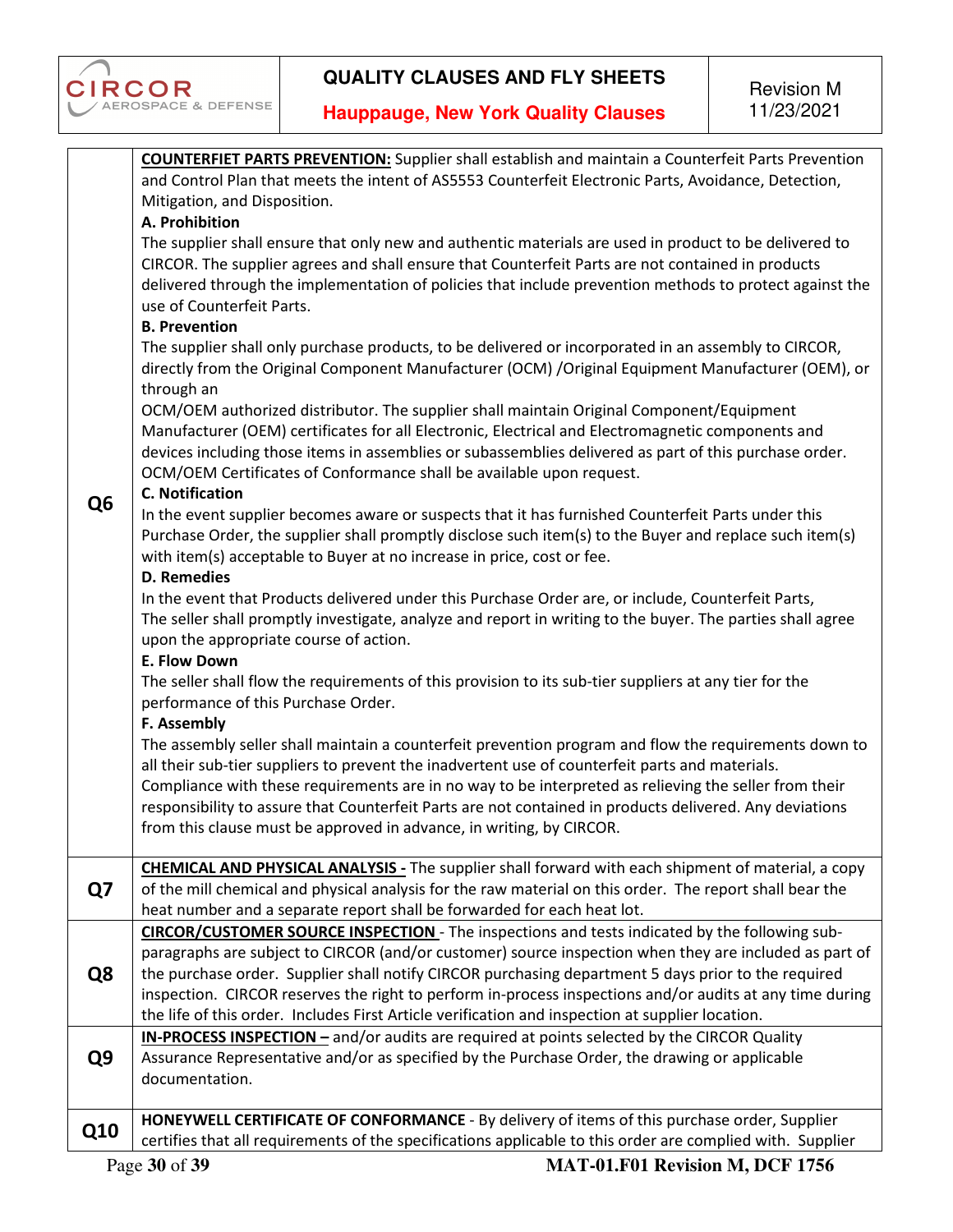

|            | shall make available to CIRCOR all inspection results, raw material certifications, test data reports,     |
|------------|------------------------------------------------------------------------------------------------------------|
|            | evidence of source inspection or self-release (when applicable) necessary to support evidence of such      |
|            | compliance. All certifications and/or data must include:                                                   |
|            | * CIRCOR and/or supplier part number and revision                                                          |
|            | * CIRCOR purchase order number                                                                             |
|            | * Quantity, Serial numbers and date lot codes                                                              |
|            | * Applicable specifications and standards                                                                  |
|            | * Customer clauses based on contract requirements                                                          |
|            | * Shelf life, date code, cure date.                                                                        |
|            | FINAL INSPECTION AND/OR TEST - Final inspection and/or test shall be performed prior to shipment.          |
|            | Final Inspection and testing shall be and in accordance with applicable drawings, product specifications,  |
| Q11        | Purchase Order requirements and or other applicable documentation contained on the applicable              |
|            | purchase order.                                                                                            |
|            | <b>SAMPLING OF CHARACTERISTICS -</b> The supplier shall inspect all design characteristics per Aerospace   |
| Q12        | Sampling Plan located on the Honeywell Aerospace Supplier Portal                                           |
|            | (HTTPS://supplier.honeywell.com/SPOC Manual>SPOC Supporting Documents>SPOC 128-Sampling Plan).             |
|            | <b>GOVERNMENT SOURCE INSPECTION (ASSESSMENT)</b> - Government Source Inspection (GSI) is subject to        |
|            | review for item(s) on this Order. Upon receipt of this Order, the Supplier shall promptly notify the       |
| Q13        | Government Representative who normally services its plant so that appropriate planning for                 |
|            | Government Inspection can be accomplished.                                                                 |
|            | DATE CODE - material and applicable certifications shall be identified with the manufacturer's date code   |
| Q14        | (date of manufacture).                                                                                     |
|            | SHELF LIFE MATERIAL - The supplier shall mark material, space permitting, or if bulk material, the         |
|            | containers of the items of this Order with the shelf life expiration date and/or cure date as applicable.  |
| Q15        | Include on packing list, the temperature at which the product(s) should be stored and maintained. A        |
|            | minimum of seventy-five percent (75%) of shelf life must be remaining on unit at date of shipment.         |
|            | HEAT LOT TRACEABILITY - The Supplier shall legibly mark in a permanent manner, each part furnished         |
|            | under this Order with a heat lot code, number traceable to final heat treat, the mill heat lot number,     |
|            | forging heat number and/or casting heat number as applicable (or the CIRCOR assigned heat lot code         |
| Q16        | number). Lots which have permanent Serial Numbers on all parts shall be traceable by Serial Number         |
|            | with correlation to certifications.                                                                        |
|            | PREVIOUSLY REJECTED ITEMS - Supplier shall note on return shipping documents for items that CIRCOR         |
|            | has previously rejected whether these items have been reworked, replaced or repaired. Failure analysis     |
| Q17        | shall be performed, repairs shall not be performed without prior written approval from CIRCOR.             |
|            |                                                                                                            |
|            | <b>NONCONFORMING PRODUCT NOTIFICATION</b> - Supplier shall promptly notify CIRCOR when                     |
| Q18        | nonconforming product has been produced prior to and/or after delivery. Formal failure analysis,           |
|            | containment, and root cause with corrective action responses shall be required.                            |
| Q19        | WELDER CERTIFICATION - Welding shall only be performed by welders certified to the requirements of         |
|            | the welding specification listed on the drawing                                                            |
|            | HEAT TREAT CERTIFICATION - A copy of a certification for the heat treatment operation shall accompany      |
|            | each shipment of material. The certification shall contain the following information as a minimum: the     |
|            | company performing the heat treat operation; the furnace number, furnace accuracy ( $\%$ ±), time at       |
| <b>Q20</b> | temperature (specify temperature), cooling method and time, results of physical tests to verify hardness   |
|            | and/or tensile, number of pieces checked, number of pieces accepted and rejected. In addition, the         |
|            | Supplier shall identify the heat treat recording chart with the above information and forward the chart or |
|            | a copy thereof to CIRCOR with the certification.                                                           |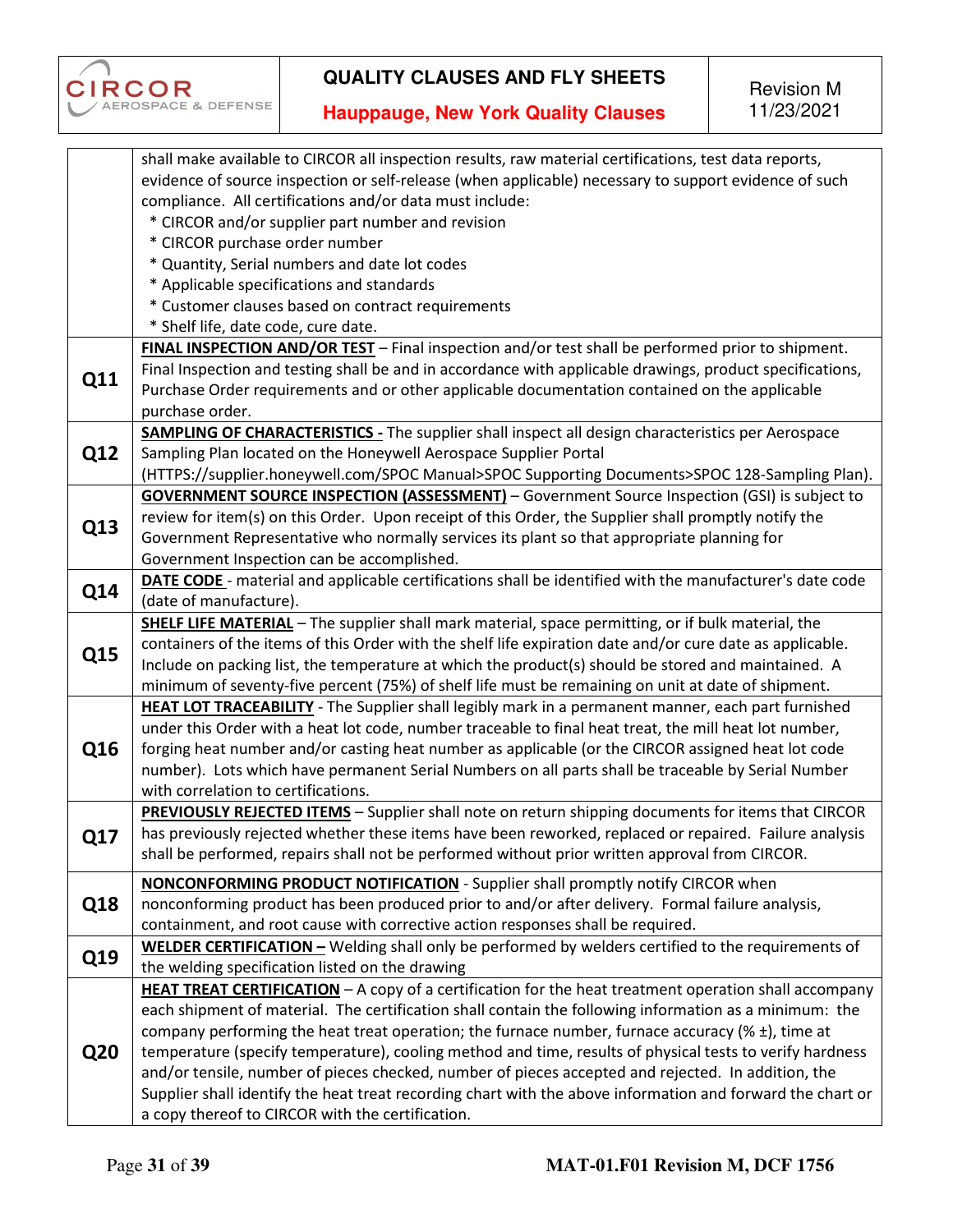

|     | FIRST ARTICLE INSPECTION REPORT CASTING - The Supplier, prior to production, shall perform a First            |
|-----|---------------------------------------------------------------------------------------------------------------|
|     | Article layout inspection and prepare a First Article Inspection Report listing actual measurements for all   |
|     | cast dimensions. When multi-cavity molds are used, a separate layout and inspection report shall be           |
|     | prepared for a casting from each cavity. The cavities and castings shall be identified for correlation. The   |
| Q21 | report and the first article "Sample Approval" casting shall be forwarded to CIRCOR Inspection for            |
|     | acceptance/disposition. The report shall also contain necessary affidavits and data for radiographic          |
|     | testing, chemical and physical report, Serial Number, casting heat number, and data for any other non-        |
|     | destructive tests performed or required.                                                                      |
|     | <b>MATERIAL TRACEABILITY AND LOT/BATCH CONTROL</b> - The supplier shall forward with each shipment of         |
|     | material, mill certification of the raw material displaying actual chemical and physical analysis for the raw |
|     | material used on this order. A separate report shall be forwarded with each heat lot provided. The            |
| Q22 | supplier shall provide and maintain full traceability from raw material throughout the manufacturing          |
|     | process. Certifications must identify applicable serialization, heat/lot/batch numbers, and purchase          |
|     | orders for each shipment.                                                                                     |
|     | <b>MECHANICAL WORKMANSHIP</b> - Mechanical workmanship shall be in accordance with the requirements           |
|     | called out on applicable drawing or specification. For ITT orders, in the event no requirements are           |
| Q23 | specified, EXELIS Specification 107700 or an acceptable supplier equivalent approved by CIRCOR shall be       |
|     | used.                                                                                                         |
|     | <b>EYE EXAMINATIONS</b> - Supplier's inspectors who perform final inspection must have color vision and       |
| Q24 | near-vision eye examination every 12 months. A medical professional must perform the eye                      |
|     | examinations (eye clinic, occupational health clinic, onsite health clinic, or medical department).           |
|     | <b>ESD (FULL COMPLIANCE)</b> - The Supplier shall implement an Electrostatic Discharge Control program that   |
| Q25 | meets the requirements of MIL-STD-1686. Implementation may be audited in accordance with MIL-                 |
|     | HDBK-263 (Appendix K) and MIL-STD-129 Marking for Shipment and Storage                                        |
|     | <b>ESD (PARTIAL COMPLIANCE)</b> - The supplier shall comply with MIL-STD-129 Marking for Shipment and         |
| Q26 | Storage and paragraphs 5.1 and 5.3 through 5.10 of MIL-STD-1686.                                              |
|     | ESD PACKAGING - Products susceptible to damage from static electricity shall be packaged in tubes, tape       |
|     | & reel, or containers constructed of waterproof, electrostatic protective, static dissipative material with   |
|     | no talc, or residues that would inhibit solder ability or contaminate leads or finish of product. Connector   |
| Q27 |                                                                                                               |
|     | products shall be protected with static shielding dust caps. When static shielding caps are not available     |
|     | for the product, selection of specific packaging material shall be the responsibility of the supplier         |
|     | providing aforementioned requirements.                                                                        |
|     | CASTINGS - A radiographic inspection report per PS 21206, PS 23001.1 and PS 23001 (Para. 5.2 and Table        |
|     | 1). (Class 2B castings require only first article foundry control radiography).                               |
|     | * Penetrant inspection report per PS 21202 and pre-penetrant etch per PS 12050.                               |
| Q28 | * Tensile testing of test bars cast for each casting heat and heat treated with castings. Testing shall be in |
|     | accordance with the material specification and PS 23001.                                                      |
|     | * Heat treatment and hardness testing report for castings.                                                    |
|     | <b>FORGINGS</b> - Ultrasonic inspection report per PS 21211 Class a (for raw forging stock)                   |
|     | * Magnetic particle inspection report per PS 21201 Class A.                                                   |
|     | * Hardenability testing report in accordance with the material specification.                                 |
| Q29 | * Macrostructure and gain size analysis in accordance with material specification.                            |
|     | * Grain flow analysis for first article forgings. The report shall include photos of an etched and sectioned  |
|     | forging.                                                                                                      |
|     | <b>CUSTOMER APPROVED SUPPLIERS/PROCESSORS REQUIRED</b> - The supplier shall utilize only approved             |
| Q30 | suppliers and/or special processors listed on the customer's ASL.                                             |
|     |                                                                                                               |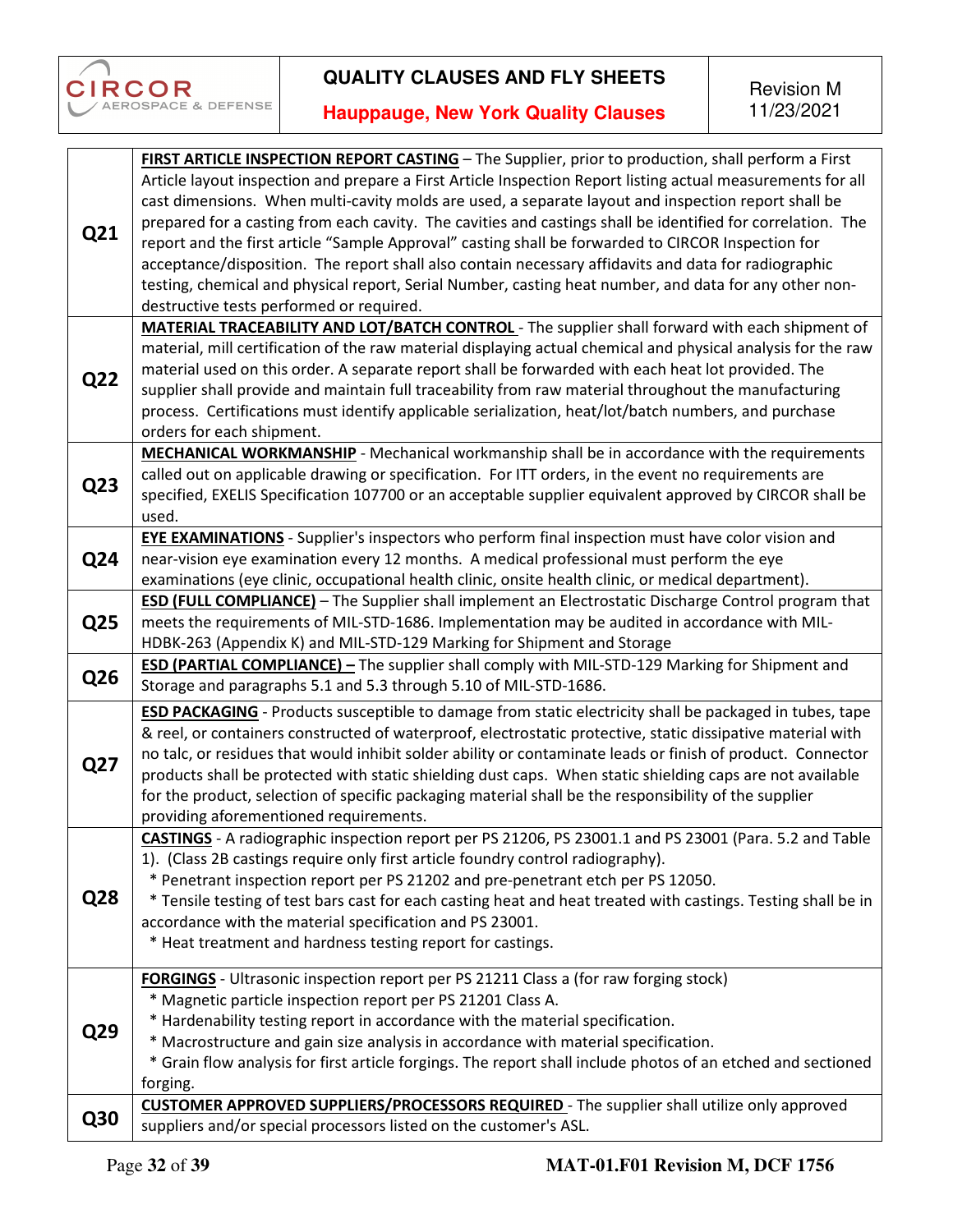

**Hauppauge, New York Quality Clauses** 

Revision M 11/23/2021

| macrostructure analysis, grain size analysis and hardenability testing in accordance with the material<br>Q31<br>specification. On First Article submission, the Supplier shall forward a report of grain flow analysis with<br>photos of an etched and sectioned sample<br><b>BOEING APPROVED SPECIAL PROCESS SOURCES</b> - When CIRCOR Engineering drawing cites Boeing<br>Process Specification "PS" Document Number then the following requirement shall apply. The supplier<br>and all of its sub-contractors shall use Boeing approved special processors as called out in the Boeing<br>Q32<br>document D1-4426. If the source the supplier plans to use is not listed in the D1-4426, authorization<br>must be obtained from CIRCOR prior to use. Boeing document D1-4426 is at:<br>www.boeing.com/companyoffices/doingbiz/d14426/index.html<br><b>SPECIAL PROCESS CONTROL</b> - Special processes are those yielding products which cannot be evaluated<br>for conformance to requirements through inspection or non-destructive testing. These include welding,<br>plating, heat treating, anodizing, glass or shot peening, printed circuit board fabrication, dry film<br>Q33<br>lubricant application, etc. The Supplier shall, demonstrate a degree of control over these processes to<br>provide assurance that specifications are complied with detailed procedures. Copies of special process<br>procedures and certifications shall be supplied to CIRCOR upon request. If the Supplier uses facilities<br>other than his own, that facility is subject to the same conditions stated herein.<br>TENSILE TEST REPORT - Supplier shall furnish with shipment of material, a report of tensile testing of<br>Q34<br>three (3) test bars cast for each casting heat lot and heat treated with the castings. Test bars shall be as<br>described in the material specification and may be cast separately.<br>PROHIBITED MATERIALS - Unless otherwise specified on the drawing, the following materials are strictly<br>prohibited in parts or materials ordered by CIRCOR: Pure Tin (>97% Sn), Zinc, Cadmium and pure<br>Beryllium. Use of these materials in base metals, either in pure form or alloyed, are acceptable only<br>provided there is a 100% continuous (non-porous) surface finish of an approved material such as nickel,<br>Q35<br>gold, etc. Assembly solder finish shall be compatible with a tin/lead soldering process. Tin finishes, if<br>used, must contain a minimum of 3 percent alloying elements by volume. Once an item's solder finish<br>has been approved, any changes in the solder composition from tin/lead finish to lead free solder must<br>be approved by CIRCOR.<br>PC BOARD MANUFACTURING - All printed circuit fabricated by the Supplier shall meet the requirements<br>Q36<br>of IPC 6012 Class 3 or IPC 6018 Class3, or requirements specified on the CIRCOR drawing. Acceptability of<br>printed boards shall be in accordance with IPC-A-600.<br>SOLDER CERTIFICATION - The Supplier shall furnish with shipment of material, a certification stating that<br>the soldered electrical and electronic assemblies were fabricated and inspected to the applicable<br>Q37<br>requirements of and J-STD-001. Acceptability for electrical/electronic assemblies shall be in accordance<br>with IPC-A-610.<br><b>PRODUCT AND PROCESS CHANGE APPROVAL</b> - Prior to implementing any change to any Process of<br>manufacturing, the supplier shall obtain approval from CIRCOR, on all changes in manufacturing location,<br>product and/or process definitions. Supplier shall notify CIRCOR 90 days prior to any intended changes of<br>Review and Approval of Supplier Requested Changes: In order to ensure<br>location.<br>appropriate change classification, Supplier shall submit to CIRCOR all Product and Product Affected<br>Q38<br>Process Changes for review and/or approval. No changes shall be made to CIRCOR design parts without |  | <b>BOEING F-15 EXTRUSIONS</b> - The Supplier shall furnish with shipment of material, a report of     |
|-----------------------------------------------------------------------------------------------------------------------------------------------------------------------------------------------------------------------------------------------------------------------------------------------------------------------------------------------------------------------------------------------------------------------------------------------------------------------------------------------------------------------------------------------------------------------------------------------------------------------------------------------------------------------------------------------------------------------------------------------------------------------------------------------------------------------------------------------------------------------------------------------------------------------------------------------------------------------------------------------------------------------------------------------------------------------------------------------------------------------------------------------------------------------------------------------------------------------------------------------------------------------------------------------------------------------------------------------------------------------------------------------------------------------------------------------------------------------------------------------------------------------------------------------------------------------------------------------------------------------------------------------------------------------------------------------------------------------------------------------------------------------------------------------------------------------------------------------------------------------------------------------------------------------------------------------------------------------------------------------------------------------------------------------------------------------------------------------------------------------------------------------------------------------------------------------------------------------------------------------------------------------------------------------------------------------------------------------------------------------------------------------------------------------------------------------------------------------------------------------------------------------------------------------------------------------------------------------------------------------------------------------------------------------------------------------------------------------------------------------------------------------------------------------------------------------------------------------------------------------------------------------------------------------------------------------------------------------------------------------------------------------------------------------------------------------------------------------------------------------------------------------------------------------------------------------------------------------------------------------------------------------------------------------------------------------------------------------------------------------------------------------------------------------------------------------------------------------------------------------------------------------------------------------------------------------------------------------------------------------------------------------------------------------------------------------------------------------------------------------------------------------------------------------------------------------------------------------------------------------------------------------------------------------------------------------------------------------------------------------------------|--|-------------------------------------------------------------------------------------------------------|
|                                                                                                                                                                                                                                                                                                                                                                                                                                                                                                                                                                                                                                                                                                                                                                                                                                                                                                                                                                                                                                                                                                                                                                                                                                                                                                                                                                                                                                                                                                                                                                                                                                                                                                                                                                                                                                                                                                                                                                                                                                                                                                                                                                                                                                                                                                                                                                                                                                                                                                                                                                                                                                                                                                                                                                                                                                                                                                                                                                                                                                                                                                                                                                                                                                                                                                                                                                                                                                                                                                                                                                                                                                                                                                                                                                                                                                                                                                                                                                                                           |  |                                                                                                       |
|                                                                                                                                                                                                                                                                                                                                                                                                                                                                                                                                                                                                                                                                                                                                                                                                                                                                                                                                                                                                                                                                                                                                                                                                                                                                                                                                                                                                                                                                                                                                                                                                                                                                                                                                                                                                                                                                                                                                                                                                                                                                                                                                                                                                                                                                                                                                                                                                                                                                                                                                                                                                                                                                                                                                                                                                                                                                                                                                                                                                                                                                                                                                                                                                                                                                                                                                                                                                                                                                                                                                                                                                                                                                                                                                                                                                                                                                                                                                                                                                           |  |                                                                                                       |
|                                                                                                                                                                                                                                                                                                                                                                                                                                                                                                                                                                                                                                                                                                                                                                                                                                                                                                                                                                                                                                                                                                                                                                                                                                                                                                                                                                                                                                                                                                                                                                                                                                                                                                                                                                                                                                                                                                                                                                                                                                                                                                                                                                                                                                                                                                                                                                                                                                                                                                                                                                                                                                                                                                                                                                                                                                                                                                                                                                                                                                                                                                                                                                                                                                                                                                                                                                                                                                                                                                                                                                                                                                                                                                                                                                                                                                                                                                                                                                                                           |  |                                                                                                       |
|                                                                                                                                                                                                                                                                                                                                                                                                                                                                                                                                                                                                                                                                                                                                                                                                                                                                                                                                                                                                                                                                                                                                                                                                                                                                                                                                                                                                                                                                                                                                                                                                                                                                                                                                                                                                                                                                                                                                                                                                                                                                                                                                                                                                                                                                                                                                                                                                                                                                                                                                                                                                                                                                                                                                                                                                                                                                                                                                                                                                                                                                                                                                                                                                                                                                                                                                                                                                                                                                                                                                                                                                                                                                                                                                                                                                                                                                                                                                                                                                           |  |                                                                                                       |
|                                                                                                                                                                                                                                                                                                                                                                                                                                                                                                                                                                                                                                                                                                                                                                                                                                                                                                                                                                                                                                                                                                                                                                                                                                                                                                                                                                                                                                                                                                                                                                                                                                                                                                                                                                                                                                                                                                                                                                                                                                                                                                                                                                                                                                                                                                                                                                                                                                                                                                                                                                                                                                                                                                                                                                                                                                                                                                                                                                                                                                                                                                                                                                                                                                                                                                                                                                                                                                                                                                                                                                                                                                                                                                                                                                                                                                                                                                                                                                                                           |  |                                                                                                       |
|                                                                                                                                                                                                                                                                                                                                                                                                                                                                                                                                                                                                                                                                                                                                                                                                                                                                                                                                                                                                                                                                                                                                                                                                                                                                                                                                                                                                                                                                                                                                                                                                                                                                                                                                                                                                                                                                                                                                                                                                                                                                                                                                                                                                                                                                                                                                                                                                                                                                                                                                                                                                                                                                                                                                                                                                                                                                                                                                                                                                                                                                                                                                                                                                                                                                                                                                                                                                                                                                                                                                                                                                                                                                                                                                                                                                                                                                                                                                                                                                           |  |                                                                                                       |
|                                                                                                                                                                                                                                                                                                                                                                                                                                                                                                                                                                                                                                                                                                                                                                                                                                                                                                                                                                                                                                                                                                                                                                                                                                                                                                                                                                                                                                                                                                                                                                                                                                                                                                                                                                                                                                                                                                                                                                                                                                                                                                                                                                                                                                                                                                                                                                                                                                                                                                                                                                                                                                                                                                                                                                                                                                                                                                                                                                                                                                                                                                                                                                                                                                                                                                                                                                                                                                                                                                                                                                                                                                                                                                                                                                                                                                                                                                                                                                                                           |  |                                                                                                       |
|                                                                                                                                                                                                                                                                                                                                                                                                                                                                                                                                                                                                                                                                                                                                                                                                                                                                                                                                                                                                                                                                                                                                                                                                                                                                                                                                                                                                                                                                                                                                                                                                                                                                                                                                                                                                                                                                                                                                                                                                                                                                                                                                                                                                                                                                                                                                                                                                                                                                                                                                                                                                                                                                                                                                                                                                                                                                                                                                                                                                                                                                                                                                                                                                                                                                                                                                                                                                                                                                                                                                                                                                                                                                                                                                                                                                                                                                                                                                                                                                           |  |                                                                                                       |
|                                                                                                                                                                                                                                                                                                                                                                                                                                                                                                                                                                                                                                                                                                                                                                                                                                                                                                                                                                                                                                                                                                                                                                                                                                                                                                                                                                                                                                                                                                                                                                                                                                                                                                                                                                                                                                                                                                                                                                                                                                                                                                                                                                                                                                                                                                                                                                                                                                                                                                                                                                                                                                                                                                                                                                                                                                                                                                                                                                                                                                                                                                                                                                                                                                                                                                                                                                                                                                                                                                                                                                                                                                                                                                                                                                                                                                                                                                                                                                                                           |  |                                                                                                       |
|                                                                                                                                                                                                                                                                                                                                                                                                                                                                                                                                                                                                                                                                                                                                                                                                                                                                                                                                                                                                                                                                                                                                                                                                                                                                                                                                                                                                                                                                                                                                                                                                                                                                                                                                                                                                                                                                                                                                                                                                                                                                                                                                                                                                                                                                                                                                                                                                                                                                                                                                                                                                                                                                                                                                                                                                                                                                                                                                                                                                                                                                                                                                                                                                                                                                                                                                                                                                                                                                                                                                                                                                                                                                                                                                                                                                                                                                                                                                                                                                           |  |                                                                                                       |
|                                                                                                                                                                                                                                                                                                                                                                                                                                                                                                                                                                                                                                                                                                                                                                                                                                                                                                                                                                                                                                                                                                                                                                                                                                                                                                                                                                                                                                                                                                                                                                                                                                                                                                                                                                                                                                                                                                                                                                                                                                                                                                                                                                                                                                                                                                                                                                                                                                                                                                                                                                                                                                                                                                                                                                                                                                                                                                                                                                                                                                                                                                                                                                                                                                                                                                                                                                                                                                                                                                                                                                                                                                                                                                                                                                                                                                                                                                                                                                                                           |  |                                                                                                       |
|                                                                                                                                                                                                                                                                                                                                                                                                                                                                                                                                                                                                                                                                                                                                                                                                                                                                                                                                                                                                                                                                                                                                                                                                                                                                                                                                                                                                                                                                                                                                                                                                                                                                                                                                                                                                                                                                                                                                                                                                                                                                                                                                                                                                                                                                                                                                                                                                                                                                                                                                                                                                                                                                                                                                                                                                                                                                                                                                                                                                                                                                                                                                                                                                                                                                                                                                                                                                                                                                                                                                                                                                                                                                                                                                                                                                                                                                                                                                                                                                           |  |                                                                                                       |
|                                                                                                                                                                                                                                                                                                                                                                                                                                                                                                                                                                                                                                                                                                                                                                                                                                                                                                                                                                                                                                                                                                                                                                                                                                                                                                                                                                                                                                                                                                                                                                                                                                                                                                                                                                                                                                                                                                                                                                                                                                                                                                                                                                                                                                                                                                                                                                                                                                                                                                                                                                                                                                                                                                                                                                                                                                                                                                                                                                                                                                                                                                                                                                                                                                                                                                                                                                                                                                                                                                                                                                                                                                                                                                                                                                                                                                                                                                                                                                                                           |  |                                                                                                       |
|                                                                                                                                                                                                                                                                                                                                                                                                                                                                                                                                                                                                                                                                                                                                                                                                                                                                                                                                                                                                                                                                                                                                                                                                                                                                                                                                                                                                                                                                                                                                                                                                                                                                                                                                                                                                                                                                                                                                                                                                                                                                                                                                                                                                                                                                                                                                                                                                                                                                                                                                                                                                                                                                                                                                                                                                                                                                                                                                                                                                                                                                                                                                                                                                                                                                                                                                                                                                                                                                                                                                                                                                                                                                                                                                                                                                                                                                                                                                                                                                           |  |                                                                                                       |
|                                                                                                                                                                                                                                                                                                                                                                                                                                                                                                                                                                                                                                                                                                                                                                                                                                                                                                                                                                                                                                                                                                                                                                                                                                                                                                                                                                                                                                                                                                                                                                                                                                                                                                                                                                                                                                                                                                                                                                                                                                                                                                                                                                                                                                                                                                                                                                                                                                                                                                                                                                                                                                                                                                                                                                                                                                                                                                                                                                                                                                                                                                                                                                                                                                                                                                                                                                                                                                                                                                                                                                                                                                                                                                                                                                                                                                                                                                                                                                                                           |  |                                                                                                       |
|                                                                                                                                                                                                                                                                                                                                                                                                                                                                                                                                                                                                                                                                                                                                                                                                                                                                                                                                                                                                                                                                                                                                                                                                                                                                                                                                                                                                                                                                                                                                                                                                                                                                                                                                                                                                                                                                                                                                                                                                                                                                                                                                                                                                                                                                                                                                                                                                                                                                                                                                                                                                                                                                                                                                                                                                                                                                                                                                                                                                                                                                                                                                                                                                                                                                                                                                                                                                                                                                                                                                                                                                                                                                                                                                                                                                                                                                                                                                                                                                           |  |                                                                                                       |
|                                                                                                                                                                                                                                                                                                                                                                                                                                                                                                                                                                                                                                                                                                                                                                                                                                                                                                                                                                                                                                                                                                                                                                                                                                                                                                                                                                                                                                                                                                                                                                                                                                                                                                                                                                                                                                                                                                                                                                                                                                                                                                                                                                                                                                                                                                                                                                                                                                                                                                                                                                                                                                                                                                                                                                                                                                                                                                                                                                                                                                                                                                                                                                                                                                                                                                                                                                                                                                                                                                                                                                                                                                                                                                                                                                                                                                                                                                                                                                                                           |  |                                                                                                       |
|                                                                                                                                                                                                                                                                                                                                                                                                                                                                                                                                                                                                                                                                                                                                                                                                                                                                                                                                                                                                                                                                                                                                                                                                                                                                                                                                                                                                                                                                                                                                                                                                                                                                                                                                                                                                                                                                                                                                                                                                                                                                                                                                                                                                                                                                                                                                                                                                                                                                                                                                                                                                                                                                                                                                                                                                                                                                                                                                                                                                                                                                                                                                                                                                                                                                                                                                                                                                                                                                                                                                                                                                                                                                                                                                                                                                                                                                                                                                                                                                           |  |                                                                                                       |
|                                                                                                                                                                                                                                                                                                                                                                                                                                                                                                                                                                                                                                                                                                                                                                                                                                                                                                                                                                                                                                                                                                                                                                                                                                                                                                                                                                                                                                                                                                                                                                                                                                                                                                                                                                                                                                                                                                                                                                                                                                                                                                                                                                                                                                                                                                                                                                                                                                                                                                                                                                                                                                                                                                                                                                                                                                                                                                                                                                                                                                                                                                                                                                                                                                                                                                                                                                                                                                                                                                                                                                                                                                                                                                                                                                                                                                                                                                                                                                                                           |  |                                                                                                       |
|                                                                                                                                                                                                                                                                                                                                                                                                                                                                                                                                                                                                                                                                                                                                                                                                                                                                                                                                                                                                                                                                                                                                                                                                                                                                                                                                                                                                                                                                                                                                                                                                                                                                                                                                                                                                                                                                                                                                                                                                                                                                                                                                                                                                                                                                                                                                                                                                                                                                                                                                                                                                                                                                                                                                                                                                                                                                                                                                                                                                                                                                                                                                                                                                                                                                                                                                                                                                                                                                                                                                                                                                                                                                                                                                                                                                                                                                                                                                                                                                           |  |                                                                                                       |
|                                                                                                                                                                                                                                                                                                                                                                                                                                                                                                                                                                                                                                                                                                                                                                                                                                                                                                                                                                                                                                                                                                                                                                                                                                                                                                                                                                                                                                                                                                                                                                                                                                                                                                                                                                                                                                                                                                                                                                                                                                                                                                                                                                                                                                                                                                                                                                                                                                                                                                                                                                                                                                                                                                                                                                                                                                                                                                                                                                                                                                                                                                                                                                                                                                                                                                                                                                                                                                                                                                                                                                                                                                                                                                                                                                                                                                                                                                                                                                                                           |  |                                                                                                       |
|                                                                                                                                                                                                                                                                                                                                                                                                                                                                                                                                                                                                                                                                                                                                                                                                                                                                                                                                                                                                                                                                                                                                                                                                                                                                                                                                                                                                                                                                                                                                                                                                                                                                                                                                                                                                                                                                                                                                                                                                                                                                                                                                                                                                                                                                                                                                                                                                                                                                                                                                                                                                                                                                                                                                                                                                                                                                                                                                                                                                                                                                                                                                                                                                                                                                                                                                                                                                                                                                                                                                                                                                                                                                                                                                                                                                                                                                                                                                                                                                           |  |                                                                                                       |
|                                                                                                                                                                                                                                                                                                                                                                                                                                                                                                                                                                                                                                                                                                                                                                                                                                                                                                                                                                                                                                                                                                                                                                                                                                                                                                                                                                                                                                                                                                                                                                                                                                                                                                                                                                                                                                                                                                                                                                                                                                                                                                                                                                                                                                                                                                                                                                                                                                                                                                                                                                                                                                                                                                                                                                                                                                                                                                                                                                                                                                                                                                                                                                                                                                                                                                                                                                                                                                                                                                                                                                                                                                                                                                                                                                                                                                                                                                                                                                                                           |  |                                                                                                       |
|                                                                                                                                                                                                                                                                                                                                                                                                                                                                                                                                                                                                                                                                                                                                                                                                                                                                                                                                                                                                                                                                                                                                                                                                                                                                                                                                                                                                                                                                                                                                                                                                                                                                                                                                                                                                                                                                                                                                                                                                                                                                                                                                                                                                                                                                                                                                                                                                                                                                                                                                                                                                                                                                                                                                                                                                                                                                                                                                                                                                                                                                                                                                                                                                                                                                                                                                                                                                                                                                                                                                                                                                                                                                                                                                                                                                                                                                                                                                                                                                           |  |                                                                                                       |
|                                                                                                                                                                                                                                                                                                                                                                                                                                                                                                                                                                                                                                                                                                                                                                                                                                                                                                                                                                                                                                                                                                                                                                                                                                                                                                                                                                                                                                                                                                                                                                                                                                                                                                                                                                                                                                                                                                                                                                                                                                                                                                                                                                                                                                                                                                                                                                                                                                                                                                                                                                                                                                                                                                                                                                                                                                                                                                                                                                                                                                                                                                                                                                                                                                                                                                                                                                                                                                                                                                                                                                                                                                                                                                                                                                                                                                                                                                                                                                                                           |  |                                                                                                       |
|                                                                                                                                                                                                                                                                                                                                                                                                                                                                                                                                                                                                                                                                                                                                                                                                                                                                                                                                                                                                                                                                                                                                                                                                                                                                                                                                                                                                                                                                                                                                                                                                                                                                                                                                                                                                                                                                                                                                                                                                                                                                                                                                                                                                                                                                                                                                                                                                                                                                                                                                                                                                                                                                                                                                                                                                                                                                                                                                                                                                                                                                                                                                                                                                                                                                                                                                                                                                                                                                                                                                                                                                                                                                                                                                                                                                                                                                                                                                                                                                           |  |                                                                                                       |
|                                                                                                                                                                                                                                                                                                                                                                                                                                                                                                                                                                                                                                                                                                                                                                                                                                                                                                                                                                                                                                                                                                                                                                                                                                                                                                                                                                                                                                                                                                                                                                                                                                                                                                                                                                                                                                                                                                                                                                                                                                                                                                                                                                                                                                                                                                                                                                                                                                                                                                                                                                                                                                                                                                                                                                                                                                                                                                                                                                                                                                                                                                                                                                                                                                                                                                                                                                                                                                                                                                                                                                                                                                                                                                                                                                                                                                                                                                                                                                                                           |  |                                                                                                       |
|                                                                                                                                                                                                                                                                                                                                                                                                                                                                                                                                                                                                                                                                                                                                                                                                                                                                                                                                                                                                                                                                                                                                                                                                                                                                                                                                                                                                                                                                                                                                                                                                                                                                                                                                                                                                                                                                                                                                                                                                                                                                                                                                                                                                                                                                                                                                                                                                                                                                                                                                                                                                                                                                                                                                                                                                                                                                                                                                                                                                                                                                                                                                                                                                                                                                                                                                                                                                                                                                                                                                                                                                                                                                                                                                                                                                                                                                                                                                                                                                           |  |                                                                                                       |
|                                                                                                                                                                                                                                                                                                                                                                                                                                                                                                                                                                                                                                                                                                                                                                                                                                                                                                                                                                                                                                                                                                                                                                                                                                                                                                                                                                                                                                                                                                                                                                                                                                                                                                                                                                                                                                                                                                                                                                                                                                                                                                                                                                                                                                                                                                                                                                                                                                                                                                                                                                                                                                                                                                                                                                                                                                                                                                                                                                                                                                                                                                                                                                                                                                                                                                                                                                                                                                                                                                                                                                                                                                                                                                                                                                                                                                                                                                                                                                                                           |  |                                                                                                       |
|                                                                                                                                                                                                                                                                                                                                                                                                                                                                                                                                                                                                                                                                                                                                                                                                                                                                                                                                                                                                                                                                                                                                                                                                                                                                                                                                                                                                                                                                                                                                                                                                                                                                                                                                                                                                                                                                                                                                                                                                                                                                                                                                                                                                                                                                                                                                                                                                                                                                                                                                                                                                                                                                                                                                                                                                                                                                                                                                                                                                                                                                                                                                                                                                                                                                                                                                                                                                                                                                                                                                                                                                                                                                                                                                                                                                                                                                                                                                                                                                           |  |                                                                                                       |
|                                                                                                                                                                                                                                                                                                                                                                                                                                                                                                                                                                                                                                                                                                                                                                                                                                                                                                                                                                                                                                                                                                                                                                                                                                                                                                                                                                                                                                                                                                                                                                                                                                                                                                                                                                                                                                                                                                                                                                                                                                                                                                                                                                                                                                                                                                                                                                                                                                                                                                                                                                                                                                                                                                                                                                                                                                                                                                                                                                                                                                                                                                                                                                                                                                                                                                                                                                                                                                                                                                                                                                                                                                                                                                                                                                                                                                                                                                                                                                                                           |  |                                                                                                       |
|                                                                                                                                                                                                                                                                                                                                                                                                                                                                                                                                                                                                                                                                                                                                                                                                                                                                                                                                                                                                                                                                                                                                                                                                                                                                                                                                                                                                                                                                                                                                                                                                                                                                                                                                                                                                                                                                                                                                                                                                                                                                                                                                                                                                                                                                                                                                                                                                                                                                                                                                                                                                                                                                                                                                                                                                                                                                                                                                                                                                                                                                                                                                                                                                                                                                                                                                                                                                                                                                                                                                                                                                                                                                                                                                                                                                                                                                                                                                                                                                           |  |                                                                                                       |
|                                                                                                                                                                                                                                                                                                                                                                                                                                                                                                                                                                                                                                                                                                                                                                                                                                                                                                                                                                                                                                                                                                                                                                                                                                                                                                                                                                                                                                                                                                                                                                                                                                                                                                                                                                                                                                                                                                                                                                                                                                                                                                                                                                                                                                                                                                                                                                                                                                                                                                                                                                                                                                                                                                                                                                                                                                                                                                                                                                                                                                                                                                                                                                                                                                                                                                                                                                                                                                                                                                                                                                                                                                                                                                                                                                                                                                                                                                                                                                                                           |  |                                                                                                       |
|                                                                                                                                                                                                                                                                                                                                                                                                                                                                                                                                                                                                                                                                                                                                                                                                                                                                                                                                                                                                                                                                                                                                                                                                                                                                                                                                                                                                                                                                                                                                                                                                                                                                                                                                                                                                                                                                                                                                                                                                                                                                                                                                                                                                                                                                                                                                                                                                                                                                                                                                                                                                                                                                                                                                                                                                                                                                                                                                                                                                                                                                                                                                                                                                                                                                                                                                                                                                                                                                                                                                                                                                                                                                                                                                                                                                                                                                                                                                                                                                           |  |                                                                                                       |
|                                                                                                                                                                                                                                                                                                                                                                                                                                                                                                                                                                                                                                                                                                                                                                                                                                                                                                                                                                                                                                                                                                                                                                                                                                                                                                                                                                                                                                                                                                                                                                                                                                                                                                                                                                                                                                                                                                                                                                                                                                                                                                                                                                                                                                                                                                                                                                                                                                                                                                                                                                                                                                                                                                                                                                                                                                                                                                                                                                                                                                                                                                                                                                                                                                                                                                                                                                                                                                                                                                                                                                                                                                                                                                                                                                                                                                                                                                                                                                                                           |  |                                                                                                       |
|                                                                                                                                                                                                                                                                                                                                                                                                                                                                                                                                                                                                                                                                                                                                                                                                                                                                                                                                                                                                                                                                                                                                                                                                                                                                                                                                                                                                                                                                                                                                                                                                                                                                                                                                                                                                                                                                                                                                                                                                                                                                                                                                                                                                                                                                                                                                                                                                                                                                                                                                                                                                                                                                                                                                                                                                                                                                                                                                                                                                                                                                                                                                                                                                                                                                                                                                                                                                                                                                                                                                                                                                                                                                                                                                                                                                                                                                                                                                                                                                           |  |                                                                                                       |
|                                                                                                                                                                                                                                                                                                                                                                                                                                                                                                                                                                                                                                                                                                                                                                                                                                                                                                                                                                                                                                                                                                                                                                                                                                                                                                                                                                                                                                                                                                                                                                                                                                                                                                                                                                                                                                                                                                                                                                                                                                                                                                                                                                                                                                                                                                                                                                                                                                                                                                                                                                                                                                                                                                                                                                                                                                                                                                                                                                                                                                                                                                                                                                                                                                                                                                                                                                                                                                                                                                                                                                                                                                                                                                                                                                                                                                                                                                                                                                                                           |  |                                                                                                       |
|                                                                                                                                                                                                                                                                                                                                                                                                                                                                                                                                                                                                                                                                                                                                                                                                                                                                                                                                                                                                                                                                                                                                                                                                                                                                                                                                                                                                                                                                                                                                                                                                                                                                                                                                                                                                                                                                                                                                                                                                                                                                                                                                                                                                                                                                                                                                                                                                                                                                                                                                                                                                                                                                                                                                                                                                                                                                                                                                                                                                                                                                                                                                                                                                                                                                                                                                                                                                                                                                                                                                                                                                                                                                                                                                                                                                                                                                                                                                                                                                           |  |                                                                                                       |
|                                                                                                                                                                                                                                                                                                                                                                                                                                                                                                                                                                                                                                                                                                                                                                                                                                                                                                                                                                                                                                                                                                                                                                                                                                                                                                                                                                                                                                                                                                                                                                                                                                                                                                                                                                                                                                                                                                                                                                                                                                                                                                                                                                                                                                                                                                                                                                                                                                                                                                                                                                                                                                                                                                                                                                                                                                                                                                                                                                                                                                                                                                                                                                                                                                                                                                                                                                                                                                                                                                                                                                                                                                                                                                                                                                                                                                                                                                                                                                                                           |  |                                                                                                       |
|                                                                                                                                                                                                                                                                                                                                                                                                                                                                                                                                                                                                                                                                                                                                                                                                                                                                                                                                                                                                                                                                                                                                                                                                                                                                                                                                                                                                                                                                                                                                                                                                                                                                                                                                                                                                                                                                                                                                                                                                                                                                                                                                                                                                                                                                                                                                                                                                                                                                                                                                                                                                                                                                                                                                                                                                                                                                                                                                                                                                                                                                                                                                                                                                                                                                                                                                                                                                                                                                                                                                                                                                                                                                                                                                                                                                                                                                                                                                                                                                           |  |                                                                                                       |
|                                                                                                                                                                                                                                                                                                                                                                                                                                                                                                                                                                                                                                                                                                                                                                                                                                                                                                                                                                                                                                                                                                                                                                                                                                                                                                                                                                                                                                                                                                                                                                                                                                                                                                                                                                                                                                                                                                                                                                                                                                                                                                                                                                                                                                                                                                                                                                                                                                                                                                                                                                                                                                                                                                                                                                                                                                                                                                                                                                                                                                                                                                                                                                                                                                                                                                                                                                                                                                                                                                                                                                                                                                                                                                                                                                                                                                                                                                                                                                                                           |  | prior CIRCOR written approval. Where the Supplier has design authority; Supplier shall submit Class 2 |
| changes for concurrence and Class 1 changes for approval. All Product and Product Affected Process                                                                                                                                                                                                                                                                                                                                                                                                                                                                                                                                                                                                                                                                                                                                                                                                                                                                                                                                                                                                                                                                                                                                                                                                                                                                                                                                                                                                                                                                                                                                                                                                                                                                                                                                                                                                                                                                                                                                                                                                                                                                                                                                                                                                                                                                                                                                                                                                                                                                                                                                                                                                                                                                                                                                                                                                                                                                                                                                                                                                                                                                                                                                                                                                                                                                                                                                                                                                                                                                                                                                                                                                                                                                                                                                                                                                                                                                                                        |  |                                                                                                       |
| Changes shall be submitted to the CIRCOR Buyer for internal distribution. Supplier shall make                                                                                                                                                                                                                                                                                                                                                                                                                                                                                                                                                                                                                                                                                                                                                                                                                                                                                                                                                                                                                                                                                                                                                                                                                                                                                                                                                                                                                                                                                                                                                                                                                                                                                                                                                                                                                                                                                                                                                                                                                                                                                                                                                                                                                                                                                                                                                                                                                                                                                                                                                                                                                                                                                                                                                                                                                                                                                                                                                                                                                                                                                                                                                                                                                                                                                                                                                                                                                                                                                                                                                                                                                                                                                                                                                                                                                                                                                                             |  |                                                                                                       |
| submissions with sufficient time for CIRCOR concurrence and/or approval, without affecting delivery                                                                                                                                                                                                                                                                                                                                                                                                                                                                                                                                                                                                                                                                                                                                                                                                                                                                                                                                                                                                                                                                                                                                                                                                                                                                                                                                                                                                                                                                                                                                                                                                                                                                                                                                                                                                                                                                                                                                                                                                                                                                                                                                                                                                                                                                                                                                                                                                                                                                                                                                                                                                                                                                                                                                                                                                                                                                                                                                                                                                                                                                                                                                                                                                                                                                                                                                                                                                                                                                                                                                                                                                                                                                                                                                                                                                                                                                                                       |  |                                                                                                       |
| schedule. CIRCOR shall provide to Supplier written approval for Class 1 changes.                                                                                                                                                                                                                                                                                                                                                                                                                                                                                                                                                                                                                                                                                                                                                                                                                                                                                                                                                                                                                                                                                                                                                                                                                                                                                                                                                                                                                                                                                                                                                                                                                                                                                                                                                                                                                                                                                                                                                                                                                                                                                                                                                                                                                                                                                                                                                                                                                                                                                                                                                                                                                                                                                                                                                                                                                                                                                                                                                                                                                                                                                                                                                                                                                                                                                                                                                                                                                                                                                                                                                                                                                                                                                                                                                                                                                                                                                                                          |  |                                                                                                       |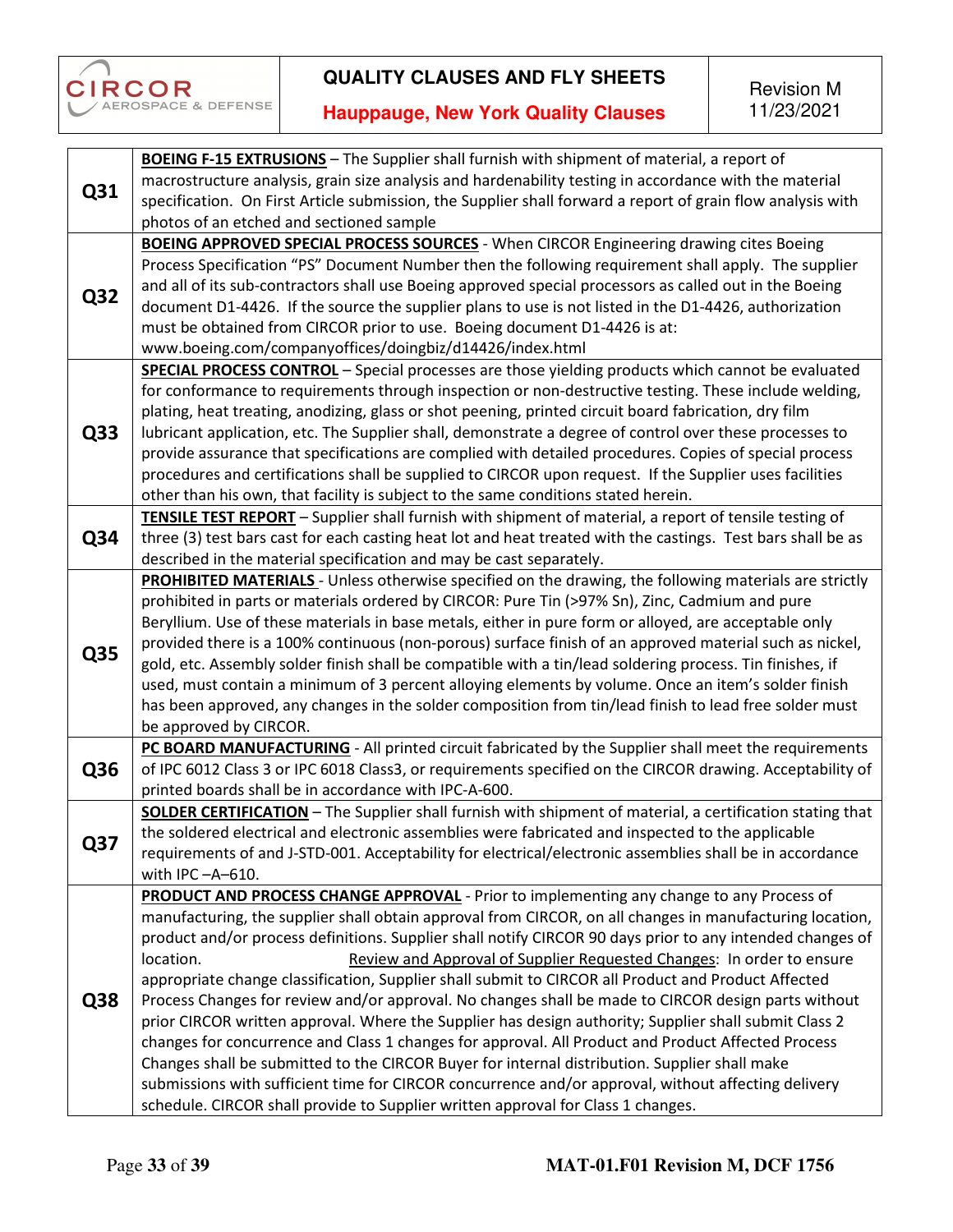

|            | VARIATION MANAGEMENT OF KCs - The following requirements are applicable to Key Characteristics if                                                                           |
|------------|-----------------------------------------------------------------------------------------------------------------------------------------------------------------------------|
|            | identified on CIRCOR drawings:                                                                                                                                              |
|            | * Supplier shall develop and maintain a Variation Management Program in accordance with AS9103.                                                                             |
|            | * Supplier procedures shall include Process Control procedure (PCP) detailing how key characteristics                                                                       |
|            | are manufactured, critical process steps identified, and how variation shall be analyzed, evaluated, and                                                                    |
|            | method controlled. Supplier shall submit a PCP to CIRCOR Quality for approval prior to manufacture of                                                                       |
| Q39        | parts.                                                                                                                                                                      |
|            | * Supplier shall submit to CIRCOR, control charts, histograms and/or other analytical charts. Supplier                                                                      |
|            | shall provide evidence of analysis of data and actions taken in response to identified variations, outside                                                                  |
|            | of established statistical control limits                                                                                                                                   |
|            | * Supplier shall flow down to sub tier suppliers the applicable requirements in the purchase order,                                                                         |
|            | including key characteristics, when the control; of key characteristics are a requirement of this order.                                                                    |
|            | <b>ACCEPTANCE TEST PROCEDURE (ATP) APPROVAL REQUIRED</b> - The supplier shall submit for approval the                                                                       |
| <b>Q40</b> | test procedure, test characteristics and test set-up to comply with test requirements. Changes to                                                                           |
|            | approved procedures require customer approval in writing prior to incorporating change.                                                                                     |
|            |                                                                                                                                                                             |
|            | <b>QUALIFICATION TEST PROCEDURE (QTP) APPROVAL REQUIRED</b> - The supplier shall submit for approval                                                                        |
| Q40a       | the qualification test procedure, test characteristics and test set-up to comply with qualification                                                                         |
|            | requirements. The procedure shall be sent to the buyer for review and approval prior to qualification                                                                       |
|            | activities.                                                                                                                                                                 |
|            | LM SUPPLIER CORRECTIVE ACTION REQUEST - Seller agrees to provide a formal response to any supplier                                                                          |
| Q41        | corrective action request within the timeframe indicated on the SCAR. A SUPPLIER CORRECTIVE ACTION                                                                          |
|            | TOOL IS AVAILABLE TO AID YOUR INVESTIGATION AND IS LOCATED AT:                                                                                                              |
|            | HTTPS://EMBASTION.EXTERNAL.LMCO.COM/QIS/SUPPLIER CA/.                                                                                                                       |
| Q42        | LMMFC - ORLANDO APPROVED SPECIAL PROCESS SUPPLIERS ARE REQUIRED                                                                                                             |
|            | FIRST ARTICLE INSPECTION - Supplier shall obtain First Article Approval upon implementation of Q43 on                                                                       |
|            | the purchase order. Submissions of FAIRs shall be I.A.W AS-9102 specification, and with the additional                                                                      |
| Q43        | requirements of Ballooned Drawings. Delta FAIRS shall be required if CIRCOR authorized changes are                                                                          |
|            | implemented after the 1st article has been approved. CIRCOR retains the right to request new FAIR if it is                                                                  |
|            | determined the changes in method of production, suppliers and or processes are significant to warrant.                                                                      |
|            | RIGHT OF ACCESS - Authorized representatives of buyer, and its customer, government or FAA when                                                                             |
|            | accompanied by Buyers representative, shall have the right to visit the Supplier's and its subcontractor's                                                                  |
|            | facilities at any time during the performance of this purchase order. These visits are for the purpose of                                                                   |
| Q44        | ascertaining progress, making inspections, performing surveillance and witnessing tests. The Buyer shall                                                                    |
|            | give prior notification of such visits, to minimize interference with the normal operations of Supplier's                                                                   |
|            | plant. Such visits by CIRCOR and/or its customer do not absolve the Supplier of the responsibility to                                                                       |
|            | provide acceptable product. Verification by CIRCOR's customer does not preclude subsequent rejection                                                                        |
|            | by CIRCOR of any nonconforming items.                                                                                                                                       |
|            | FOREIGN OBJECT DEBRIS (FOD) - The supplier shall employ appropriate housekeeping practices to assure                                                                        |
|            | timely removal of residue/debris generated, if any, during manufacturing operations and/or normal daily                                                                     |
| Q45        | tasks. Sellers shall determine if sensitive areas that may have a high probability for introduction of                                                                      |
|            | Foreign Objects Debris/Damage should have special emphasis controls in place appropriate for the                                                                            |
|            | manufacturing environment.                                                                                                                                                  |
|            | FOREIGN OBJECT DEBRIS/DAMAGE (FOD PREVENTION) - National Aerospace Standard 412 (Foreign                                                                                    |
| Q46        | Object Damage/ Foreign Object Debris Prevention) shall apply. Suppliers are required to incorporate the                                                                     |
|            | appropriate features of this standard as suited to their particular product or company.                                                                                     |
|            |                                                                                                                                                                             |
| Q47        | <b>CUSTOMER/GOVERNMENT OWNED PROPERTY</b> - The supplier shall have a system which includes written<br>procedures for control of all tooling, test equipment, and material. |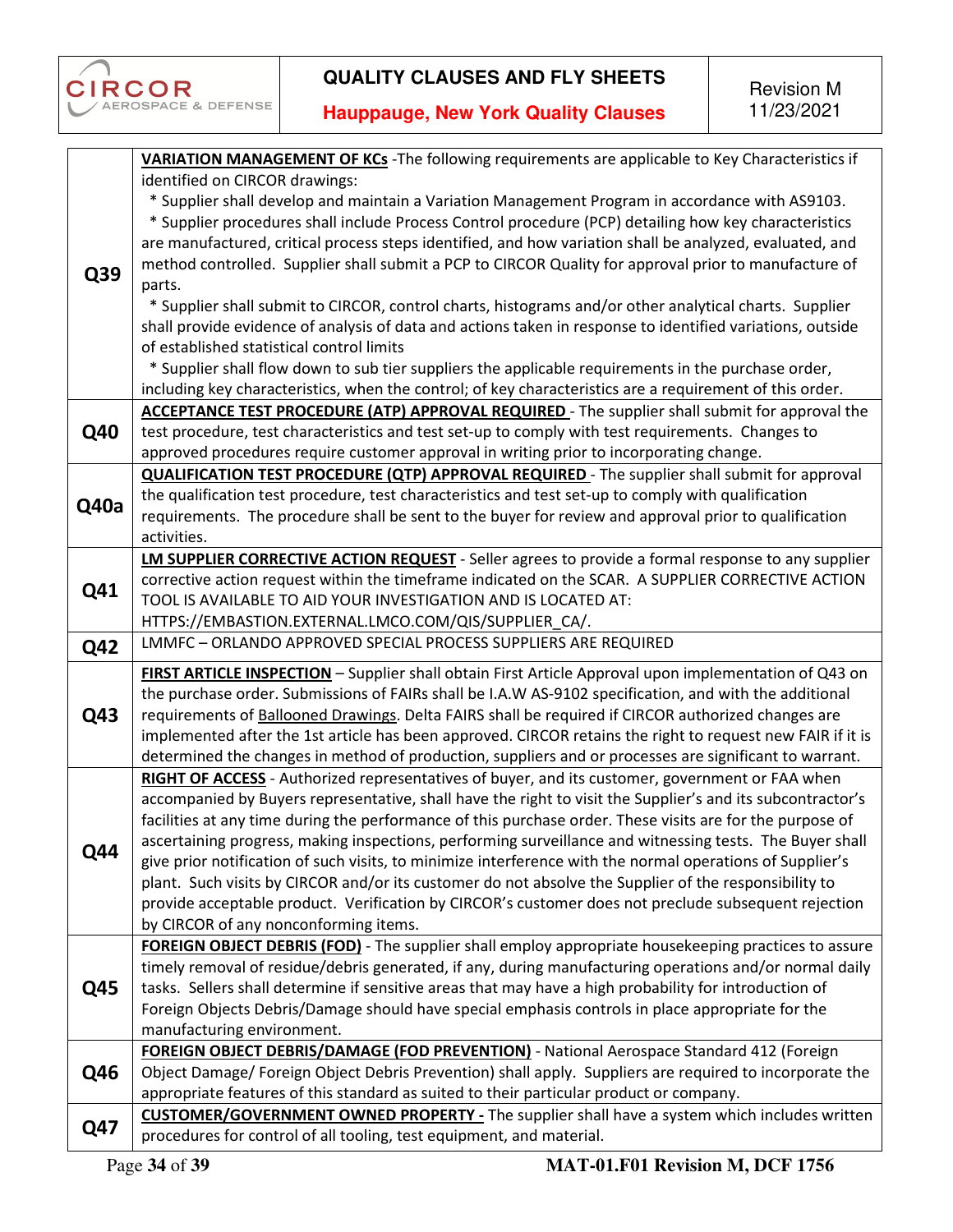

| Q48        | J STANDARD 002: When implemented the supplier shall be responsible for assuring the training and                                                                                                                   |
|------------|--------------------------------------------------------------------------------------------------------------------------------------------------------------------------------------------------------------------|
|            | process control required for providing full certification compliance with all required requirements of J-<br>STD 002.                                                                                              |
|            | PASSIVATION - Prior to passivation treatment, parts that have un-machined surfaces which have been                                                                                                                 |
| Q49        | subjected to any high temperature process such as, casting, forging, heat treating, or welding etc. must<br>be mechanically descaled in accordance with ASTM A380, section 5.3 thru 5.3.4 to remove discoloration, |
|            | oxidation and scaling. CIRCOR prefers the abrasive vapor blasting process with all close tolerance, holes,                                                                                                         |
|            | threads, machined diameters and surfaces masked to prevent impacting and or damage. Supplier shall                                                                                                                 |
|            | flow down to sub-tier suppliers the applicable requirements in the purchase order, including special                                                                                                               |
|            | cleaning instructions.                                                                                                                                                                                             |
|            | <b>NADCAP SUPPLIERS</b> - Supplier shall use NADCAP approved suppliers for special processes. Suppliers that                                                                                                       |
| <b>Q50</b> | are not NADCAP approved must be submitted to CIRCOR for approval prior to performing any of the<br>required processes.                                                                                             |
|            | <b>DOMESTIC SPECIALTY METALS</b> - If a U.S. Government Contract number is called out on the face of the                                                                                                           |
|            | purchase order, the supplier shall only use raw materials that are IAW DFAR Clause 252.225-7014,                                                                                                                   |
| Q51        | "Preference for Domestic Specialty Metals, Alt 1." Metals must have been melted in the United States,                                                                                                              |
|            | its outlying areas, or a qualifying country listed in DFARS 225.872-1. These instructions must be flowed                                                                                                           |
|            | down to all sub-tier suppliers. Compliance certification shall be made available to CIRCOR upon request.                                                                                                           |
|            | <b>SUPPLIERS RECORD RETENTION</b> - The supplier is responsible to maintain all inspection records of<br>products being delivered to CIRCOR Corp. This includes travelers, material and plating certifications,    |
| <b>Q52</b> | electrical test data. Records shall be kept for (7) seven years from shipment of product. This information                                                                                                         |
|            | shall be made available to CIRCOR Corp upon request.                                                                                                                                                               |
|            | SUPPLIERS RECORD RETENTION - The supplier is responsible to maintain all inspection records of                                                                                                                     |
|            | products being delivered to CIRCOR Corp. This includes travelers, material and plating certifications,                                                                                                             |
| Q53        | electrical test data. Records shall be kept for (10) Ten years from shipment of product. This information                                                                                                          |
|            | shall be made available to CIRCOR Corp upon request.                                                                                                                                                               |
|            | <b>SUPPLIERS RECORD RETENTION</b> - The supplier is responsible to maintain all inspection records of                                                                                                              |
| <b>Q54</b> | products being delivered to CIRCOR Corp. This includes travelers, material and plating certifications,                                                                                                             |
|            | electrical test data. Records shall be kept indefinitely. This information shall be made available to                                                                                                              |
|            | CIRCOR Corp upon request.<br>SUPPLIER SUB-TIER CONTROL - The Supplier is responsible for insuring all items produced from its                                                                                      |
|            | subcontractors conform to all requirements of the purchase order. Supplier shall ensure all applicable                                                                                                             |
| Q55        | provisions of this document are flowed down to its subcontractors, including the use of AS9102 for first                                                                                                           |
|            | article inspection.                                                                                                                                                                                                |
|            | NONDESTRUCTIVE TEST (NDT) REPORT - Unless otherwise specified by the purchase order, drawing or                                                                                                                    |
|            | specification, NDT shall be performed on 100% of the lot of products. With each delivery of products on                                                                                                            |
|            | the order, the supplier shall furnish a certified test and/or inspection report that shows the required NDT                                                                                                        |
| Q56        | (i.e. radiographic, ultrasonic, magnetic particle, penetrant, etc.) test was performed on all delivered                                                                                                            |
|            | products. The certification shall be issued by the organization that actually performed the NDT and                                                                                                                |
|            | include: CIRCOR order number, applicable NDT specification, heat lot number, number of parts tested,                                                                                                               |
|            | accepted, rejected, the reason for rejection, the tester's/Inspector's name, certification level, date of                                                                                                          |
|            | expiration of certification, and date of inspection.                                                                                                                                                               |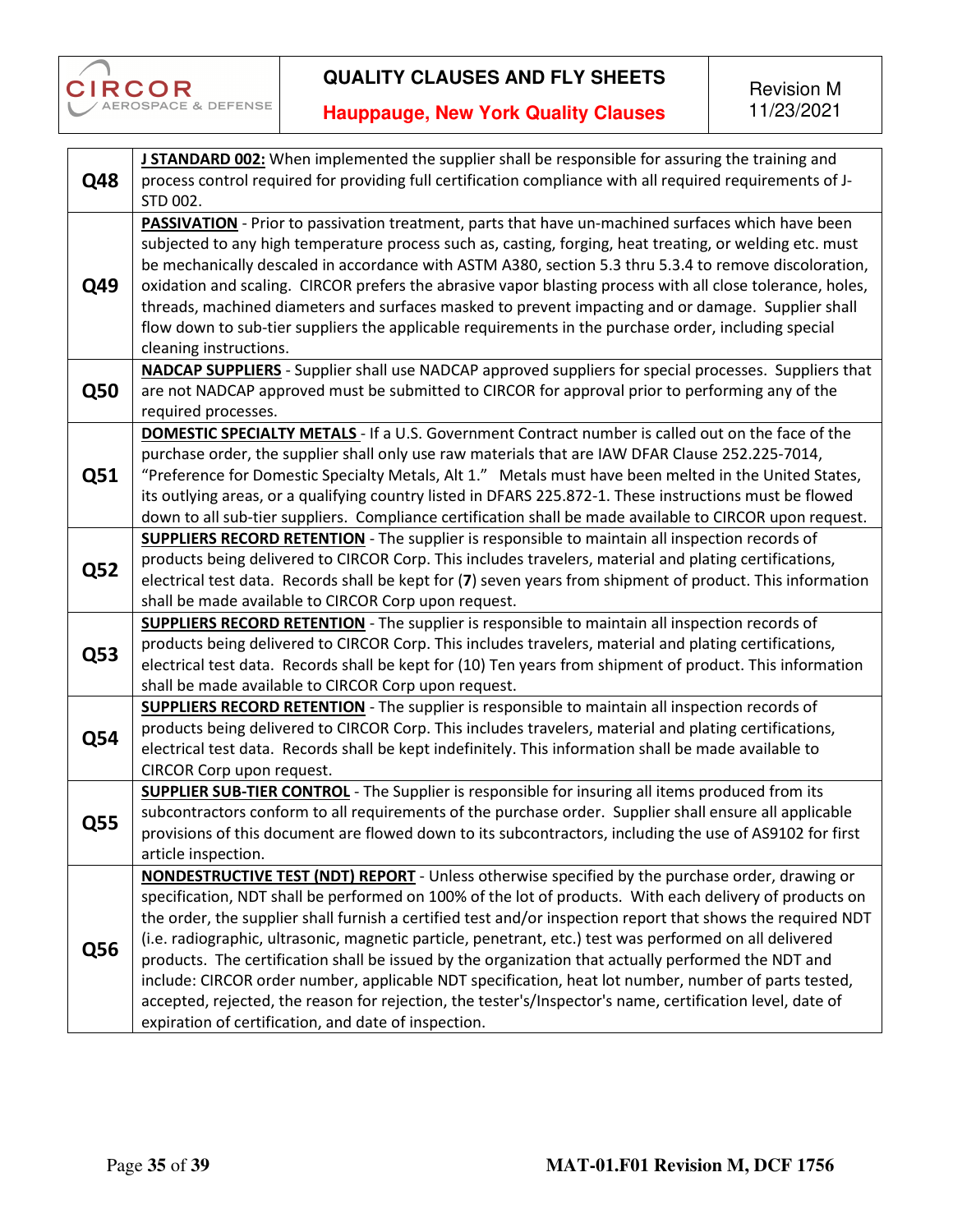

|            | PRESERVATION, & PACKAGING REQUIREMENTS - Unless otherwise stated on the PO/contract, the items                |
|------------|---------------------------------------------------------------------------------------------------------------|
|            |                                                                                                               |
|            | on this order shall be marked, packed, packaged and preserved to assure adequate protection from              |
|            | deterioration and physical damage due to material handling or shipment. Marking shall be legible and          |
| Q57        | the material shall be free of nicks, dents, gouges, scratches and undue oxidation. Parts subject to           |
|            | oxidation shall be packaged with a suitable preservation or an oxidation inhibiting paper such as non-rust    |
|            | paper. Springs shall be packaged to preclude entanglement. When required by the purchase order                |
|            | and/or referenced documents, the supplier shall utilize customer specified bar code labels and pack and       |
|            | package supplies to specific packing and packaging specifications.                                            |
|            | HONEYWELL MARKING - Marking shall be in accordance with drawing requirements. If there are no                 |
|            |                                                                                                               |
| <b>Q58</b> | requirements on the drawing, marking shall be in accordance with AS478 Method 30, 35, or 37. Refer to         |
|            | Honeywell SPOC 200 for specific marking requirements for separate Honeywell site requirements.                |
|            | <b>ELECTRONIC PART DEFINITION (SOLID MODEL)</b> - Applicable when using Honeywell-supplied EDP                |
| <b>Q59</b> | databases to manufacture and inspect hardware procured directly from Honeywell or indirectly through          |
|            | sub-tier supplier.                                                                                            |
| <b>Q60</b> | FAA CONFORMITY - FAA conformity inspection is required for parts under this purchase order.                   |
|            |                                                                                                               |
|            |                                                                                                               |
|            | <b>SPECIAL PROCESS CONTROL</b> - Special processes are those yielding products which cannot be evaluated      |
|            | for conformance to requirements through inspection or non-destructive testing. These include welding,         |
|            | plating, heat treating, anodizing, glass or shot peening, printed circuit board fabrication, dry film         |
|            | lubricant application, etc. The Supplier shall, as a minimum, demonstrate a degree of control over these      |
|            | processes to provide assurance that specifications are complied with. As applicable, the Supplier shall       |
| Q61        | provide adequate training for personnel, certifications where required and destructive testing of samples     |
|            | and detailed procedures (AND BE CUSTOMER APPROVED WHEN APPLICABLE). Upon request, copies of                   |
|            | special process procedures and certifications shall be supplied to CIRCOR. If the Supplier uses facilities    |
|            | other than his own, that facility is subject to the same conditions stated herein. All certifications         |
|            |                                                                                                               |
|            | supplied as objective evidence must indicate the name and location of the facility performing each            |
|            | special process.                                                                                              |
|            | MIL-STD-883 SCREENING RESULTS - The Supplier's Screening Results data shall show compliance with              |
| <b>Q62</b> | Method 5004.11 of MIL-STD -883. The name and location of the facility at which the screening was              |
|            | performed shall be listed on the summary data sheet.                                                          |
|            | <b>CRITICAL DESIGNATED PARTS</b> - Parts designated or described as Fracture Critical, Fracture Critical      |
| Q63        | Traceable, Fatigue Critical, Durability Critical, Maintenance Critical, Safety Critical, require submittal of |
|            | the manufacturing plan prior to production.                                                                   |
| <b>Q64</b> | MATERIAL SAFETY DATA SHEETS (MSDS) - The supplier shall submit MSDS with all products when this               |
|            | requirement is identified on the Purchase Order.                                                              |
|            | <b>SOFTWARE QUALITY ASSURANCE</b> - Supplier and sub-tiers shall comply with the appropriate version of       |
| Q65        | RTCA-DO-178, "Software considerations in Airborne Systems and Equipment Certification", and DOD-              |
|            | STD-2168.                                                                                                     |
|            |                                                                                                               |
|            | REQUIREMENT FOR TEST CIRCUITRY FOR PRINTED WIRING BOARDS AND CERTIFICATION OF TESTING                         |
|            | AND FABRICATION - The Supplier shall furnish with shipment of material:                                       |
|            | (a) Serialized coupons. A sample board may be substituted for coupons when the CIRCOR supplied                |
| Q66        | artwork does not provide for coupon circuitry.                                                                |
|            | (b) Certification that the boards have been:                                                                  |
|            | • Manufactured to IPC Class III (Latest Revision)                                                             |
|            | • Electrically tested (Type III boards only)                                                                  |
|            | • All boards have been vendor coded.                                                                          |
|            | NOTE: IPC Class III sample requirements shall be based on a Lot by Lot base. 100% is not required as          |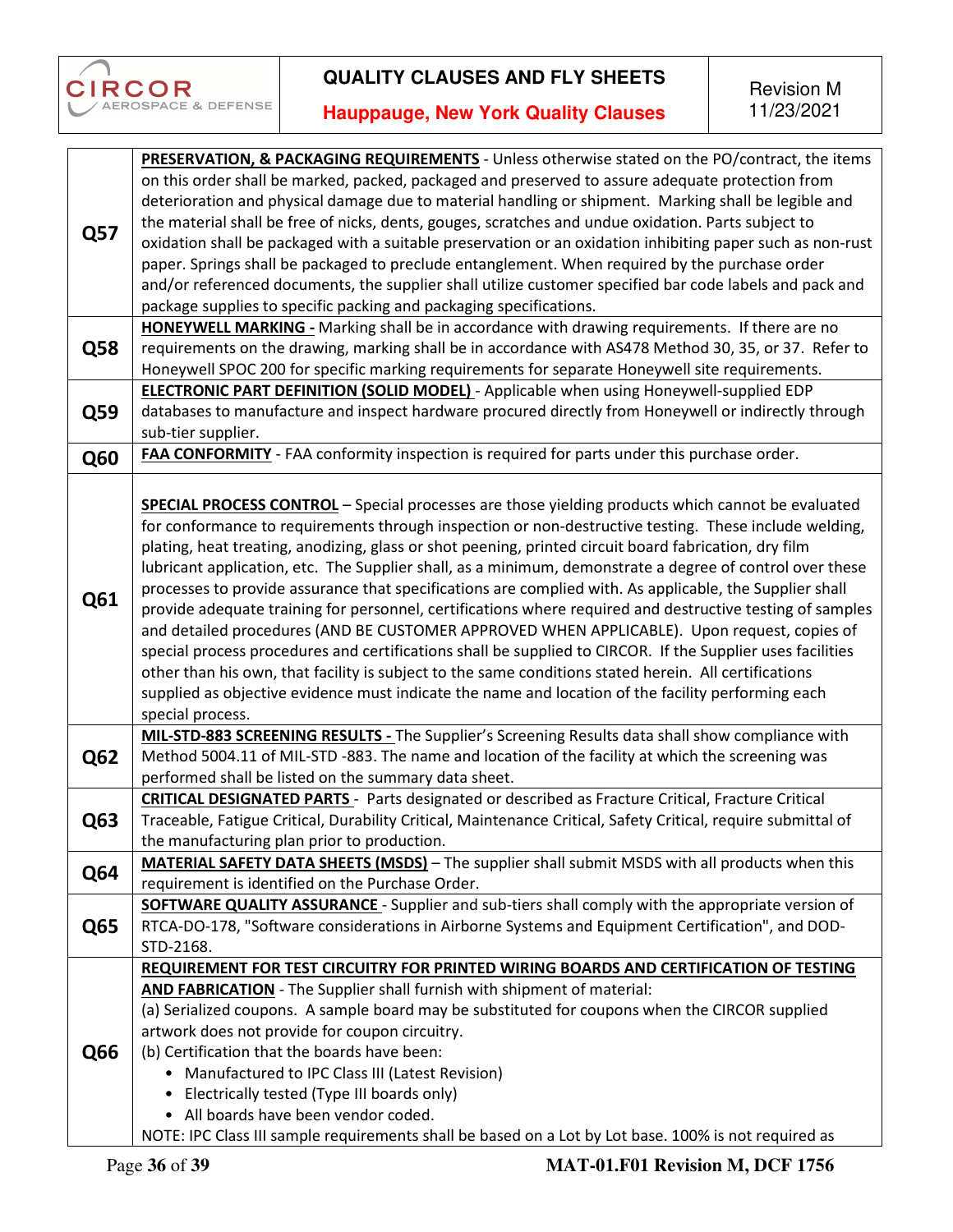

|            | indicated in IPC for Class III.                                                                                |
|------------|----------------------------------------------------------------------------------------------------------------|
|            | MRB AUTHORITY - Unless otherwise specified in this purchase order, the contractor and/or any of their          |
|            | suppliers/subcontractors does not have authority to process "USE AS IS", "Repair", "Standard Repair            |
|            | Procedures" (SRPS or non SRPS) via their Material Review Board (MRB). These dispositions, as well as           |
| Q67        | deviations and request for waivers, requiring MRB disposition shall be submitted to CIRCOR Aerospace           |
|            | for approval. (This does not include rework or scrap) utilize its for approval. The supplier / subcontractor   |
|            | shall utilize its appropriate nonconforming material disposition form and submit it to the buyer of record     |
|            | for customer approval.                                                                                         |
|            | <b>CALIBRATION SYSTEM REQUIREMENTS</b> - The Supplier shall maintain a calibration system in accordance        |
|            | with the requirements of ISO9000, AS9000, or Mil-STD-45662. NOTE: CIRCOR shall be notified                     |
|            | immediately upon determination of a condition where tools and gages which have been used for final             |
| Q68        | acceptance are found to be out of calibration by an amount greater than twenty percent. Distributors           |
|            | are responsible for assuring that material supplied by them was procured from a manufacturer who               |
|            | maintains an inspection and calibration system as described above.                                             |
|            | LOCKHEED MFC SUB-TIER RISK ASSESSMENT SURVEY - Seller will be provided survey form and                         |
|            | instructions from LM MFC procurement representative. Seller shall complete survey form, which includes         |
| Q69        | the sub-tier supplier responses, shall be returned to the LM MFC procurement representative within 30          |
|            | days of form completion.                                                                                       |
|            | <b>LOCKHEED MFC SPECIFICATION REV LEVEL - For Lockheed part numbers that reference military,</b>               |
| <b>Q70</b> | industrial, and commercial standard processes, sellers shall use the latest revision at time of the PO         |
|            | unless otherwise stated in the PO. Single process initiative (SPI)                                             |
|            | LOCKHEED MFC COMMON PROCESSES REVISION STATUS - When the specifications beginning with: 799,                   |
| Q71        | 79C, 79E, 79M, 79P and 79T, are applicable to the drawing shall use the latest revision at the time of the     |
|            | PO, unless otherwise stated.                                                                                   |
|            | LOCKHEED PROCURE TO PAY SHIP TO - ELECTRONIC - Submission of quality data required. This purchase              |
|            | order contains requirements for the seller to submit and certify quality data electronically using ship to     |
| <b>Q72</b> | via EXOSTAR prior to shipment. LM PROCURE TO PAY SHIP TO MODULE TRAINING IS AVAILABLE AT:                      |
|            | http://www.myexostar.com/myexostarAll.aspx?id=1362                                                             |
|            |                                                                                                                |
|            | <b>LOCKHEED IDENTIFICATION OF THE MANUFACTURER</b> - The cage code of the manufacturer of the                  |
| Q73        | product supplied shall be recorded on the packing list and/or on the smallest unit container and/or the        |
|            | outer shipping container. If the cage code is not available then the name and address of the                   |
|            | manufacturer shall be provided.                                                                                |
| Q74        | ITT/EXELIS CAGE CODE MARKING - Mark "CDA 82340" under "00752" on items that requires "00752"                   |
|            | marking. Reference EXELIS Specification 980024 for details.                                                    |
|            | <b>UNIQUE IDENTIFICATION (UID) MARKING REQUIREMENTS - UID marking shall be per MIL-STD-</b>                    |
|            | 130. The UID marking shall have a passing grade when verified per ISO/IEC 15415. Sampling of the               |
| Q75        | verification of the UID marking requirements shall be per ANSI/ASQC Z1.4. The first and last UID marking       |
|            | on labels of the lot shall be part of the samples that are verified. A verification report (quality and syntax |
|            | validation) of the samples shall be included with each shipment.                                               |
|            | TOOLING CONTROL - The supplier shall establish and maintain a system to ensure that all tooling used           |
|            | for manufacturing and acceptance is inspected, protected, and otherwise controlled according to specific       |
| Q76        | conditions surrounding their use. Manufacturing tools, gauges, jigs, and fixtures used for acceptance          |
|            | shall be checked for accuracy prior to initial use and at intervals thereafter, not to exceed 12 months, to    |
|            | ensure continued accuracy. The supplier shall maintain records of the inspection results, available to the     |
|            | buyer upon request. Tooling shall be identified to indicate the date when re-inspection is to be               |
|            | accomplished. The supplier shall report to the contractor any contractor-furnished property found              |
|            |                                                                                                                |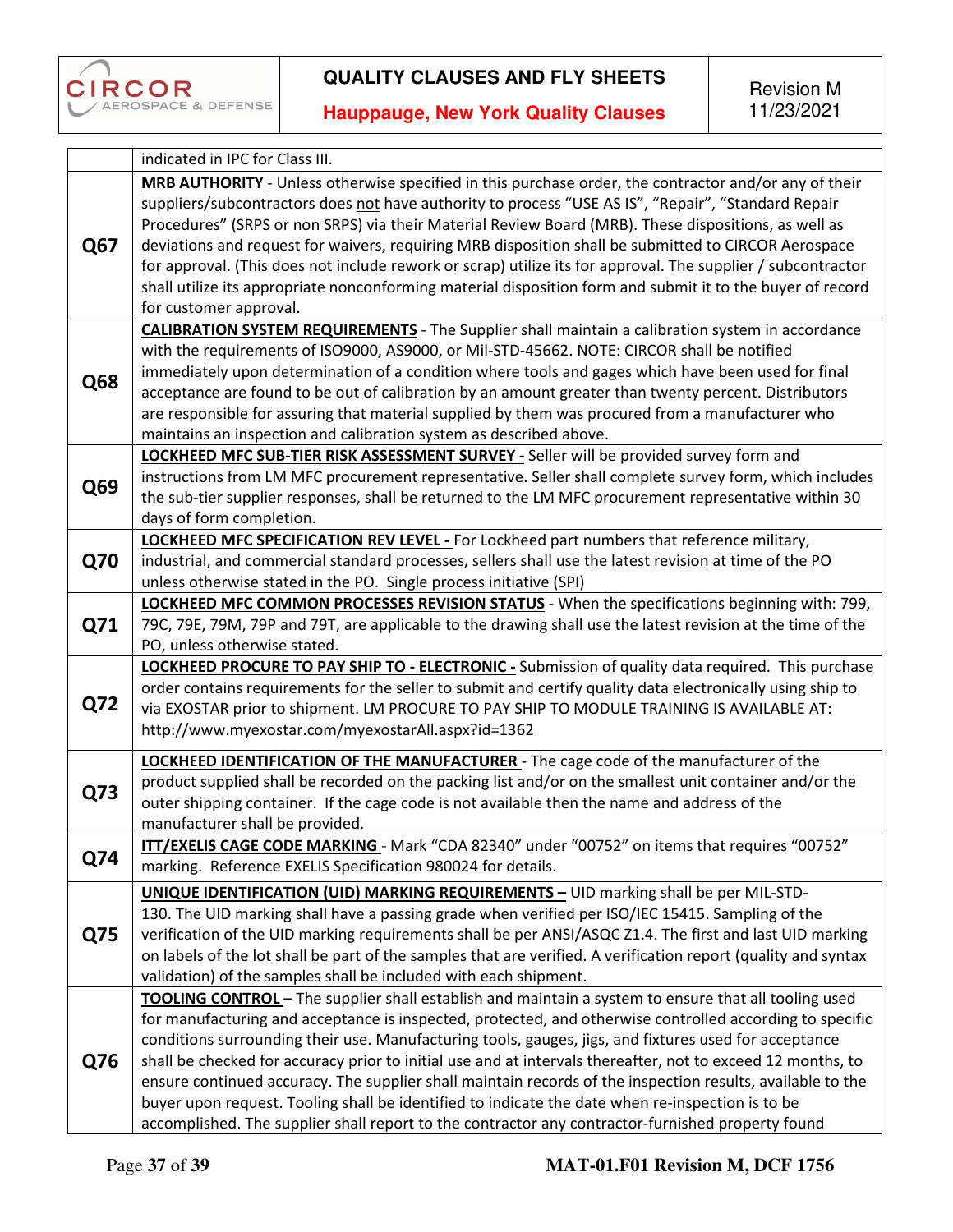

|            | damaged, deteriorated, or otherwise unsuitable for use.                                                                                                                                                                                                                                                                                                                                                                                                                                                                                                                                                                                                                                                                                                                                                                                                                                                                       |
|------------|-------------------------------------------------------------------------------------------------------------------------------------------------------------------------------------------------------------------------------------------------------------------------------------------------------------------------------------------------------------------------------------------------------------------------------------------------------------------------------------------------------------------------------------------------------------------------------------------------------------------------------------------------------------------------------------------------------------------------------------------------------------------------------------------------------------------------------------------------------------------------------------------------------------------------------|
| <b>Q77</b> | <b>BLANK</b>                                                                                                                                                                                                                                                                                                                                                                                                                                                                                                                                                                                                                                                                                                                                                                                                                                                                                                                  |
| Q78        | <b>BLANK</b>                                                                                                                                                                                                                                                                                                                                                                                                                                                                                                                                                                                                                                                                                                                                                                                                                                                                                                                  |
| Q79        | <b>BLANK</b>                                                                                                                                                                                                                                                                                                                                                                                                                                                                                                                                                                                                                                                                                                                                                                                                                                                                                                                  |
| <b>Q80</b> | Passivation: Parts shall be passivated after machining and NDT Testing (FPI, LPI, RT), is performed. Unless<br>otherwise stated or advised, passivation shall be the final procedure perform on the product.<br>Certification for the Process shall be provided for each processed lot. AMS-2700 Passivation shall be<br>performed by a accredited NADCAP Supplier.                                                                                                                                                                                                                                                                                                                                                                                                                                                                                                                                                           |
| Q81        | Statement of Work: When implemented into the contract/PO, the SOW shall be identified with a<br>controlling number. This SOW shall take precedence over drawings and specification. Objective evidence<br>shall be provided                                                                                                                                                                                                                                                                                                                                                                                                                                                                                                                                                                                                                                                                                                   |
| Q82        | Serialization: When implemented the supplier shall provide serialization to each part produced per line<br>item of the purchase order. Unless provided by CIRCOR, the supplier shall use and maintain a log of these<br>serialized numbers so as to ensure they are used only once. Supplier shall at the completion of the PO,<br>provide a copy of the log sheet with the final shipment of product.                                                                                                                                                                                                                                                                                                                                                                                                                                                                                                                        |
| Q83        | Preproduction Lot Testing (PLT): The supplier shall provide a preproduction lot (Qty to be determined by<br>the PO) prior to the production run of the lot, to CIRCOR Quality for approval. The PLT shall be provided<br>with full process certification (HT, Finish, ect.) and traceability of all raw material used in the production.<br>Parts manufactured without approval shall be the full responsibility of the supplier, unless otherwise<br>agreed to by CIRCOR Aerospace Inc. NY.                                                                                                                                                                                                                                                                                                                                                                                                                                  |
| Q84        | Process Control Plan (PCP): When implemented in the PO/Contract, the supplier shall provide a full<br>Process Control Plan to CIRCOR Quality Management for approval prior to manufacturing. CIRCOR<br>Quality Management shall review/approve all PCP in a timely manner. Once approved CIRCOR Quality<br>shall sign and forward back the PCP to the supplier. The supplier shall not deviate from the approved PCP<br>with out authority from CIRCOR Quality Management.                                                                                                                                                                                                                                                                                                                                                                                                                                                    |
| <b>Q85</b> | 100% Actual Attribute Data: When implemented in the Purchase Order or Contract, the supplier shall<br>perform 100% inspection on all detail characters and notations listed and or captured on all drawings<br>required for compliance with the PO. Recording of this data shall be performed on the suppliers Final<br>Inspection Format and provided with each shipment to CIRCOR.                                                                                                                                                                                                                                                                                                                                                                                                                                                                                                                                          |
| Q86        | <b>BLANK</b>                                                                                                                                                                                                                                                                                                                                                                                                                                                                                                                                                                                                                                                                                                                                                                                                                                                                                                                  |
| Q87        | <b>BLANK</b>                                                                                                                                                                                                                                                                                                                                                                                                                                                                                                                                                                                                                                                                                                                                                                                                                                                                                                                  |
| <b>Q88</b> | FASTENER MATERIAL CERTIFICATION: For non-electrical standard parts such as procurement of ASTM,<br>ASME, SAE, MS, AN, or NAS specified product, (bolts, nuts, screws, washers, rivets, pins, springs, O-rings<br>etc.), certifications shall be provided attesting that materials, processes (including applicable inspection<br>processes), and finished items were controlled and tested in accordance with the requirements of the<br>contract and applicable specifications. Such records shall be kept on file and be available for review upon<br>request.<br>The certification shall identify the original manufacturers and their lot numbers for each lot in the<br>shipment. Multiple lots within a shipment shall be kept separate and clearly identified as to the original<br>manufacturers and their lot numbers.<br>Seller shall include a copy of the certification with the packing sheet for each shipment. |
| Q89        | <b>CERTIFIED OPERATOR/INSPECTOR</b> - Operators performing Verification and Inspection processes, shall<br>be trained and certified specifically to their area of performance. The requirements for acceptance shall<br>be i.a.w. specification, drawing, Purchase Order, and or customer's requirements.                                                                                                                                                                                                                                                                                                                                                                                                                                                                                                                                                                                                                     |